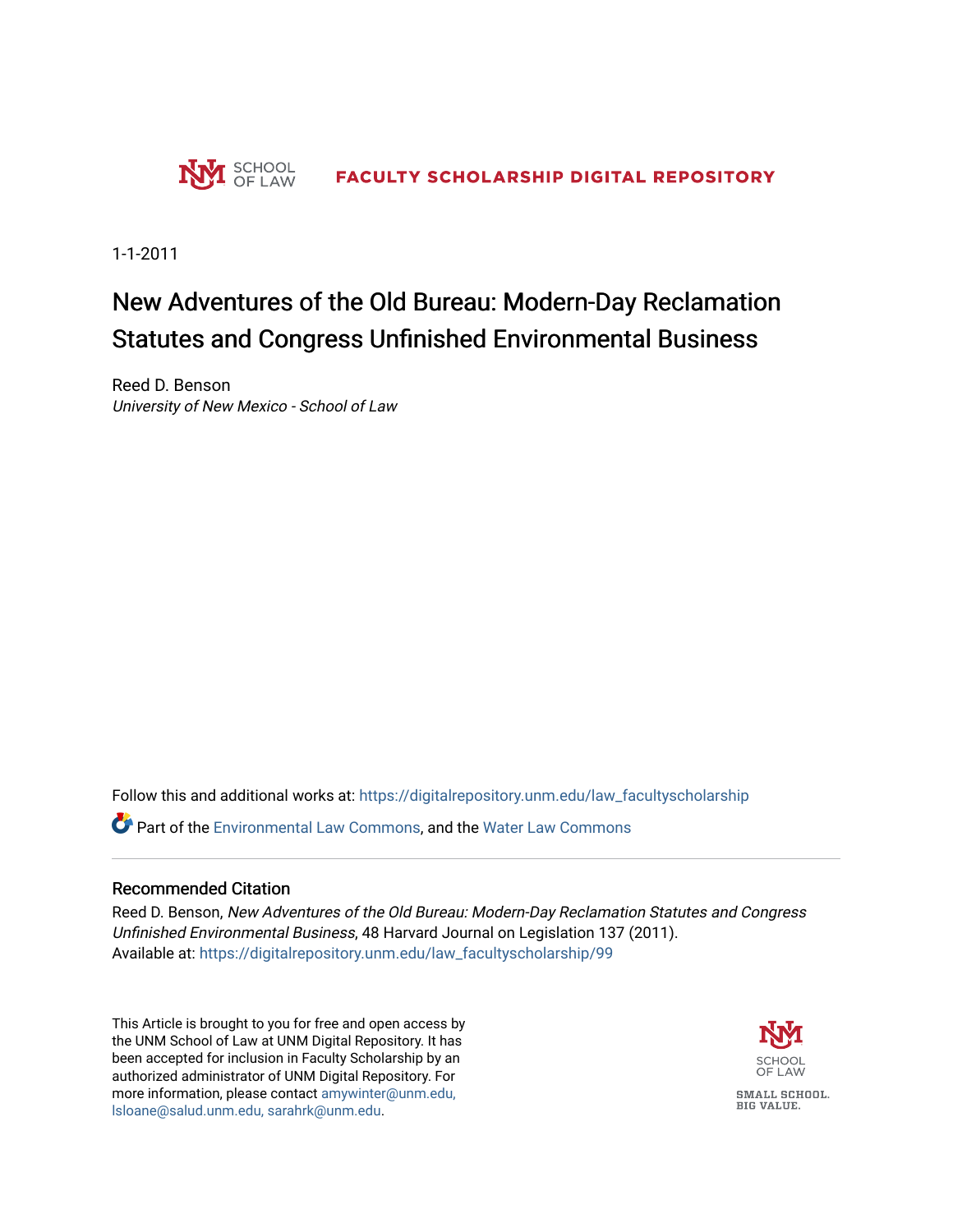# ARTICLE

# NEW ADVENTURES OF THE OLD BUREAU: MODERN-DAY RECLAMATION STATUTES AND CONGRESS'S UNFINISHED ENVIRONMENTAL BUSINESS

# REED D. BENSON\*

*Congress established the reclamation program in 1902, and the hundreds of federal water projects built in the twentieth century helped shape the West. Today, the Bureau of Reclamation plays an enormously important role in managing these projects. But with no new big dams to build, the Bureau has been forced to revise its mission to address today's water management challenges, such as stretching finite water supplies and restoring aquatic ecosystems. Through both site-specific enactments and programmatic statutes, Congress in recent years has given the Bureau new authority and direction to address these modern challenges. But Congress has left a significant gap in the Bureau's statutory powers by failing to provide general authority for restoration of ecosystems impaired by reclamation projects. This Article reviews Congress's expressed priorities for the reclamation program since 2002, identifies programmatic statutes intended to help the Bureau address the water issues of today's West, examines the absence of general environmental restoration authority, and concludes with options for legislation through which Congress might provide such authority.*

#### I. INTRODUCTION

The U.S. Bureau of Reclamation plays an enormously important role in managing water resources in the West.<sup>1</sup> Pursuant to authority granted by the Reclamation Act of  $1902<sup>2</sup>$  and many subsequent statutes,<sup>3</sup> the Bureau was a prolific dam builder through much of the twentieth century.4 The major dam

<sup>\*</sup> Professor, University of New Mexico School of Law. B.S. Iowa State University, 1985; J.D. University of Michigan, 1988. The author wishes to thank Professor Rob Fischman (Indiana University) and Tanya Trujillo (Senate Energy & Water Committee staff) for their helpful comments on a draft of this article; the UNM Law Library faculty for their excellent research assistance; and the UNM School of Law and Dean Kevin Washburn for their support of the work that went into this Article. He also thanks all those people, too numerous to mention, who provided information and/or discussed the ideas involved in this Article. Any errors of omission, commission, or judgment are, of course, the author's alone.

<sup>&</sup>lt;sup>1</sup> The term "the West" as used in this Article refers to the seventeen reclamation states in which the Bureau operates: six Great Plains states (North Dakota, South Dakota, Nebraska, Kansas, Oklahoma, and Texas), the eight Intermountain West states (Montana, Idaho, Wyoming, Nevada, Utah, Colorado, Arizona, and New Mexico), and the three West Coast states (California, Oregon, and Washington). See 43 U.S.C. § 391 (2006).

<sup>&</sup>lt;sup>2</sup> Act of June 17, 1902, Pub. L. No. 57-161, 32 Stat. 388 (codified in scattered sections of 43 U.S.C. from §§ 371 to 498 (2006)).

<sup>&</sup>lt;sup>3</sup> See infra notes 129–137 and accompanying text (providing examples of statutes revising the reclamation program).

<sup>&</sup>lt;sup>4</sup> "[O]f Reclamation's more than 180 projects, about 70 were authorized before World War II. The remainder were authorized during and after World War II in small and major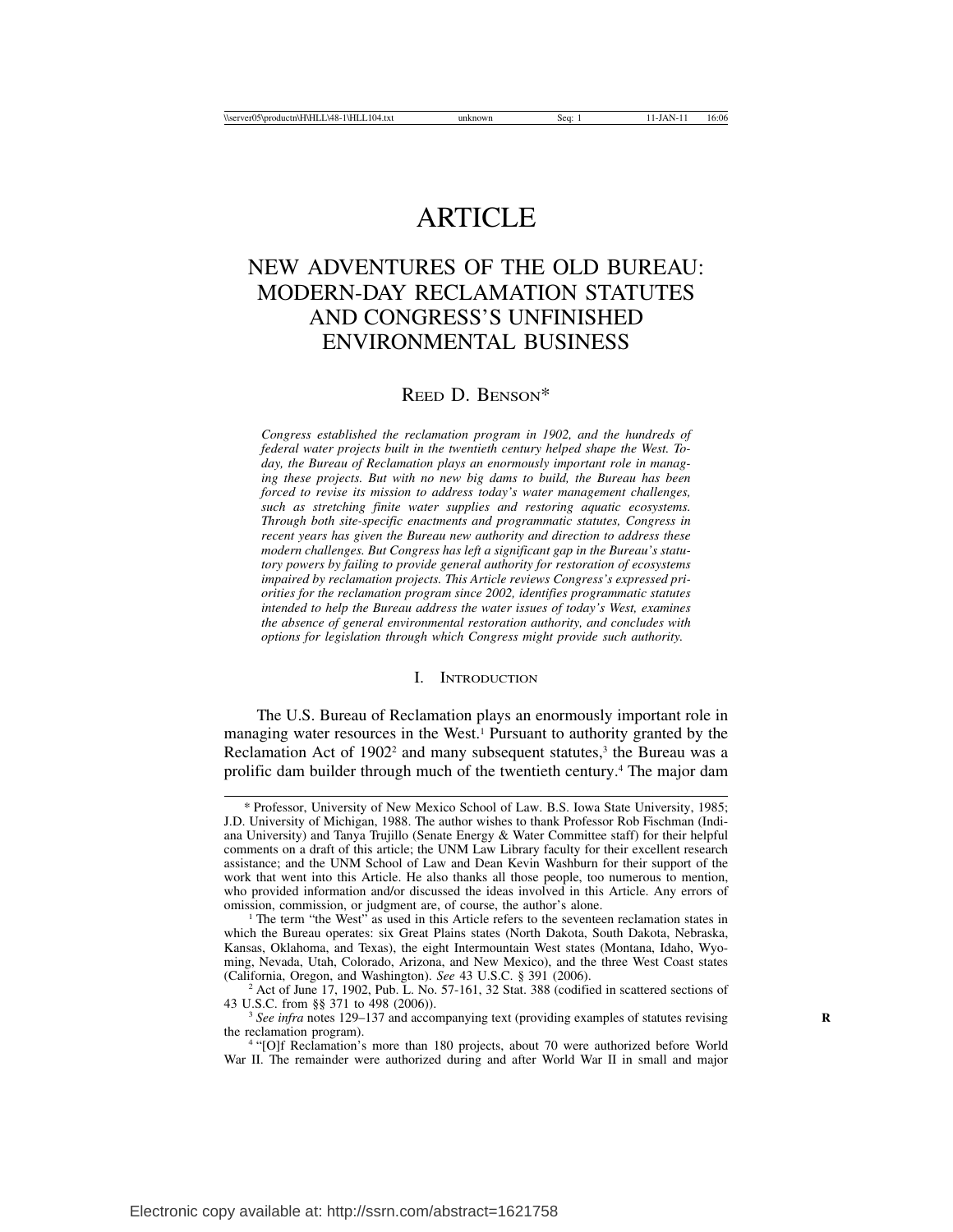construction era ended decades ago,<sup>5</sup> but by then the Bureau had built over 600 dams, which today provide public water supply for over thirty million people, generate enough hydropower to serve 3.5 million homes, and deliver water for one-fifth of the West's irrigated farms.<sup>6</sup>

The Bureau today operates in a West that is very different than it was in 1902: far more populous and urban, more economically diversified, and more interested in environmental issues and recreational amenities.7 In statutes enacted since the reclamation program's centennial in 2002, Congress has given the Bureau site-specific authorization and direction to deal with modern problems such as public water supply, water conservation, and environmental restoration.8 And in other enactments over the past twenty years, Congress has enhanced the Bureau's programmatic authorities in various areas, including water reuse and recycling projects, rural water supply development, and even climate change adaptation.9

The Bureau currently states that its mission is "to manage, develop, and protect water and related resources in an environmentally and economically sound manner in the interest of the American public."<sup>10</sup> Those who associate the Bureau with the environmental degradation caused by its construction and operation of hundreds of dams<sup>11</sup> might be surprised to see this official emphasis on environmentally sound practices. However, this new mission statement reflects the demands of the modern West, where the Bureau is constantly confronted with major environmental concerns. Still, while Congress has recognized the importance of these issues for the Bureau, it has not yet provided general authority to address environmental problems associated with reclamation projects. Until Congress fills this significant statutory gap, the Bureau will lack the tools needed to resolve some of its most common and pressing issues.

and other changes in the West affecting water resources). <sup>8</sup> *See infra* Part III. <sup>9</sup> *See infra* Part IV. <sup>10</sup> *Mission Statement*, BUREAU OF RECLAMATION, U.S. DEP'T OF THE INTERIOR, http:// www.usbr.gov/main/about/mission.html (last visited Oct. 28, 2010). <sup>11</sup> *See infra* notes 24–28 and accompanying text. **<sup>R</sup>**

authorizations . . . ." BUREAU OF RECLAMATION, U.S. DEP'T OF THE INTERIOR, A BRIEF HISTORY I.

<sup>&</sup>lt;sup>5</sup> "The last really big project construction authorization occurred in 1968 when Congress approved the Colorado River Basin Project Act which included the Central Arizona Project, the Dolores Project, the Animas-La Plata Project, the Central Utah Project, and several other projects." *Id*. Historian Donald Pisani has written that the Bureau's dam-building era ended in the 1970s, and offered several reasons why the end came. *See* Donald J. Pisani, *Federal Reclamation Law in the Twentieth Century: A Centennial Retrospective, in THE BUREAU OF RECLA-*MATION: HISTORY ESSAYS FROM THE CENTENNIAL SYMPOSIUM VOLUMES I AND II 611, 625 (2008), *available at http://www.usbr.gov/history/Symposium\_2008/Historical\_Essays.pdf.* 

<sup>&</sup>lt;sup>6</sup> About Us, BUREAU OF RECLAMATION, U.S. DEP'T OF THE INTERIOR, http://www.usbr. gov/main/about (last visited Oct. 28, 2010). The number of dams exceeds the number of

<sup>&</sup>lt;sup>7</sup> See generally WESTERN WATER POLICY REVIEW ADVISORY COMM'N, WATER IN THE WEST: THE CHALLENGE FOR THE NEXT CENTURY (1998) (describing economic, demographic, and other changes in the West affecting water resources).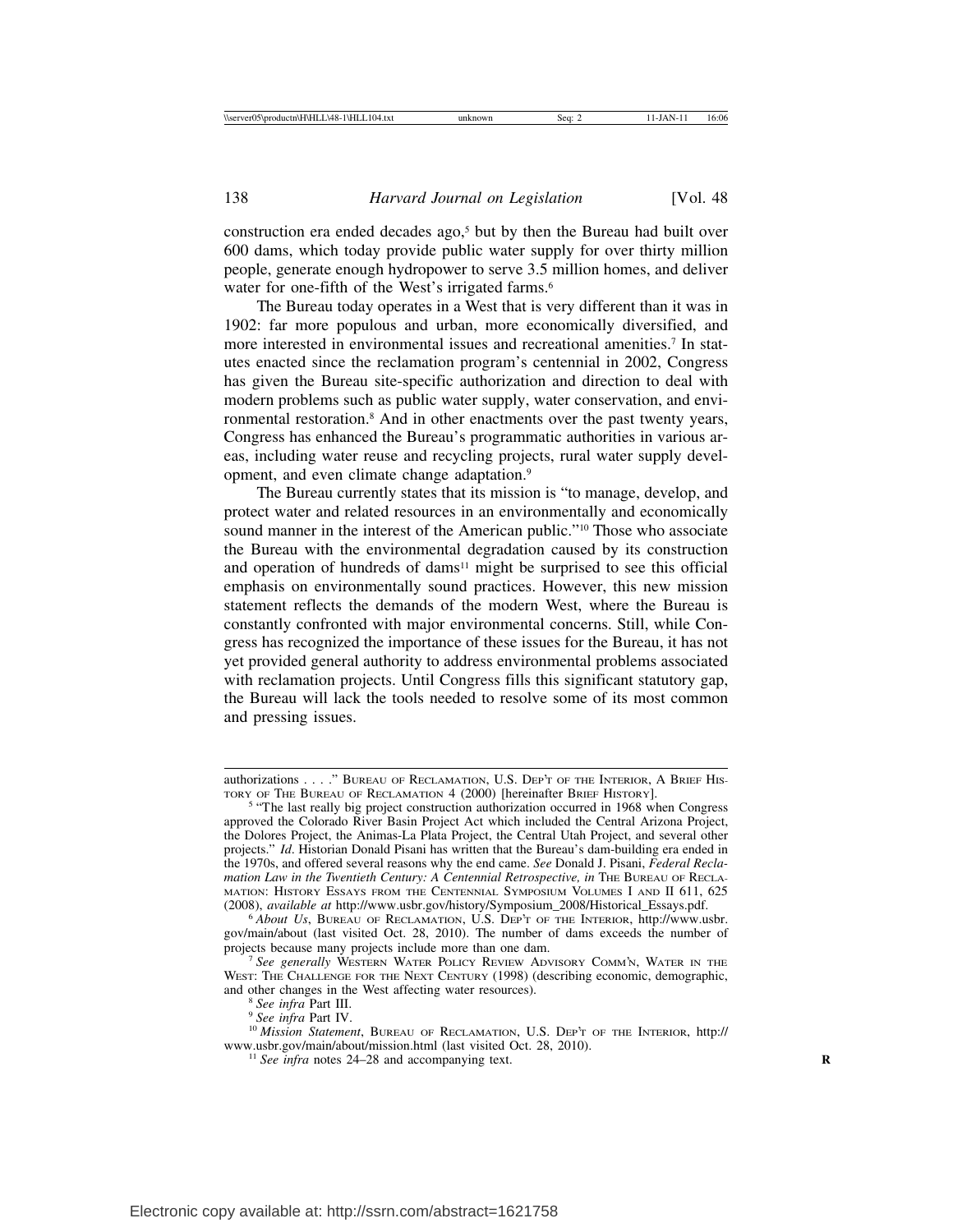This Article examines two different types of statutes granting authority to the Bureau: programmatic statutes and site-specific statutes, both of which are common features of reclamation law. A programmatic statute authorizes and directs an agency to carry out a generally applicable program. The 1902 Reclamation Act, which authorized the Secretary of the Interior "to locate and construct, as herein provided, irrigation works for the storage, diversion, and development of waters" throughout the Western states, is an archetypal programmatic statute.12 A site-specific statute, by contrast, authorizes an agency to take a certain type of action in a specified location. For example, the 1928 Boulder Canyon Project Act authorized the Secretary of the Interior to build a project at a particular location on the Colorado River for specified purposes.13 Thus, a programmatic statute reflects Congress's choice to address an issue everywhere it arises, through delegation of general authority to an agency, while a site-specific statute tasks the agency to deal with an issue only in a single place or instance.

Part II of this Article deals briefly with the Bureau of Reclamation's changing mission since the end of the dam construction era. Part III reviews Congress's expressed priorities for the Bureau in the second century of the reclamation program, summarizing site-specific enactments since 2002. Part IV examines relevant programmatic statutes, primarily those enacted since 1990 that authorize the Bureau to address the water resource problems of the modern West. Part V considers the absence of programmatic authority for the Bureau to address environmental problems associated with reclamation projects and concludes with some suggestions for an appropriate authorizing statute.

This Article focuses more on the development of reclamation law over time than on its current status, so most citations are to individual acts of Congress rather than to the U.S. Code. In addressing reclamation statutes, the Article relies almost entirely on statutory text, with only a few references to committee reports or other legislative history—not out of any slavish devotion to the views of Justice Scalia,<sup>14</sup> but rather because the text itself provides an adequate basis for the Article's major points about reclamation law. Finally, the Article concerns mainly the growth and development of reclamation law rather than its implementation. Thus, the Article focuses on the

<sup>&</sup>lt;sup>12</sup> Act of June 17, 1902, Pub. L. No. 57-161, 32 Stat. 388 (codified in scattered sections of 43 U.S.C. from §§ 371 to 498 (2006)).

<sup>&</sup>lt;sup>13</sup> 1928 Boulder Canyon Project Act, Pub. L. No. 70-642, 45 Stat. 1057 (codified at 43 U.S.C. § 617 (2006)) (authorizing project for purposes of flood control, navigation and flow regulation on the Colorado River, water storage and delivery for reclamation of public lands, electricity generation, and other beneficial uses). This statute also addressed the division and allocation of waters within the Lower Basin of the Colorado River, but even these provisions were specific to that geographic area. The Supreme Court famously interpreted these provisions in Arizona v. California, 373 U.S. 546 (1963).

<sup>&</sup>lt;sup>14</sup> Justice Antonin Scalia has long been a critic of using legislative history to interpret statutes. *See, e.g.*, Conroy v. Aniskoff, 507 U.S. 511, 518 (1993) (Scalia, J., concurring) (stating reasons why courts should not rely on legislative history).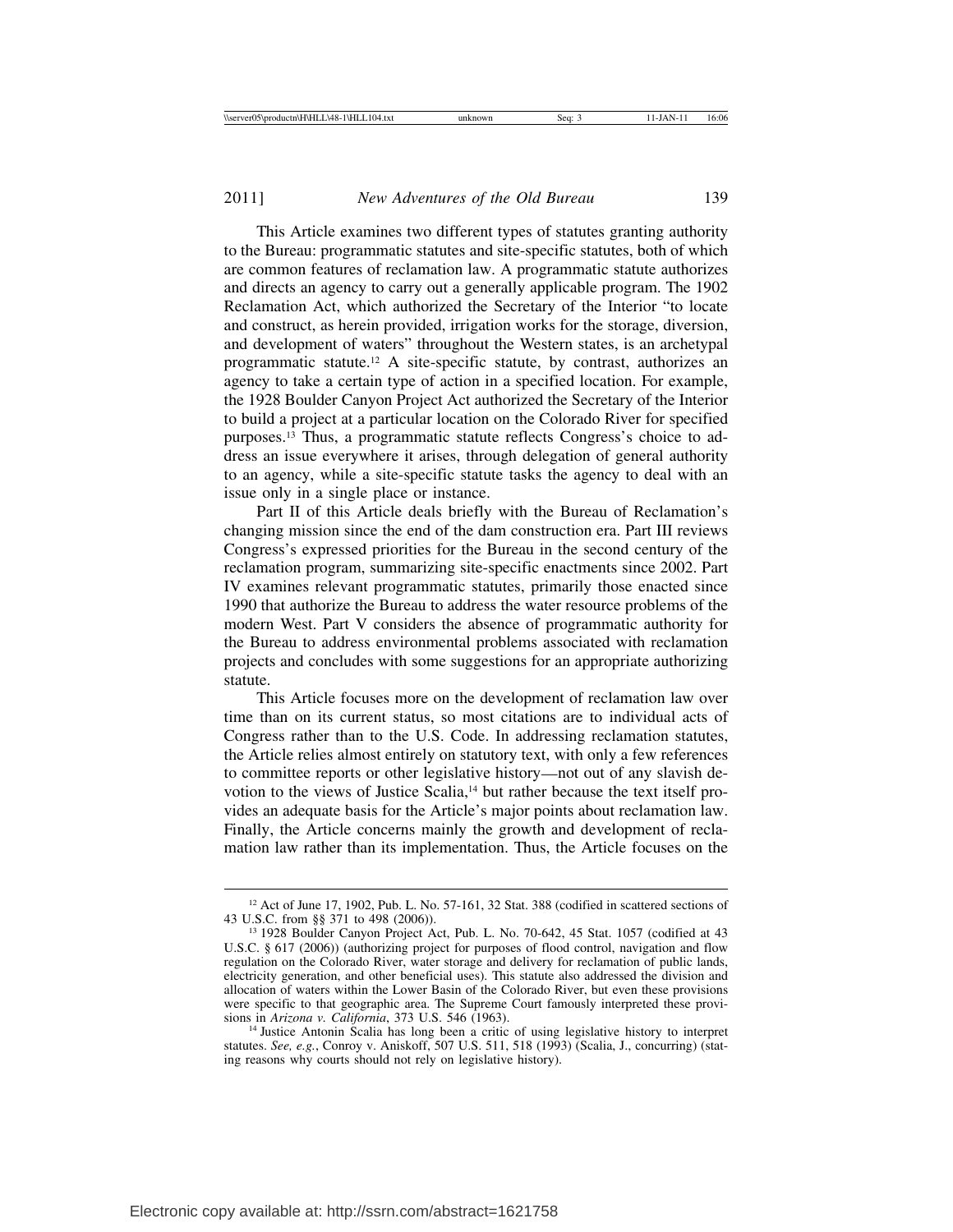actions of Congress granting authority to the Bureau and not on the Bureau's subsequent use of this authority. Ultimately, the Article seeks to describe and evaluate the statutory tools with which Congress has equipped the Bureau.

# II. THE BUREAU OF RECLAMATION: A CHANGING MISSION IN THE POST-CONSTRUCTION ERA

One of the Bureau's recent policy statements begins with the following declaration:

The Bureau of Reclamation's history of accomplishment includes marvels of engineering and construction which supply critical water and power to the now-vibrant Western United States. While these Reclamation structures stand as icons of rock-solid stability and constancy, the agency itself has, from its inception, experienced constant change.

It is time for Reclamation to change again.15

This introductory statement raises three important points about the Bureau. First, the Bureau has always been known primarily for the dams and other public works that it has constructed.16 Second, building these iconic structures is the centerpiece of the Bureau's "history of accomplishment," not its current mission. Third, the Bureau understands the need to adapt to the post-construction era; with no new big projects to build, the Bureau must find alternative roles to play in the now-vibrant West. It is the way in which Congress has empowered (or failed to empower) the Bureau to fill these alternative roles that is the focus of this Article.

The Secretary of the Interior was first authorized to establish the United States Reclamation Service (as the Bureau was originally called)<sup>17</sup> by the Reclamation Act of 1902, but the statute allowed solely for irrigation projects.18 With this limited mandate, the Reclamation Service got off to a

<sup>15</sup> BUREAU OF RECLAMATION, U.S. DEP'T OF THE INTERIOR, MANAGING FOR EXCELLENCE: AN ACTION PLAN FOR THE 21ST CENTURY BUREAU OF RECLAMATION (2006), *available at* http://www.usbr.gov/excellence/merweb.pdf. The *Managing for Excellence* action plan calls for changes to the Bureau's internal management focusing on how the agency will organize itself, address various kinds of challenges, and relate to constituents. See generally id.

itself, address various kinds of challenges, and relate to constituents. *See generally id.* <sup>16</sup> The Bureau acknowledges this fact, as indicated by the first words on the "About Us" page of its website: "Established in 1902, the Bureau of Reclamation is best known for the dams, powerplants, and canals it constructed in the 17 western states. These water projects led to homesteading and promoted the economic development of the West." *About Us*, *supra* note 6. **<sup>R</sup>** <sup>17</sup> The U.S. Reclamation Service was established in 1902 as part of the U.S. Geological

Survey, and then became a separate agency within the Interior Department in 1907. BRIEF HISTORY, *supra* note 4, at  $3-4$ .

<sup>&</sup>lt;sup>18</sup> *See infra notes* 123–128 and accompanying text.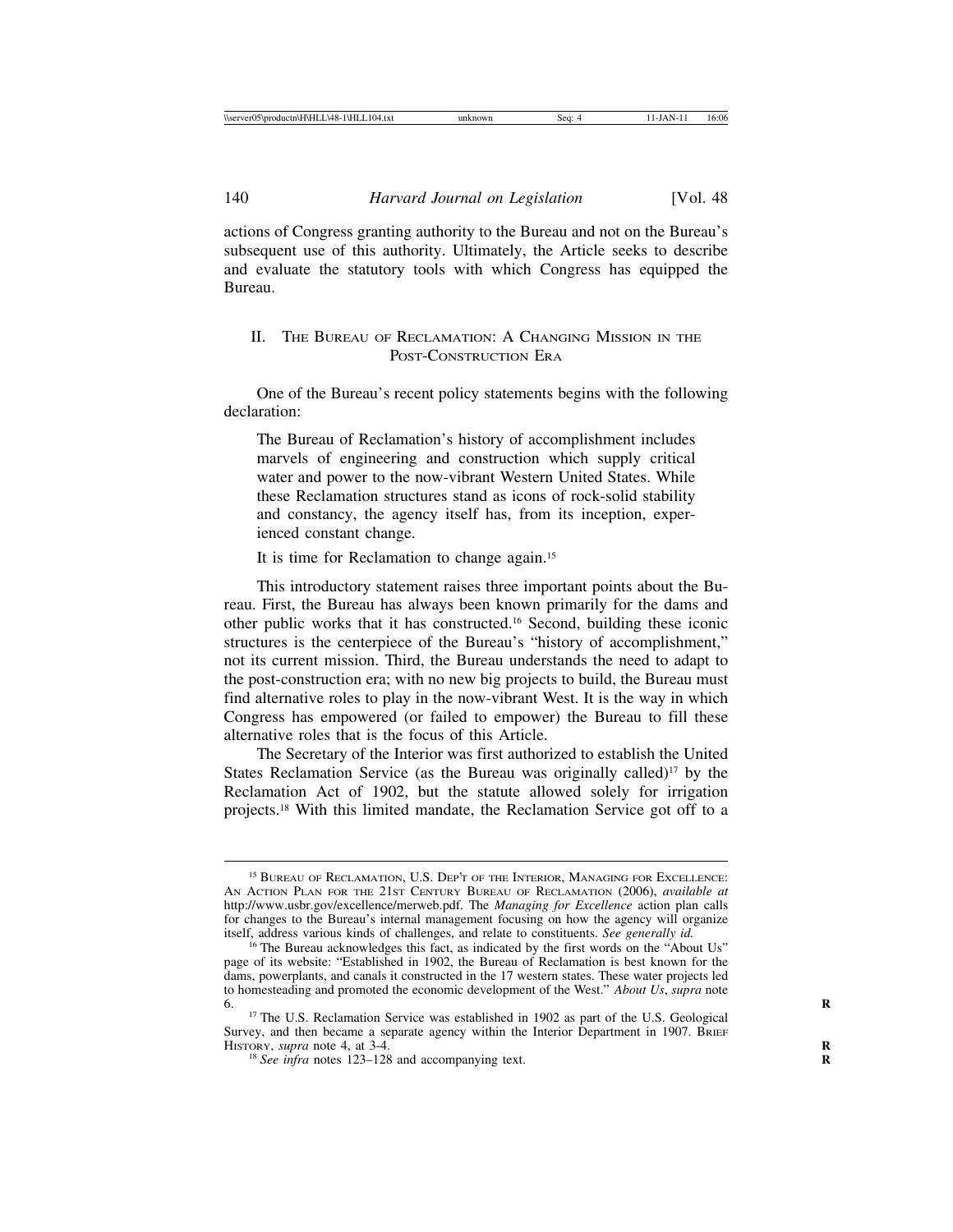rather slow start.<sup>19</sup> The pace of construction then picked up in the  $1930s$ ,<sup>20</sup> in part because the reclamation program expanded to serve new purposes. As stated by historian Donald Pisani, "Not until the 1930s, when the 'High Dam Era' gave the [B]ureau responsibilities for providing water to cities as well as farms, did it become the most important federal agency in the West. From 1930 to 1970 the water and power provided by the [B]ureau transformed the region . . . ."21 Today reclamation projects continue to benefit the region in various ways: in addition to water supply and hydropower mentioned at the outset, Bureau projects host ninety million recreational visitordays annually, $2<sup>2</sup>$  and they also provide a measure of flood control. $2<sup>3</sup>$ 

The construction and operation of reclamation projects has also had serious environmental consequences. Most obviously, Bureau dams have wiped out many unique places across the West.<sup>24</sup> Dams have also seriously damaged downstream rivers and aquatic ecosystems by altering natural flows and temperatures, depriving streambeds and banks of needed sediment, and eliminating habitats favorable to native species.25 A 1996 study of

<sup>21</sup> Pisani, *supra* note 5, at 611.<br><sup>22</sup> *Facts and Information*, BUREAU OF RECLAMATION, U.S. DEP'T OF THE INTERIOR, http://<br>www.usbr.gov/main/about/fact.html (last visited Oct. 28, 2010).

 $23$  The Bureau has estimated that reclamation projects had prevented over \$8.3 billion in flood damage from 1950 through 1992. BRIEF HISTORY, *supra* note 4, at 9. <sup>24</sup> In the words of Dr. MacDonnell:

In little over 100 years, this waterscape of the arid West has been transformed as completely and inalterably as the landscape. Accounts of the almost jungle-like delta at the mouth of the Colorado River, the vast marshes and wetlands of places like Tulare Lake in the south Central Valley of California, and Lake Winnemuca and the Lahontan wetlands in the Great Basin of Nevada read like fairy tales—did these places actually exist? The more recently inundated natural wonders like Celilo Falls on the Columbia River and Glen Canyon on the Colorado River have also become mythical places of the past.

Lawrence J. MacDonnell, *Managing Reclamation Facilities for Ecosystem Benefits*, 67 U. COLO. L. REV. 197, 198-99 (1996).

<sup>25</sup> *Id.* at 199. A 1997 scientific report to the Western Water Policy Review Advisory Commission summarized these aquatic impacts as follows:

Natural variations in flow were entirely replaced by patterns dictated by downstream water demands . . . . Increased sedimentation upstream was reversed below dams, where rivers were sediment starved since particles were trapped in reservoirs. Channels entrenched as a result, lowering water tables that increased downstream intermittency and desiccation even more. Where surface water persisted, streams formerly passing through braided channels began to flow rapidly through sluiceways over bare gravel and sand, distantly bounded by cutbanks [sic] and quickly cooled and heated due to exposure, lower water volumes, and reduced groundwater exchange.

Native fishes were devastated. As rivers were beheaded by dams and natural variation in flow disappeared, so did the resilient species and biological communities

<sup>&</sup>lt;sup>19</sup> "By the time Theodore Roosevelt left office in 1909, two dozen projects had been launched, at least one in every [Western] state and territory, but none had been completed."

Pisani, *supra* note 5, at 611.<br><sup>20</sup> "Within its first thirty years, [the Bureau] had built about three dozen projects. During the next thirty years, it built nineteen dozen more." MARC REISNER, CADILLAC DESERT 165 (rev. ed., Penguin Books 1993) (1986).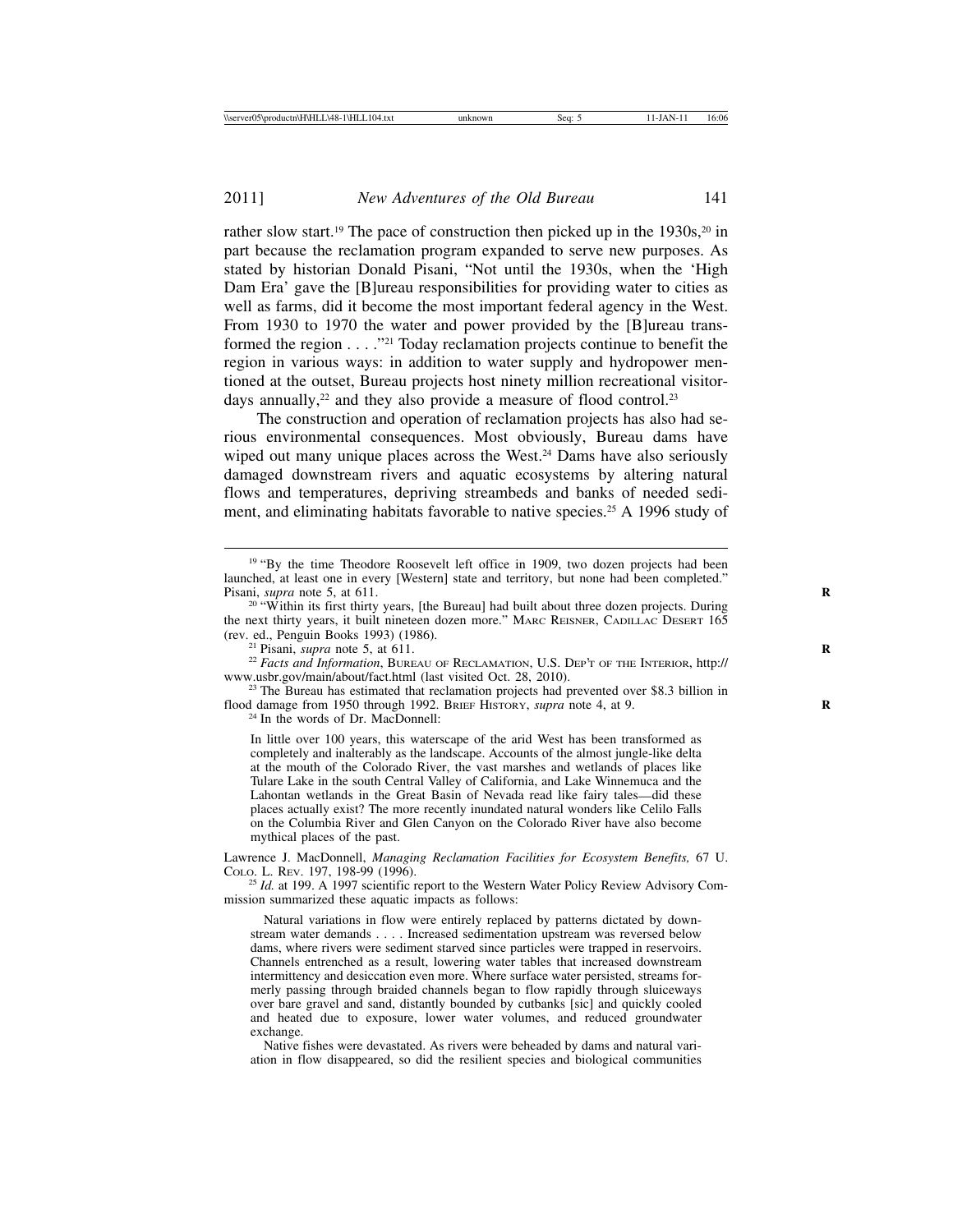counties in the western United States "found that the number of [Endangered Species Act]-listed fish species in a county correlated positively with the level of irrigated agriculture reliant on surface water in the county. In particular, the number of species depended positively on water-supply levels of the Bureau of Reclamation."26 Concerns over such impacts raised environmental opposition to new dams, which in turn contributed to the end of the Bureau's construction era.27 When the Sierra Club and its allies succeeded in keeping new dams out of Dinosaur National Monument and the Grand Canyon, it was clear that times had changed.<sup>28</sup>

The Bureau has long understood the need to become an agency that can deliver benefits and resolve water resource problems by means other than building new projects. As far back as the Reagan administration, the Bureau acknowledged that its primary role as the builder of large agricultural water projects was "drawing to a close," and that it "must change from an agency based on federally supported construction to one based on resource management."29 The Bureau has more recently referred to itself as "a contemporary water management agency . . . [geared toward] meeting the increasing water demands of the West while protecting the environment" and emphasizing "water conservation, water recycling and reuse," among other things.<sup>30</sup> The Bureau today continues to emphasize service in multiple areas, including promoting the development and efficient use of water resources, "[p]rotecting the public and the environment through the adequate maintenance and appropriate operation" of its facilities, and managing its projects

adapted to these inherently transient systems. Streams became inhospitable both above and below high dams. Hydroelectric generators killed fish moving downstream; tailwaters are too cold for warm-adapted species to reproduce. Loss of current or substrate types eliminated those requiring riffles. Reservoirs filled with nonnative predators reduced survival of young. Channels directly flooded by reservoirs support few if any native fishes in systems west of the Continental Divide.

W.L. Minckley et al., *Sustainability of Western Native Fish Resources, in* AQUATIC ECOSYS-TEMS SYMPOSIUM: REPORT TO THE WESTERN WATER POLICY REVIEW ADVISORY COMMISSION 67-68 (W.L. Minckley ed., 1997), *available at* http://repository.unm.edu/bitstream/handle/

<sup>&</sup>lt;sup>26</sup> Michael R. Moore et al., *Water Allocation in the American West: Endangered Fish Versus Irrigated Agriculture*, 36 NAT. RESOURCES J. 319, 348 (1996).

<sup>&</sup>lt;sup>27</sup> Pisani, *supra* note 5, at 622 (explaining environmental opposition to dams), 625 (identifying environmental damage as one of several reasons why dam building ended). <sup>28</sup> *See* JOHN MCPHEE, ENCOUNTERS WITH THE ARCHDRUID, 161-67 (Noonday Press 1990)

<sup>(1971). &</sup>quot;Conservationists say the Dinosaur victory was the birth of the modern conservation movement—the turning point at which conservation became something more than contour

plowing." *Id.* at 165.<br><sup>29</sup> 2 WATERS & WATER RIGHTS § 41.02 (Robert E. Beck & Amy K. Kelley eds., 3d ed., <sup>29</sup> 2 WATERS & WATER RIGHTS § 41.02 (Robert E. Beck & Amy K. Kelley eds., 3d ed., LexisNexis/Matthew Bender 2009) (quoting BUREAU OF RECLAMATION, U.S. DEP'T OF THE INTERIOR, ASSESSMENT '87: A NEW DIRECTION FOR THE BUREAU OF RECLAMATION 1 (1987)).

<sup>&</sup>lt;sup>30</sup> Pisani, *supra* note 5, at 631 (quoting the "What We Do" page of the Bureau's website on an unspecified date. That language no longer appears on the Bureau's website.).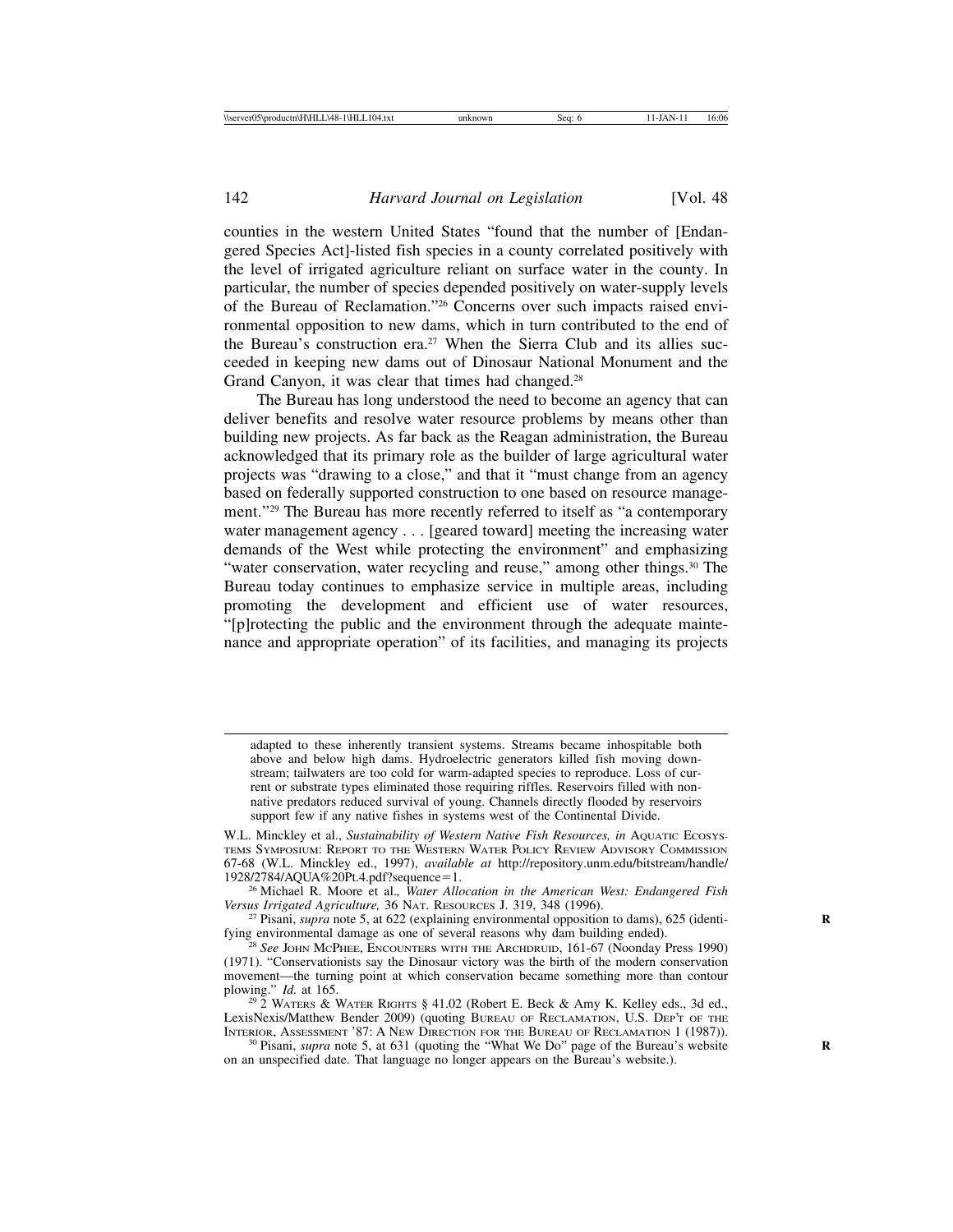"to fulfill water user contracts and protect and/or enhance conditions for fish, wildlife, land, and cultural resources."31

The foregoing statements indicate that environmental concerns are one of the Bureau's major priorities.32 Some may wonder if the Bureau is merely serving up politically appealing buzzwords, as suggested by the quotable historian Patricia Limerick: "I suppose one could say that we could and should see the Bureau of Reclamation's rhetorical streak of born-again environmentalism as proof that 'even the Devil can quote Scripture' . . . ."33 But there can be no doubt that the Bureau has been beset with environmental challenges across the West, and has been forced to take them seriously. In its 2011 Budget Request, the Bureau asked for nearly \$350 million (roughly one-third of the Agency's overall budget) for endangered species programs and other environmental efforts in several river basins.<sup>34</sup> The Bureau simply does not have the luxury to ignore environmental matters, and increasingly must give them as much attention as traditional water deliveries.<sup>35</sup>

request also included \$16.5 million for the Lower Colorado endangered species program, \$12.7 for the Platte River endangered species program, \$22.5 million for (mostly) environmental purposes on the Klamath Project, and \$25.1 million for the Middle Rio Grande Project, "of which a significant portion is to support environmental activities developed through the ESA Collaborative Program." Press Release, Bureau of Reclamation, U.S. Dep't of the Interior, Reclamation's FY 2011 Budget Request is \$1.1 Billion (Feb. 1, 2010), *available at* http://

<sup>35</sup> Consider this summary of the Bureau's priorities, presented by Commissioner of Reclamation Michael Connor in his congressional testimony on the Bureau's 2010 Budget Request:

Reclamation's FY 2010 priority goals are directly related to fulfilling contractual requests to deliver water and power. These include addressing a range of other water supply needs in the West, playing a significant role in restoring and protecting freshwater ecosystems consistent with applicable State and Federal law, and enhancing management of our water infrastructure while mitigating for any harmful environmental effects. Reclamation will deliver roughly 28 million acre-feet of water to meet contractual obligations while addressing other resource needs (for example, fish and wildlife habitat, environmental enhancement, recreation, and Native American trust responsibilities).

*President's Fiscal Year 2010 Budget Request for the Bureau of Reclamation: Hearing Before the Subcomm. on Energy and Water Dev. of the S. Comm. on Appropriations*, 111th Cong. 7

<sup>&</sup>lt;sup>31</sup> The Bureau's website currently contains a "Vision Statement," and these items are the first three of seven listed goals. *Vision Statement*, BUREAU OF RECLAMATION, U.S. DEP'T OF

<sup>&</sup>lt;sup>32</sup> The Bureau's environmental conversion can be attributed to many factors, largely external to the Agency. The Bureau's own history identifies multiple reasons why environmental concerns became increasingly important to the Bureau in the latter half of the twentieth century. These reasons include public opinion opposing new dams, greater public awareness of environmental and natural resource issues, changed public attitudes toward nature, a fuller understanding of the impacts caused by reclamation projects, and a host of new laws enacted by Congress. BRIEF HISTORY, *supra* note 4, at  $7-8$ .

<sup>&</sup>lt;sup>33</sup> Patricia Nelson Limerick, *One Hundred Years of the Bureau of Reclamation: Looking from the Outside In, in* The BUREAU OF RECLAMATION: HISTORY ESSAYS FROM THE CENTEN-NIAL SYMPOSIUM VOLUMES I AND II 651 (2008), *available at* http://www.usbr.gov/history/ Symposium\_2008/Historical\_Essays.pdf. Limerick goes on to say, however, "[a]nd yet the change in the Bureau's operations has been as enormous as the change in its official rhetoric." *Id.* <sup>34</sup> Most of this money involves California Central Valley and Bay-Delta efforts, but the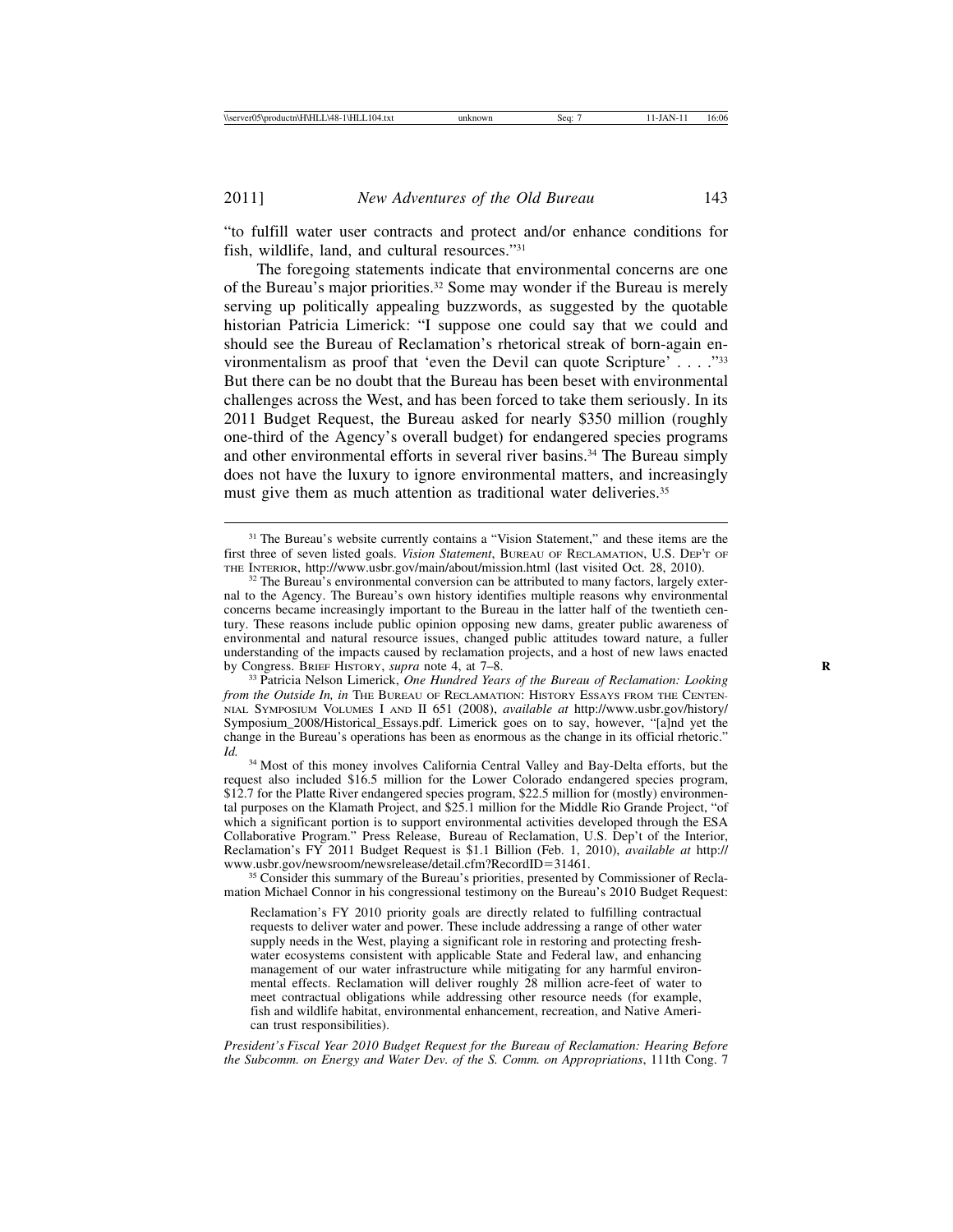The Bureau's mission and priorities have changed significantly over the past forty years, shifting away from building dams to managing existing projects, stretching the West's increasingly scarce water supplies, and addressing environmental concerns. The remainder of this Article focuses on the role of Congress in redirecting the Bureau to address the needs of the modern West, beginning in the next Part with an evaluation of recent sitespecific enactments.

# III. CONGRESS'S PRIORITIES FOR THE BUREAU AS SHOWN BY RECENT SITE-SPECIFIC STATUTES

Since the 2002 centennial of the reclamation program, Congress has authorized or directed the Bureau to take dozens of site-specific actions. Many of these site-specific provisions are included in various authorizing statutes; others appear in appropriations bills, either as spending measures or as substantive "riders."36 Taken as a whole, these numerous site-specific provisions represent a very practical expression of congressional priorities for the reclamation program in its second century.

This Part addresses site-specific statutes in some detail, for two reasons. First, because these enactments make up the great majority of recent congressional actions regarding the Bureau, describing them is necessary to provide a complete picture of changes and trends in modern reclamation law. Second, these statutes reflect some of the greatest water challenges facing the West today, and they indicate which of these challenges Congress has chosen to address through legislation involving the Bureau. Later Parts of this Article will examine Congress's choices regarding *programmatic* authority for the Bureau to handle these same challenges.

A review of these site-specific provisions shows that Congress's priorities for the Bureau since 2002 fall into five general categories: (1) water reuse and recycling projects, which facilitate reuse of (usually municipal) wastewater after treatment; (2) rural water supply projects, which provide public domestic water supplies to small communities; (3) traditional water development projects (or studies thereof), which manage and deliver water for various purposes; (4) water conservation activities, which promote more efficient use of water for irrigation or other uses; and (5) projects or programs to benefit fish, wildlife, and/or environmental quality, often by protecting or restoring aquatic or riparian habitats.

Congress also expressed these priorities in the context of a major piece of national legislation, the American Recovery and Reinvestment Act of

<sup>(2009) (</sup>statement of Comm'r Michael L. Connor), *available at* http://appropriations.senate.

<sup>&</sup>lt;sup>36</sup> According to the U.S. Senate's online glossary of legislative terms, "rider" means "a nongermane amendment to a bill or an amendment to an appropriation bill that changes the permanent law governing a program funded by the bill." *Glossary*, U.S. SENATE, http://www. senate.gov/reference/glossary\_term/rider.htm (last visited Nov. 11, 2010).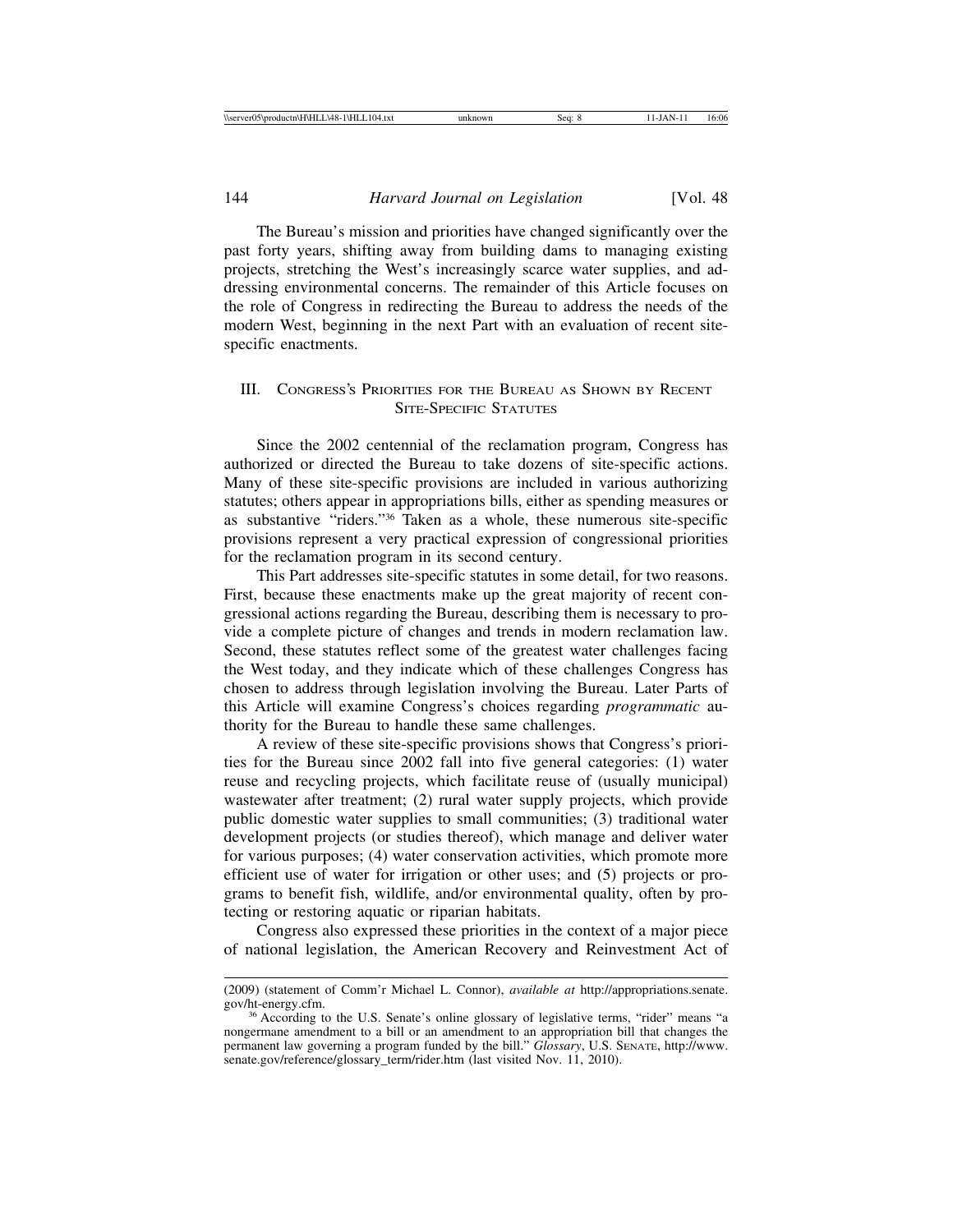2009 (the "Stimulus Bill"),<sup>37</sup> enacted early in President Obama's term. The Stimulus Bill appropriated an additional \$1 billion for the Bureau's "Water and Related Resources" activities,<sup>38</sup> indicating that Congress (not surprisingly) values Bureau activities for the jobs they create as well as for the water-related benefits they provide.<sup>39</sup> But Congress also indicated its larger goals for the Bureau in directing that some of the money be spent on certain programs: at least \$126 million for water reuse and recycling projects, at least \$60 million for rural water projects, \$50 million toward completing the more traditional Central Utah Project, and \$50 million for activities under the California Bay-Delta Restoration Act (a multi-purpose effort with an environmental emphasis, as explained in the next paragraph).<sup>40</sup>

Discussing the new statutory priorities noted above requires three caveats. First, since 2002, Congress has enacted several provisions regarding the Bureau that fall outside the five categories delineated above. For example, several provisions address contractual or ownership arrangements at existing projects,41 while others involve settlement of tribal water rights claims.42 Second, this review takes Congress's description of its actions at face value. For example, if a statute purports to authorize a "water conservation" project, that purpose is accepted as true and accurate even though the project might well be characterized as something else.<sup>43</sup> Third, certain provisions do

<sup>41</sup> *See, e.g.*, Consolidated Natural Resources Act of 2008, Pub. L. No. 110-229, § 503, 122 Stat. 754, 831 (codified at 16 U.S.C. § 1244 (2006)) (transferring title to the American River Pump Station to the Placer County Water Agency); Energy and Water Development Appropriations Act of 2004, Pub. L. No. 108-137, § 204, 117 Stat. 1827, 1849 (codified at 43 U.S.C. § 2241 (2006)) (directing the Secretary of the Interior to delete a certain provision in two contracts for water supply from the Central Valley Project).

<sup>&</sup>lt;sup>37</sup> American Recovery and Reinvestment Act of 2009, Pub. L. No. 111-5, 123 Stat. 115 (codified in scattered sections of U.S.C. (Supp. III 2009)).

<sup>&</sup>lt;sup>38</sup> Tit. 4, 123 Stat. at 137.  $\frac{1}{39}$  The bill's title reads, "An Act Making supplemental appropriations for job preservation and creation, infrastructure investment, energy efficiency and science, assistance to the unem-<br>ployed, and State and local fiscal stabilization . . . . " 123 Stat. at 115.

<sup>&</sup>lt;sup>40</sup> Tit. 4, 123 Stat. at 137. The appropriation for the Bureau contained only one other earmark, requiring no less than \$10 million for "a bureau-wide inspection of canals program in urbanized areas." *Id*. Congress ultimately gave the Bureau great discretion in spending the \$1 billion, though, earmarking less than  $$300$  million for five specified purposes and providing unlimited authority to reprogram the funds. *Id.* 

<sup>&</sup>lt;sup>42</sup> See, e.g., Omnibus Public Land Management Act of 2009, Northwestern New Mexico Rural Water Projects Act, Pub. L. No. 111-11, § 10501, 123 Stat. 991, 1375 (codified in scattered sections of 43 U.S.C. (Supp. III 2009)) (establishing a Reclamation Water Settlements Fund to provide money for tribal water settlements, prioritizing certain New Mexico settlements); Energy and Water Development Appropriations Act of 2004 § 216 (authorizing the Secretary of the Interior to take certain actions regarding the Bureau's Central Arizona Project "[i]n order to facilitate Indian water rights settlements in the State of Arizona").

<sup>&</sup>lt;sup>43</sup> Congress has sometimes appeared to authorize a project for one set of purposes, but then justified that project based on other purposes. *See* United States v. Gerlach Live Stock Co., 339 U.S. 725 (1950) (determining that the Central Valley Project was essentially a reclamation project despite stated congressional purposes of navigation and river regulation); Arizona v. California, 283 U.S. 423 (1931) (rejecting the argument that the Hoover Dam was a storage project that would actually hinder navigation due to Congress's stated navigation purpose for the project).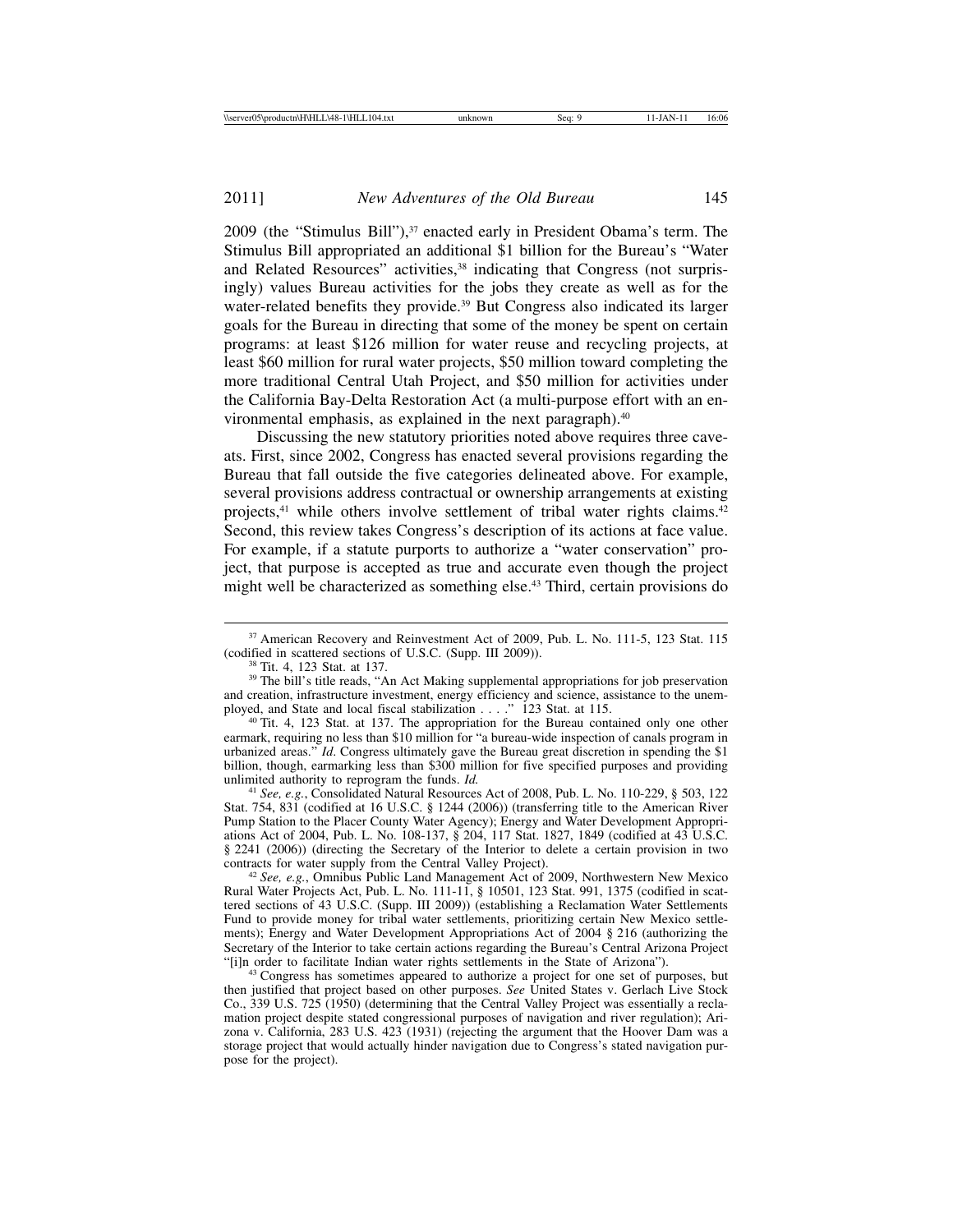not fit cleanly within a single category; several seem to belong in multiple categories. The Calfed Bay-Delta Program, in particular, which includes "components relating to water storage, ecosystem restoration, water supply reliability (including new firm yield), conveyance, water use efficiency, water quality, water transfers, watersheds, [and] the Environmental Water Account,"44 seems to fit at least three categories. Nonetheless, the record generally shows that Congress has prioritized these five areas in recent legislation concerning the Bureau, and the remainder of this Part examines the relevant statutes passed since 2002.

### *A. Water Reuse/Recycling Projects*

Congress has supported projects to clean up and reuse wastewater since it passed the Reclamation Wastewater and Groundwater Study and Facilities Act, which was enacted as Title XVI of the Reclamation Projects Authorization and Adjustment Act of 1992.<sup>45</sup> This statute directed the Bureau to investigate opportunities to reclaim and reuse wastewater, and to design and build wastewater reclamation and reuse facilities.<sup>46</sup> The 1992 statute not only established this new program, it also identified the first batch of water recycling/reuse projects for the Bureau to pursue under its new authority.<sup>47</sup>

Congress has continued to show great enthusiasm for these projects, and since 2002 has directed the Bureau to work on more than twenty of them.48 California has enjoyed a boom in such "Title XVI" project authorizations in the last two years, with multiple projects identified in three differ-

<sup>44</sup> Water Supply, Reliability, and Environmental Improvement Act, Calfed Bay-Delta Authorization Act, Pub. L. No. 108-361, § 103, 118 Stat. 1681, 1683 (2004) (approving the 2000 Record of Decision as a general framework for the Calfed Bay-Delta Program. Other components of the program include levee stability, governance, and science.).

<sup>&</sup>lt;sup>45</sup> Reclamation Projects Authorization and Adjustment Act of 1992, Pub. L. No. 102-575, tit. XVI, 106 Stat. 4600, 4663 (codified as amended at 43 U.S.C. § 390h (2006)).

<sup>&</sup>lt;sup>46</sup> § 1602, 106 Stat. at 4664.<br><sup>47</sup> §§ 1606-1614, 106 Stat. at 5665–68 (directing the Bureau to work on several feasibility studies and demonstration projects).

 $48$  *See infra* notes  $49-51$  and accompanying text.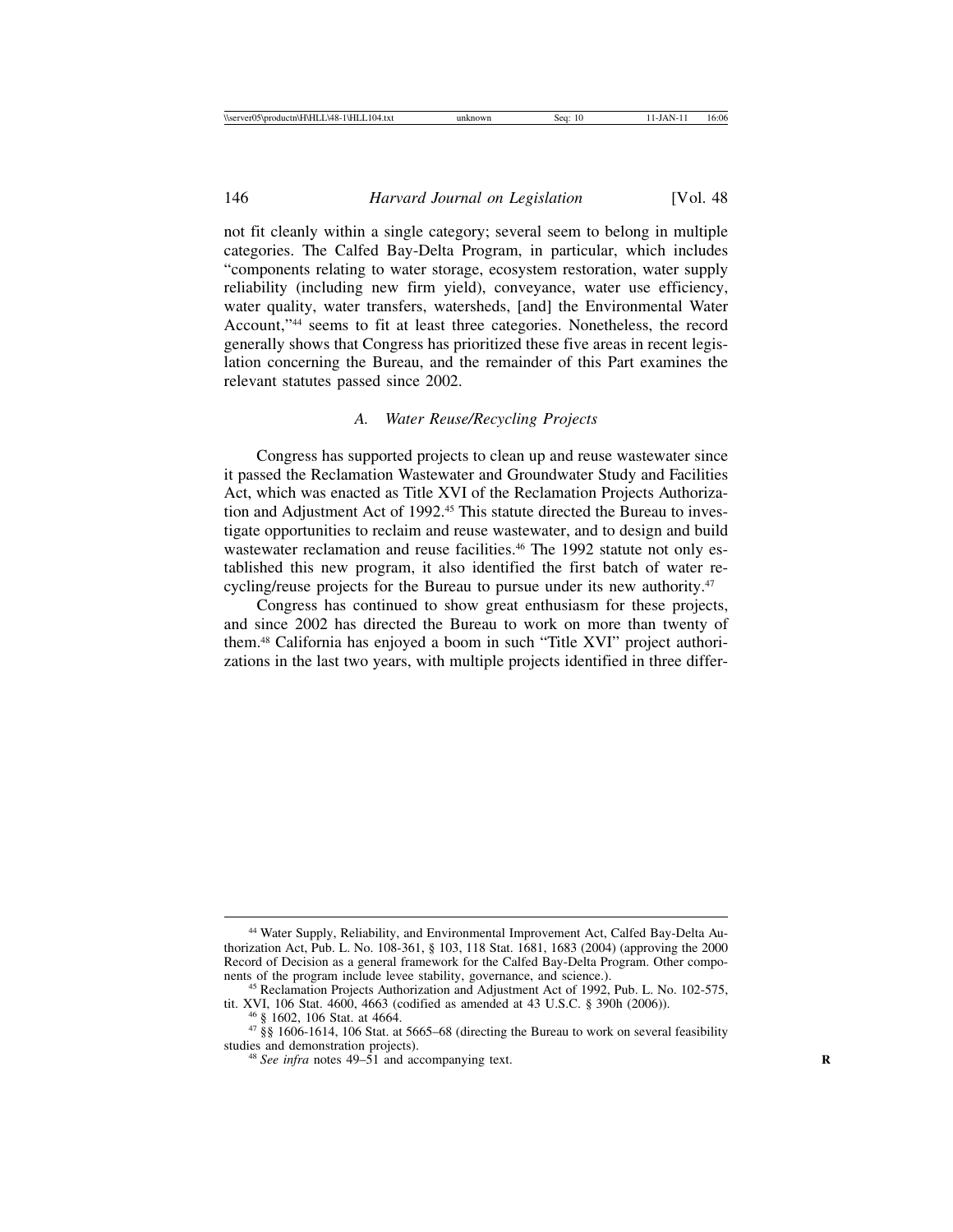ent statutes;<sup>49</sup> however not all of the recent authorizations have involved California.<sup>50</sup>

Two numbers rather dramatically demonstrate Congress's love affair with these water recycling and reuse projects. The first is fifty-three, the total number of projects listed in statutes under the Title XVI program as of August 2009.51 The second is 126,000,000, the minimum number of dollars directed to these projects in the 2009 Stimulus Bill<sup>52</sup>—more than double the amount allocated toward any other goal of the reclamation program.

# *B. Rural Water Supply Projects*

The second-largest reclamation item in the Stimulus Bill was rural water supply projects, to which Congress allocated \$60 million of the Bureau's total \$1 billion budget.<sup>53</sup> A rural water supply project is defined as one that provides domestic, industrial, municipal, or residential water to one or more communities no larger than 50,000 people, which may include an Indian tribe or tribal entity.54 Since 2002, various statutes have authorized work on a number of rural water projects primarily located in New Mexico and primarily involving Indian tribes.

<sup>49</sup> Omnibus Public Land Management Act of 2009, Pub. L. No. 111-11, §§ 9104-9114, 123 Stat. 991, 1303, 1315-20 (codified in scattered sections of 43 U.S.C. § 390h (Supp. III 2009)); § 9104, 123 Stat. at 1303 (Rancho California); § 9109, 123 Stat. at 1315 (Elsinore Valley); § 9110, 123 Stat. at 1315 (North Bay); § 9111, 123 Stat. at 1317-18 (Prado Basin and Lower Chino Dairy); § 9113, 123 Stat. at 1319-1320 (Oxnard); § 9114, 123 Stat. at 1320 (Yucaipa Valley and City of Corona); Consolidated Natural Resources Act of 2008, Pub. L. No. 110-229, § 511, 122 Stat. 754, 840 (codified at 43 U.S.C. § 390h-24 (Supp. II 2008)) (Eastern Municipal Water District Project); § 512, 122 Stat. at 841-43 (seven different projects under the heading "Bay Area Regional Water Recycling Program"); Consolidated Appropriations Act, Pub. L. No. 110-161, § 210, 121 Stat. 1844, 1954 (2007) (codified at 43 U.S.C. § 390h-21 (Supp. I 2007)) (Inland Empire and Cucamonga Valley); § 214, 121 Stat. at 1955-56 (Mojave Water Agency plan).

 $50$  The Bureau was authorized to participate in the design, planning, and construction of the North Las Vegas Water Reuse Project. Consolidated Appropriations Resolution of 2003, Energy and Water Development Appropriations of 2003, Pub. L. No. 108-7, § 211, 117 Stat. 11, 146 (codified at 42 U.S.C. § 10301 (2006)). They were also authorized to participate in a project in Williamson County, Texas. Williamson County Water Recycling Act of 2004, Pub. L. No. 108-316, 118 Stat. 1202 (codified at 43 U.S.C. § 390h-17a (2006)). Additionally, Congress authorized Bureau involvement in three different Hawaiian projects. Hawaii Water Resources Act of 2005, Pub. L. No. 109-70, 119 Stat. 2009 (codified in scattered sections of 43 U.S.C. § 390h (2006)).

 $<sup>51</sup>$  This number includes two demonstration projects listed in 43 U.S.C. § 390h-3 (Supp.</sup> III 2009), and a total of fifty-one projects listed in §§ 390h-4 to 390h–39. Several projects were added between 1992 and 2002. *See, e.g.*, Reclamation Recycling and Water Conservation Act of 1996, Pub. L. No. 104-266, 110 Stat. 3290 (codified in scattered sections of 43 U.S.C.

<sup>&</sup>lt;sup>52</sup> See supra note 40 and accompanying text.<br><sup>53</sup> See supra note 40 and accompanying text.<br><sup>54</sup> Congress adopted this definition in the Reclamation Rural Water Supply Act of 2006, Pub. L. No. 109-451, § 102(9)(A), 120 Stat. 3345, 3346-47 (codified at 43 U.S.C. § 2401 (2006)). This statute is discussed *infra* at Parts III.B and III.C.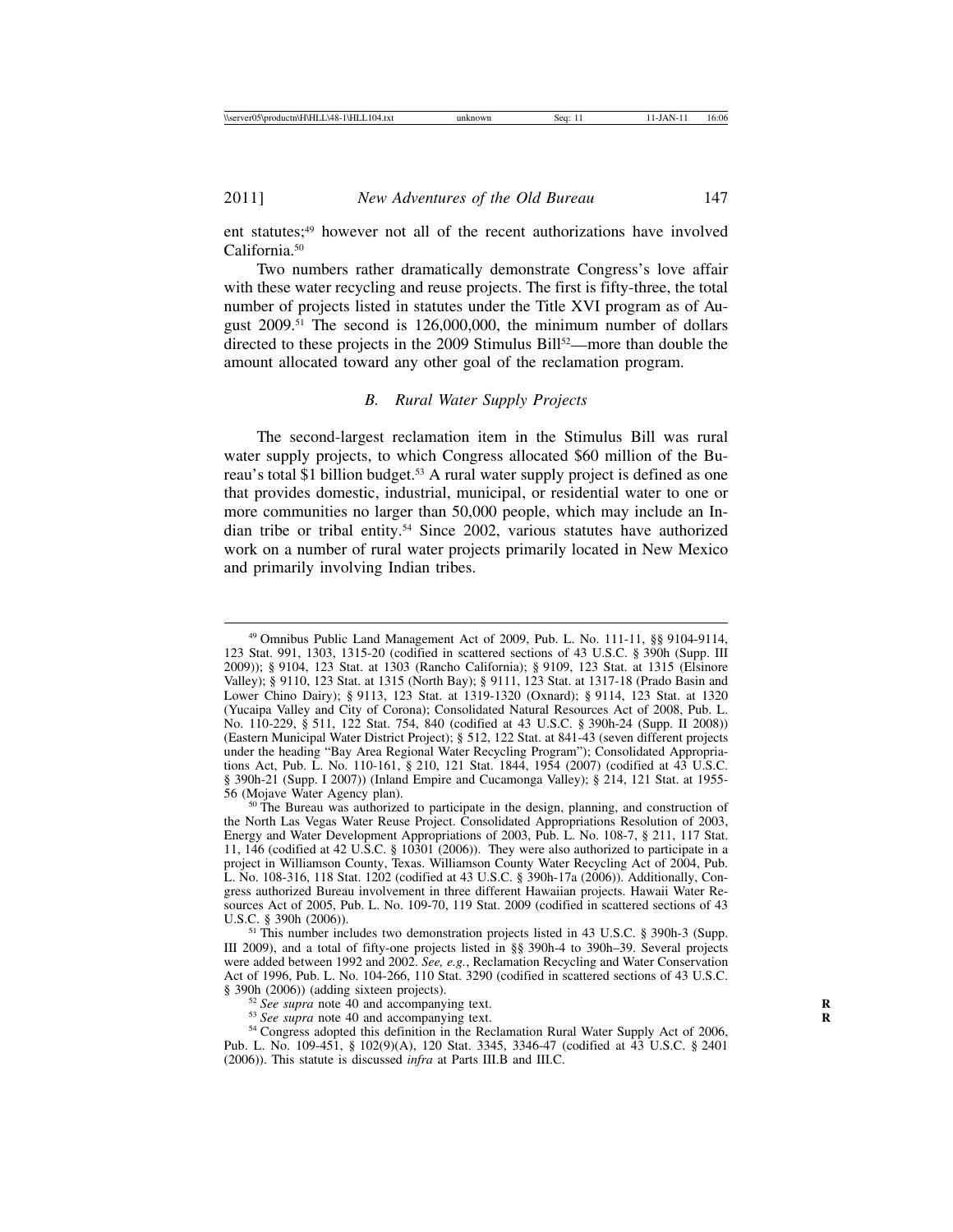Rural water systems for two Indian reservations, the Jicarilla Apache in New Mexico and the Rocky Boy's in Montana, were authorized in a 2002 statute addressing a variety of issues in Indian country.<sup>55</sup> The same statute directed the Bureau to perform a feasibility study for a rural water system for Nebraska's Santee Sioux Tribe.<sup>56</sup> Congress reauthorized that study in 2004,<sup>57</sup> along with a feasibility study of ways to meet the water supply needs of Washington's Quinault Indian Nation.<sup>58</sup> Most recently, the 2009 Omnibus Public Land Management Act authorized the Navajo-Gallup Water Supply Project,<sup>59</sup> primarily benefiting the Navajo Nation, but also providing water for the Jicarilla Apache Tribe.<sup>60</sup>

Congress has acted to benefit several rural communities in New Mexico in addition to the Jicarilla Apache and Navajo Reservations.<sup>61</sup> About onefifth of the water from the Navajo-Gallup Water Supply Project will go to the City of Gallup, which is located outside of the reservation.62 The 2009 Omnibus Public Land Management Act also authorized the Eastern New Mexico Rural Water System Project, designed to deliver water from the existing Ute Reservoir to several communities along the eastern edge of the state.63 Congress acted in 2004 to benefit two other New Mexico communities, Chimayo<sup>64</sup> and Española.<sup>65</sup>

Although since 2002 Congress has disproportionately benefited a single state in enacting site-specific legislation for rural water supply projects, its most important action in support of these kinds of projects, the Reclamation

<sup>56</sup> Indian Financing Amendments Act of 2002 § 1001.<br><sup>57</sup> Native American Technical Corrections Act of 2004, Pub. L. No. 108-204, § 125, 118<br>Stat. 542, 546 (codified at 25 U.S.C. § 712e (2006)).

<sup>58</sup> § 124, 118 Stat. at 546.<br><sup>59</sup> Omnibus Public Land Management Act of 2009, Pub. L. No. 111-11, §§ 10601-10609, 123 Stat. 991, 1379-96 (codified in scattered sections of 43 U.S.C. (Supp. III 2009)).

<sup>55</sup> Indian Financing Amendments Act of 2002, Pub. L. No. 107-331, 116 Stat. 2834 (codified at 25 U.S.C. § 1779 (2006)). § 801, 116 Stat. at 2855, authorized the Jicarilla Apache Reservation Rural Water System Act, and § 901, 116 Stat. at 2859, authorized the Rocky Boy's/North Central Montana Regional Water System. The latter authorized a rural water system for the Rocky Boy's Reservation, in conjunction with a "noncore system" for certain rural areas in North Central Montana outside the reservation. § 905, 116 Stat. at 2864. A February 2003 appropriations bill also directed the Bureau to work on "development of the North Central Montana Rural Water Supply System," presumably the same project. Consolidated Appro-

 $60 \text{ }\frac{8}{9}$  10603(b), 123 Stat. at 1383-84 (allocating a total of up to 37,760 acre-feet of project water between the City of Gallup (7,500 acre-feet), the Navajo Nation in New Mexico (up to 22,650 acre-feet), the Navajo Nation in Arizona (6,411 acre-feet), and the Jicarilla Apache

<sup>&</sup>lt;sup>61</sup> Some of the water delivered under the Navajo-Gallup Water Supply Project will actually be delivered to Navajo Nation communities in Arizona, rather than in New Mexico. *Id.* 

<sup>&</sup>lt;sup>62</sup> *Id.* <sup>63</sup> § 9103, 123 Stat. at 1300-03 (cities of Cloves, Elida, Grady, Melrose, Portales, and Texico).

<sup>&</sup>lt;sup>64</sup> Chimayo Water Supply System and Española Filtration Facility Act, Pub. L. No. 108-354, 118 Stat. 1400 (2004) (feasibility study for new water system for the town). In addition to the study, the bill authorized federal assistance for emergency water supply development activ-<br>ities, ranging from hauling water to installing pumps and pipes. § 103, 118 Stat. at 1401.

 $65$  § 202, 118 Stat. at 1402 (federal assistance for new water filtration facility).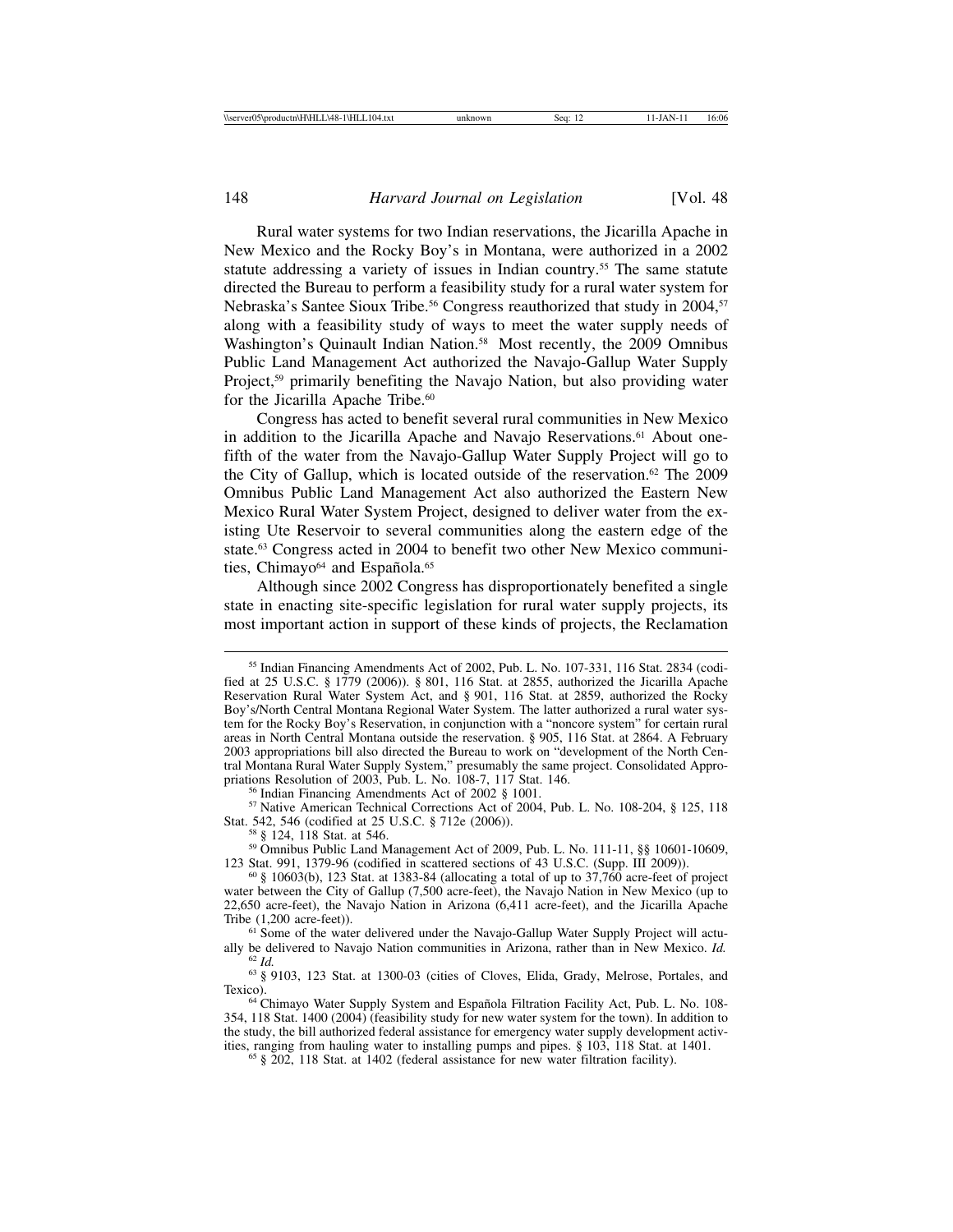Rural Water Supply Act of 2006,<sup>66</sup> has had a multi-state impact. This statute established the Bureau's Rural Water Supply Program, discussed *infra* at Part III.C, to operate in all seventeen Western states where the Bureau does business.67

# *C. Water Development Projects and Studies*

Given that Congress has not authorized a big new project in decades,<sup>68</sup> it is somewhat surprising to see how many recent statutes have directed the Bureau to work on a water supply feasibility study or some aspect of a proposed water supply project. Congress has enacted more than twenty such authorizations since 2002, which might suggest that the Bureau is on the verge of another golden era of new project construction. The first decade of the twenty-first century bears little resemblance to the boom era of the 1930s through the 1960s, when the Bureau built dozens of projects to store and deliver significant quantities of water, largely for irrigation (and hydropower), costing enormous sums of money.<sup>69</sup> Today's statutes manifest a cautious and incremental approach to the development of new water supply infrastructure. Some of them also reflect a heightened awareness of significant environmental concerns.

Most importantly, the great majority of the authorizations since 2002 are for feasibility studies only. Several of the statutes authorize feasibility studies of a seemingly general and open-ended nature; for example, Congress in 2008 called on the Bureau to determine the feasibility of a project that would "improve water supply reliability" in the Republican River Basin below Harlan County Lake, "increase the capacity of water storage through modifications of existing projects or through new projects," and "improve water management efficiency" in the Republican basin.<sup>70</sup> Other statutes are somewhat more specific, indicating, or at least suggesting, the study of a

<sup>66</sup> Reclamation Rural Water Supply Act of 2006, Pub. L. No. 109-451, 120 Stat. 3345, 3346–56 (codified in scattered sections of 43 U.S.C. (2006)).<br><sup>67</sup> § 102(8), 120 Stat. at 3346; § 103, 120 Stat. at 3347–48.

<sup>&</sup>lt;sup>68</sup> See supra notes 5, 27 and accompanying text.<br><sup>69</sup> See REISNER, *supra* note 20, at 145–68 (describing the Bureau's construction boom era in a chapter aptly entitled "The Go-Go Years").<br><sup>70</sup> Consolidated Natural Resources Act of 2008, Pub. L. No. 110-229, 122 Stat. 754, 839

<sup>(</sup>codified in scattered sections of 16, 42, 43 and 48 U.S.C. (Supp. II 2008)); *see also* Omnibus Public Land Management Act of 2009, Pub. L. No. 111-11, § 9002, 123 Stat. 991, 1295-96 (codified in scattered sections of 43 U.S.C. (Supp. III 2009)) (feasibility study of alternatives to augment water supplies in the Sierra Vista subwatershed in Arizona); Consolidated Natural Resources Act of 2008 § 509(c) ("Water for Irrigation, Streams and the Economy Project water management feasibility study" for Little Butte and Bear Creek subbasins, Oregon); § 516, 122 Stat. at 850 (feasibility study for alternatives to augment the water supplies of the Central Oklahoma Master Conservatory District and cities served by it); Energy and Water Development Appropriations Act 2004, Pub. L. No. 108-137, § 215, 117 Stat. 1827, 1851-52 (codified at 43 U.S.C. § 377b (2006)) (Tualatin River Basin feasibility study to identify ways to meet future water needs, increase water conservation and storage, and improve water and environmental quality).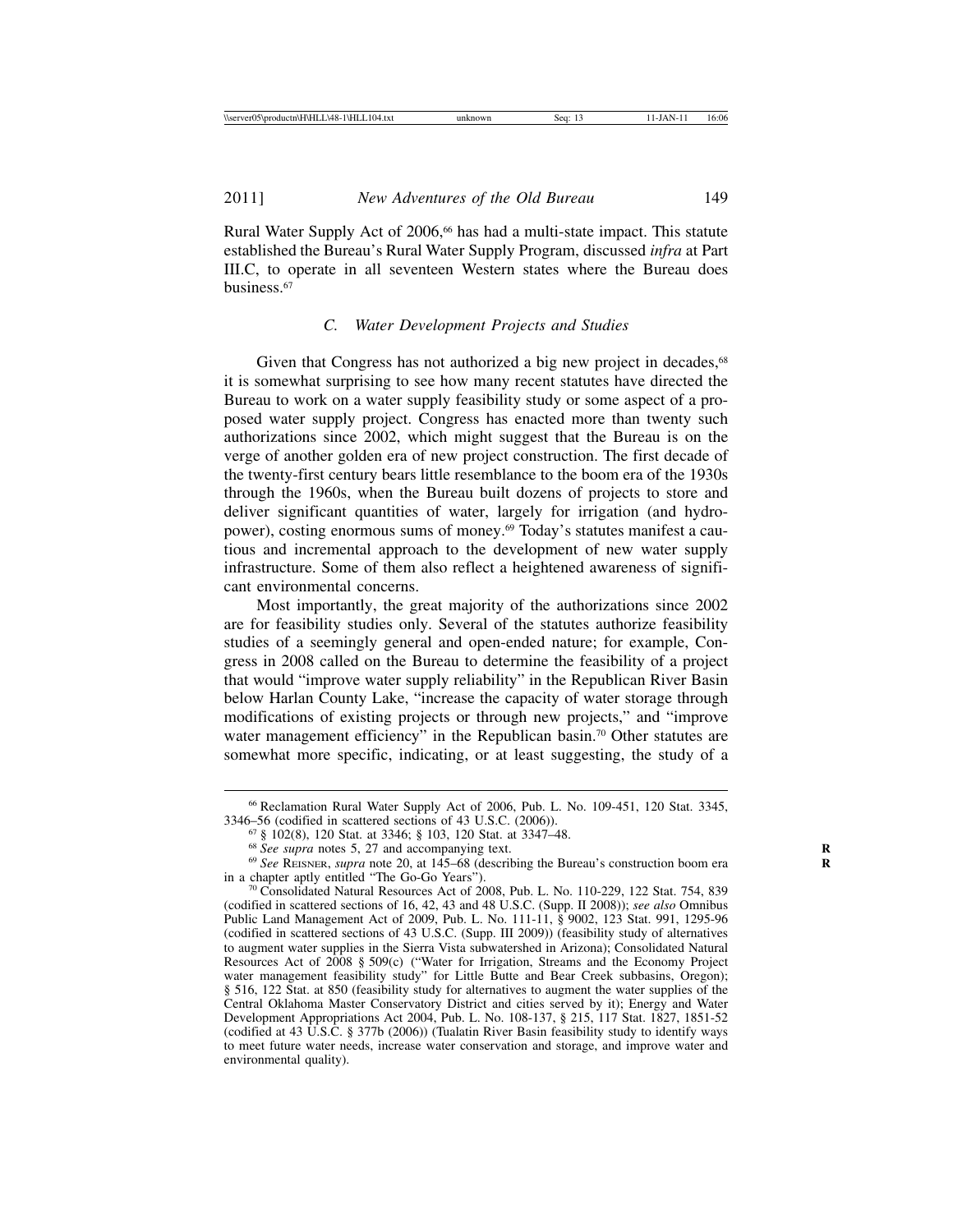particular project as one potential answer to a general water supply/demand problem.71 Several of the statutes direct study of the feasibility of a particular project or projects involving specific water supply facilities and reservoirs.72

A few statutes authorize the Bureau to undertake project design or construction activities, but these projects are not classic Bureau of Reclamation works in the sense that they do not involve large on-channel reservoirs and extensive conveyance and delivery systems to supply irrigation water that cost hundreds of millions of dollars. For example, the recently-authorized Santa Margarita Project in California will primarily benefit the Camp Pendleton Marine Base<sup>73</sup> and is relatively inexpensive at \$60 million<sup>74</sup> (as compared to around \$500 million for the recently completed Animas-La Plata Project in Colorado<sup>75</sup>). The Riverside-Corona Feeder Project is a groundwater project involving twenty wells and related facilities in California's Riverside and San Bernardino Counties; the federal share of project costs is only 25%, up to a limit of \$26 million.76 Some of the authorizations do not involve a new project at all, but only rehabilitation of existing infrastructure.77 Both of these post-2002 projects depart from the traditional reclamation project model in one or more respects, in that neither involves a large,

<sup>72</sup> See Omnibus Public Land Management Act of 2009 § 9003 (feasibility study of "a four reservoir intertie system" for the City of San Diego and the Sweetwater Authority); Consolidated Natural Resources Act of 2008 § 504 (feasibility study of raising the height of the Arthur V. Watkins Dam, part of Utah's Weber Basin Project); Energy and Water Development Appropriations Act, Pub. L. No. 109-103, § 209, 119 Stat. 2247, 2269 (2005) (codified at 42 U.S.C. § 10301 note (2006)) (updating study of the Auburn-Folsom South Unit of the Central Valley Project, previously authorized in 1965); Water Supply, Reliability, and Environmental Improvement Act, Pub. L. No. 108-361, § 202, 118 Stat. 1681, 1701-02 (2004) (feasibility of constructing a project on Alder Creek in El Dorado County, California); Consolidated Appropriations Resolution of 2003 § 215 (feasibility studies for Sites Reservoir, Los Vaqueros Reservoir Enlargement, and Upper San Joaquin Storage projects in California).

<sup>73</sup> Omnibus Public Land Management Act of  $\overline{2009}$   $\frac{8}{9}$  9108(d) (allocating 60% of the project yield to the Secretary of the Navy and 40% to the Fallbrook Irrigation District). <sup>74</sup> § 9108(j), 123 Stat. at 1315. <sup>75</sup> *See Animas-La Plata Project*—*Frequently Asked Questions Page 5*, BUREAU OF RECLA-

MATION, U.S. DEP'T OF THE INTERIOR, http://www.usbr.gov/uc/progact/animas/faq5.html (last visited Oct. 28, 2010).

<sup>76</sup> Omnibus Public Land Management Act of 2009 § 9112.<br><sup>77</sup> *See, e.g.*, § 9105, 123 Stat. at 1303-04 (authorizing rehabilitation of Jackson Gulch Canal system in Colorado); § 9106, 123 Stat. at 1304-09 (authorizing rehabilitation of irrigation infrastructure of Indian Pueblos in the Rio Grande Basin of New Mexico); Consolidated Natu-

<sup>71</sup> *See* Omnibus Public Land Management Act of 2009 § 9001 ("feasibility studies on projects that address water shortages within the Snake, Boise, and Payette River systems in the State of Idaho, and are considered appropriate for further study" under a report issued by the Bureau in 2006); National Heritage Areas Act of 2006, Pub. L. No. 109-338, § 501, 120 Stat. 1783, 1854-55 (codified at 16 U.S.C. § 461 note (2006)) (the section headed "Authorization of Mokelumne River Regional Water Storage and Conjunctive Use Project Study" directs the Bureau to work with the Mokelumne River Water and Power Authority to study the feasibility of "a project to provide additional water supply and improve water management reliability through the development of new water storage and conjunctive use programs."); Consolidated Appropriations Resolution of 2003, Pub. L. No. 108-7, § 214, 117 Stat. 147 (codified at 43 U.S.C. § 10301 note (2006)) ("feasibility study of options for additional water storage in the Yakima River Basin, Washington, with emphasis on the feasibility of storage of Columbia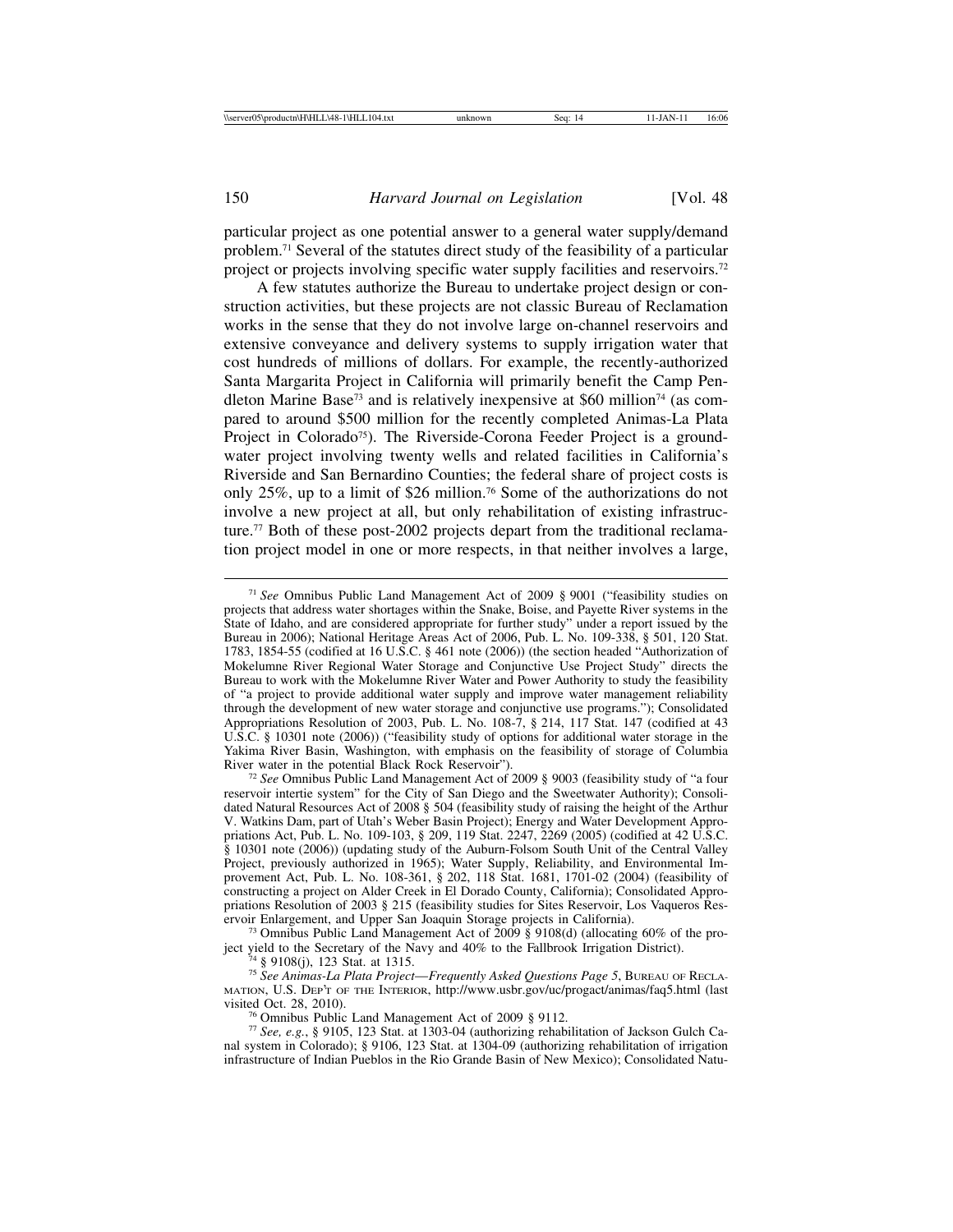expensive surface reservoir, storing and releasing water primarily for irrigation.

The 2004 statute authorizing the Calfed Bay-Delta Program<sup>78</sup> is unique, in that the authorized action involves a wide-ranging program of water-related activities affecting California's Bay-Delta area.79 This program operates under a general requirement that its "activities consisting of protecting drinking water quality, restoring ecological health, improving water supply reliability (including additional storage, conveyance, and new firm yield), and protecting Delta levees will progress in a balanced manner."80 Despite the program's wide-ranging nature, however, the authorizing statute does not provide for the construction of any major new project. It does, however, authorize feasibility studies for four specific projects.81

One earlier-authorized project has repeatedly been the subject of legislation since 2002. The Central Utah Project ("CUP")<sup>82</sup> (which is still being completed) not only received special mention in nearly every appropriations measure involving the Bureau in the last eight years,<sup>83</sup> but also a \$50 million earmark in the 2009 Stimulus Bill.<sup>84</sup> Even as a fairly traditional water-supply project, however, the CUP shows the changes in reclamation law over the past twenty years. Not only will the completed CUP be notably smaller than originally envisioned,<sup>85</sup> but the 1992 Central Utah Project Completion Act<sup>86</sup>

<sup>80</sup> § 103(a)(2)(A), 118 Stat. at 1683.<br><sup>81</sup> § 103(d)(1)(A), 118 Stat. at 1684 (authorizing feasibility studies of enlargement of Shasta Dam and Los Vaqueros Reservoir, and also studies of the Sites Reservoir and Upper

<sup>82</sup> The CUP is perhaps the last big project from the Bureau's boom years, originally authorized in the Colorado River Storage Project Act, along with other major works such as the Glen Canyon, Flaming Gorge, and Navajo Dams. Colorado River Storage Project Act, Pub. L. No. 84-485, 70 Stat. 105 (1956) (codified at 43 U.S.C. § 620 (2006)).

<sup>83</sup> See, e.g., Energy and Water Related Activities Appropriations Act, 2008, Pub. L. No. 110-161, div. C, tit. II, 121 Stat. 1884, 1949 (2007) (earmarking \$34.9 million for Bureau activities authorized by the Central Utah Project Completion Act); Energy and Water Appropriations Act, 2006, Pub. L. No. 109-103, tit. II, 119 Stat. 2247, 2264 (2005) (codified at 33 U.S.C. § 2263 (2006)) (\$32.6 million for same purpose); Energy and Water Development Appropriations Act, 2004, Pub. L. No. 108-7, div. D., tit. II,  $\overline{117}$  Stat. at 143 (2003) (\$41.4 million for the same purpose).

<sup>84</sup> *See supra* notes 37–40 and accompanying text. <sup>85</sup> As described in a history of the CUP posted on the Bureau's website:

The complete plans for the CUP were among the most ambitious conceived by Reclamation. Complicated by the problematic and sometimes controversial water rights agreement with the Ute Tribe, changing priorities of the State of Utah over development of its share of the Colorado River, geologic problems, and cost increases, three units of the CUP were not built by Reclamation . . . . While much smaller than the original project contemplated by Reclamation, the project provides an important sup-

ral Resources Act of 2008 § 509(b) (authorizing rehabilitation of Wallowa Lake Dam in Oregon).<br><sup>78</sup> Calfed Bay-Delta Authorization Act, Pub. L. No. 108-361, 118 Stat. 1681 (2004).<br><sup>79</sup> The statute approves the 2000 Calfed Bay-Delta Program Record of Decision as a "gen-

eral framework" for the program, "including its components relating to water storage, ecosystem restoration, water supply reliability (including new firm yield), conveyance, water use efficiency, water quality, water transfers, watersheds, the Environmental Water Account, levee stability, governance, and science."  $\S 103(a)(1)$ , 118 Stat. at 1683.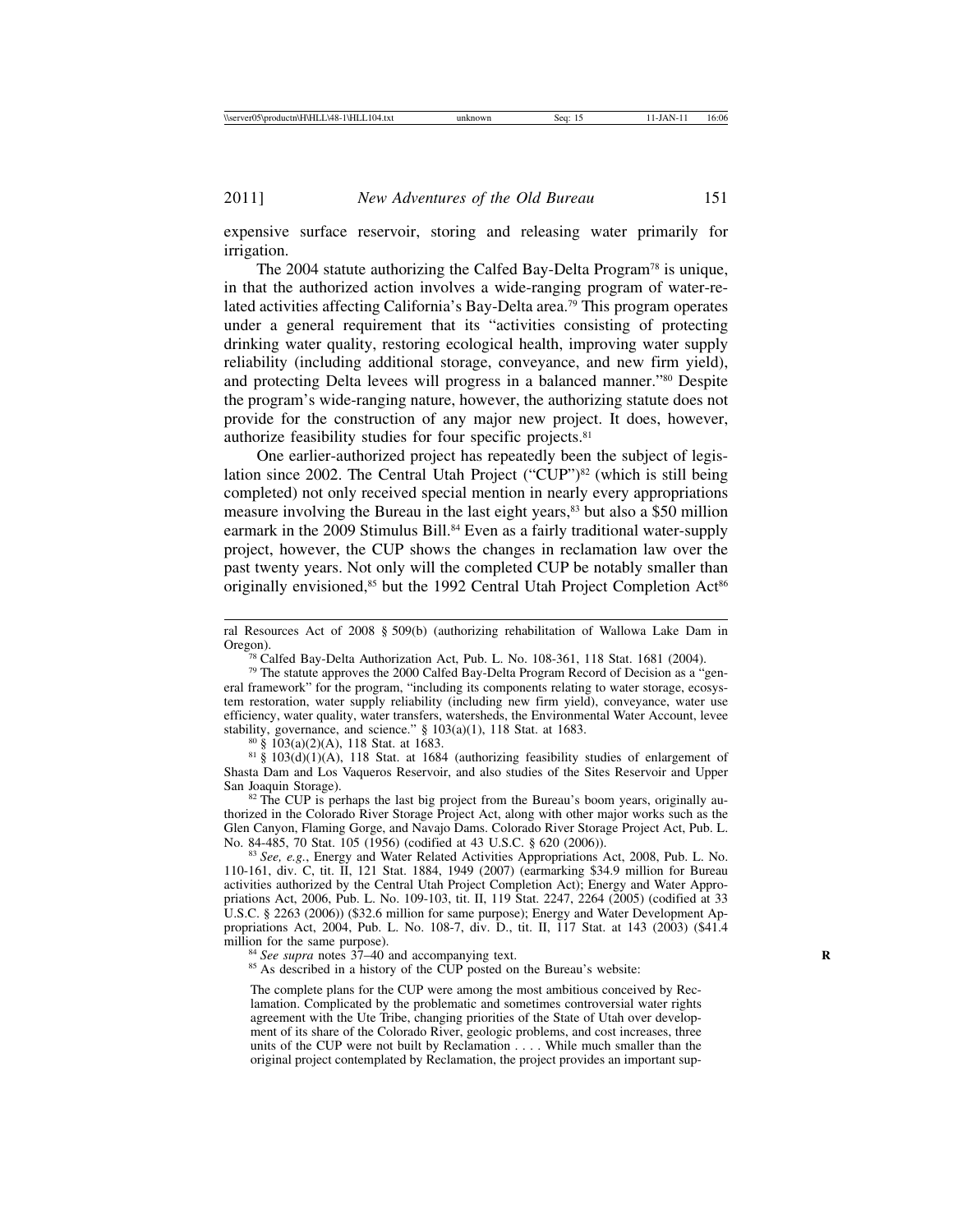contained extensive provisions for the benefit of fish, wildlife, and recreation,87 demonstrating an environmental sensitivity not seen in earlier project authorizations.88 These features suggest that in the Bureau's second century, even somewhat traditional projects will not proceed in the traditional way, but instead will provide for protection of environmental and recreational values.89

## *D. Water Conservation Activities*

Since 2002, Congress has repeatedly directed or authorized the Bureau to take or support water conservation measures. Not surprisingly, these statutes have focused chiefly on conserving water associated with existing Bureau projects.

Several statutes have addressed water conservation at a particular project or set of projects. For example, the Calfed authorization<sup>90</sup> regarding the Central Valley Project emphasized several measures to promote water use efficiency.<sup>91</sup> Amendments to the Central Utah Project Completion Act authorized the Bureau to use up to \$300 million of its unexpended CUP budgetary authority for several purposes, including the implementation of water

ply of municipal and supplemental irrigation water while providing valuable environmental enhancements.

Adam R. Eastman, *Central Utah Projects Upalco, Uintah, and Ute Indian (Ultimate Phase) Units, in BUREAU OF RECLAMATION, U.S. DEP'T OF THE INTERIOR 26-27, http://www.usbr.gov/* projects//ImageServer?imgName=Doc\_1232656886173.pdf (last visited Oct. 26, 2010).

 $87$  Tit. III, 106 Stat. at 4625-48; tit. IV, 106 Stat. at 4648-50. Additional provisions addressed longstanding concerns of the Ute Indian Tribe. Tit. V, 106 Stat. at 4650-55. According to a history of the CUP, the CUP Completion Act was a compromise intended to increase the amount of money that could be spent on the project while "addressing longstanding economic and environmental complaints lodged by Reclamation critics." Eastman, *supra* note 85, at 22-23.

<sup>88</sup> When Congress authorized the Central Arizona Project in 1968—just before the dawn of the era of major environmental legislation—it addressed fish, wildlife, and recreation in a single sentence. Colorado River Basin Project Act, Pub. L. No. 90-537, § 308, 82 Stat. 885, 893 (1968) (codified at 42 U.S.C. § 1527 (2006)) (one sentence devoted to "fish and wildlife resources" and "recreation opportunities" relating to the project, except for certain tribal facil-<br>ities mentioned in § 302).

<sup>89</sup> Congress's most recent change to the CUP authorization reinforces this idea. See Amendments to the Central Utah Project Completion Act, Pub. L. No. 107-366, § 1(d), 116 Stat. 3030, 3031 (2002) (authorizing use of the Bureau's unexpended CUP budget authority for a range of purposes: "to acquire water and water rights for project purposes including instream flows, to complete project facilities . . . to implement water conservation measures . . . to stabilize high mountain lakes . . . and for other purposes. In addition, funds may be provided by the [Utah Reclamation Mitigation and Conservation] Commission for fish and wildlife

<sup>90</sup> Calfed Bay-Delta Authorization Act, Pub. L. No. 108-361, tit. I, 118 Stat. 1681 (2004). <sup>91</sup> The statute authorized several kinds of actions under the heading "Water Use Efficiency," including water conservation projects, technical assistance for agricultural and urban water conservation projects, water recycling and desalination projects, and best management practices for urban water conservation. § 103(d)(3), 118 Stat. at 1688.

<sup>&</sup>lt;sup>86</sup> Central Utah Project Completion Act, Pub. L. No. 102-575, tit. II-VI, 106 Stat. 4600, 4605-55 (1992).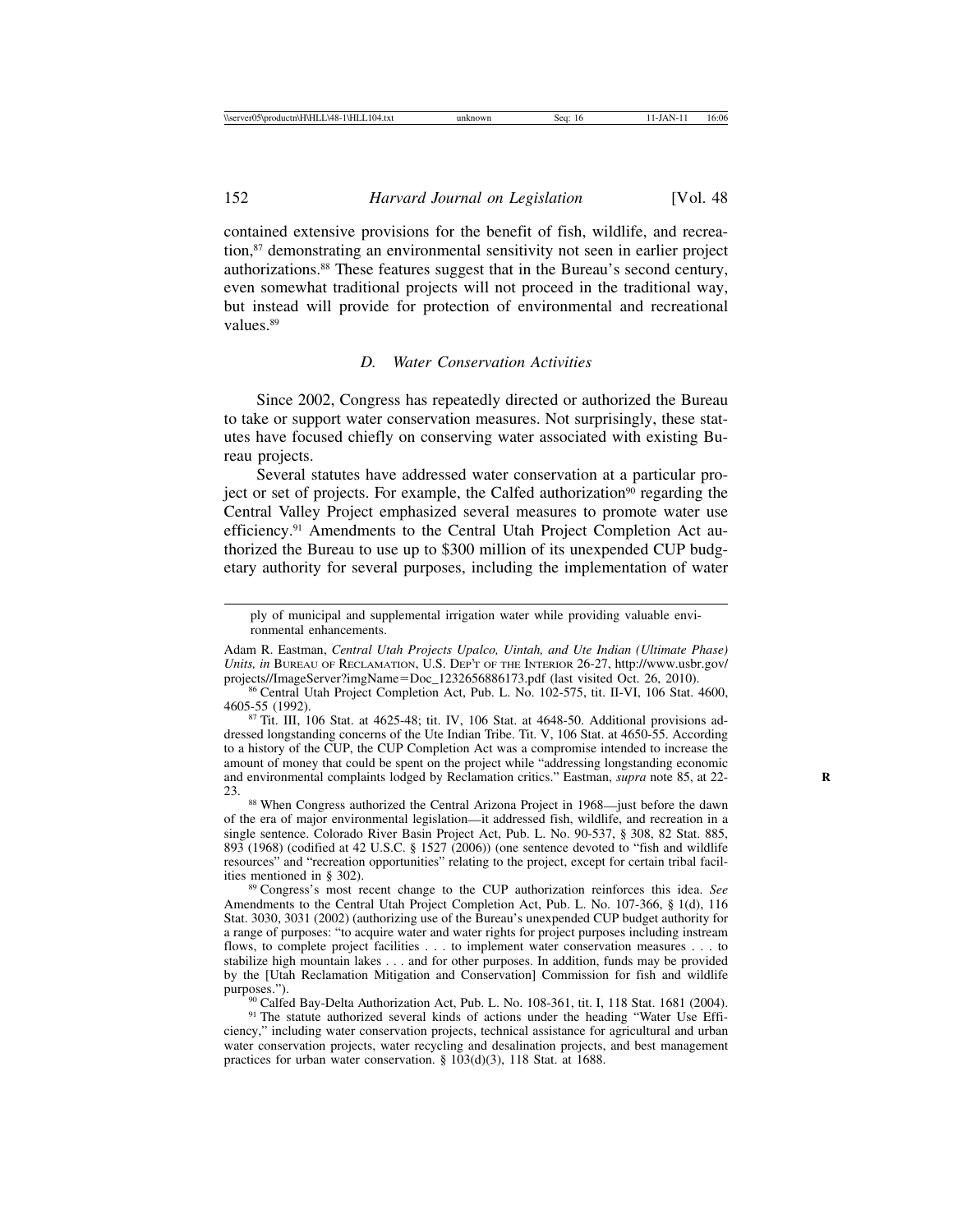conservation measures.92 Some of these types of authorizations have approved specific water conservation projects, or in the case of one statute, fifteen such projects along the Texas portion of the Rio Grande.<sup>93</sup>

Congress has also supported Bureau water conservation efforts more broadly through the annual appropriations process. The Energy and Water Development Appropriations Act of 2004 authorized the Bureau to use grants or "agreements with irrigation or water districts to fund up to 50% of the cost of planning, designing, and constructing improvements that will conserve water, increase water use efficiency, or enhance water management through measurement or automation, at existing water supply projects" within the reclamation states.<sup>94</sup> Continuing authorization for this grant program appeared in several subsequent appropriations bills through FY 2009.95

The Bureau's initiative to promote water conservation received a significant boost in 2009 when Congress enacted the SECURE Water Act.<sup>96</sup> That statute expanded and permanently authorized the Bureau's grant program for "water management improvement" projects, $97$  as explained more fully below in Part IV.D.

# *E. Fish and Wildlife/Endangered Species Conservation Measures*

One of the most active areas for Bureau legislation since 2002 has been fish and wildlife conservation, particularly in river systems with water-dependent endangered or threatened species. These enactments mostly fall into two categories: authorization of regional programs to benefit species in particular river basins, and approval of funds for specific conservation projects

 $92$  Amendments to the Central Utah Project Completion Act § 1(d). These water conservation measures had previously been authorized under § 207 of the Central Utah Project Completion Act, which sought to "encourage the conservation and wise use of water" to achieve a range of water supply and ecosystem benefits. Central Utah Project Completion Act, Pub. L. No. 102-575, § 207, 106 Stat. 4600, 4616 (1992).

<sup>&</sup>lt;sup>93</sup> Lower Rio Grande Valley Water Resources Conservation and Improvement Act of 2002, Pub. L. No. 107-351, § 2, 116 Stat. 2978, 2978. This statute expanded on the Lower Rio Grande Valley Water Resources Conservation and Improvement Act of 2000, Pub. L. No. 106- 576, 114 Stat. 3065, 3067, which had authorized four such projects. The Omnibus Public Land Management Act of 2009 authorized another specific conservation project involving the Tumalo Irrigation District in Oregon. Omnibus Public Land Management Act of 2009, Pub. L.

 $94$  Energy and Water Development Appropriations Act of 2004, Pub. L. No. 108-137, § 212, 117 Stat. 1827, 1851 (2003).

<sup>&</sup>lt;sup>95</sup> Energy and Water Development and Related Agencies Appropriations Act, 2009, Pub. L. No. 111-8, div. C, § 205, 123 Stat. 601, 612 (2008); Energy and Water Development and Related Agencies Appropriations Act, 2008, Pub. L. No. 110-161, div. C, § 204, 121 Stat. 1937, 1951 (2007); Energy and Water Development Appropriations Act, 2006, Pub. L. No. 109-103, § 205, 119 Stat. 2247, 2267-68 (2005); Energy and Water Development Appropria-

<sup>&</sup>lt;sup>96</sup> SECURE Water Act, S. 2156, 110th Cong. (2007). The SECURE Water Act was incorporated into and passed as part of the Omnibus Public Land Management Act of 2009

<sup>&</sup>lt;sup>97</sup> Omnibus Public Land Management Act of 2009 § 9504.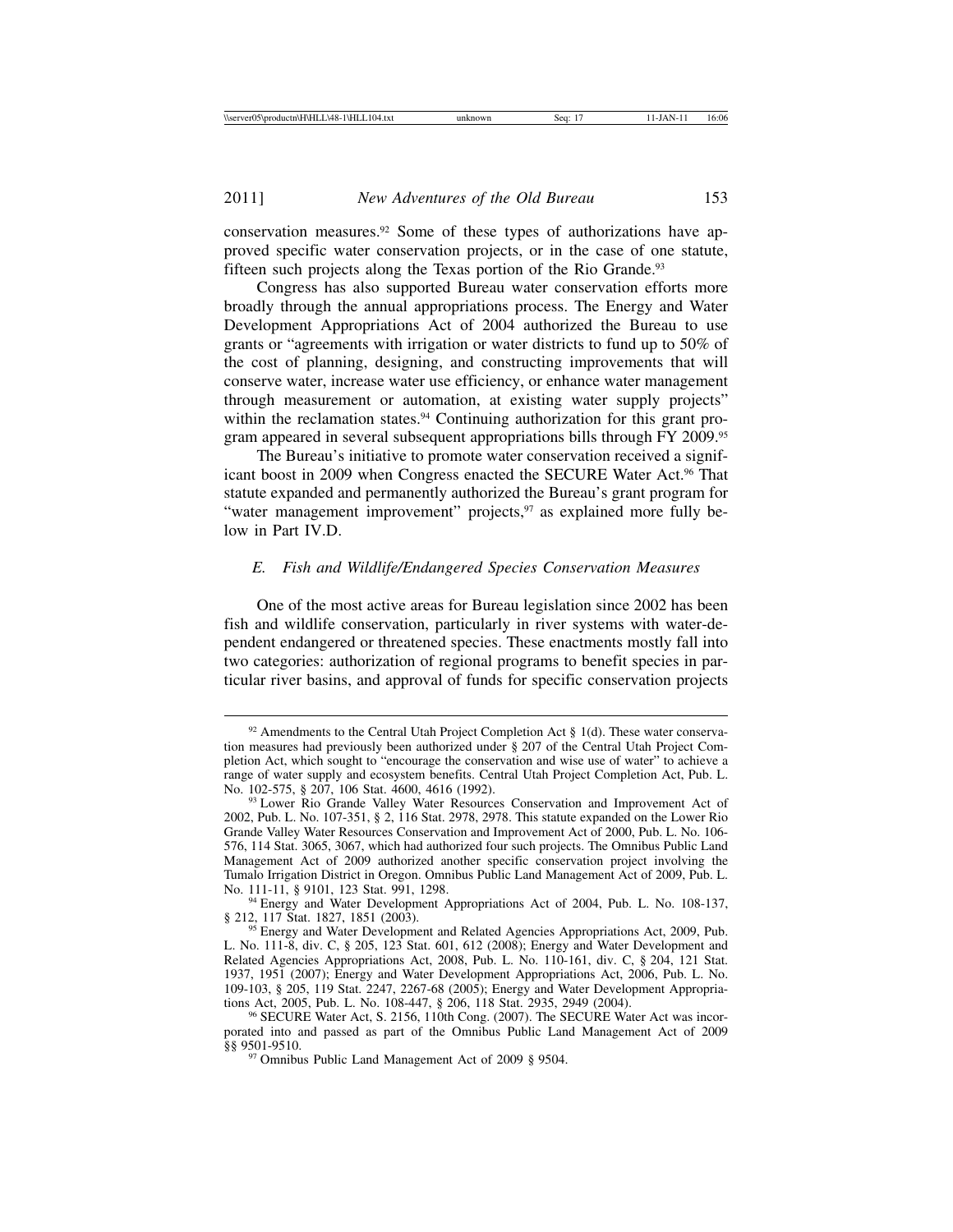at particular sites. As one might expect, Congress has typically used authorizing statutes to establish the programs and appropriations bills to fund the projects.

Program authorizations have tended to involve basin-wide collaborative efforts involving both federal and state government participants. Some of these programs have involved multiple states, as with the Upper Colorado/ San Juan Endangered Fish Recovery Programs<sup>98</sup> (reauthorized in both 2006<sup>99</sup>) and 2009<sup>100</sup>), the Platte River Recovery Implementation Program,<sup>101</sup> and the Lower Colorado River Multi-Species Conservation Program.102 A more localized effort, the Endangered Species Collaborative Program for the Middle Rio Grande in New Mexico, was originally approved under the Energy and Water Development Appropriations Act for 2004,<sup>103</sup> and reauthorized in appropriations bills for 2008104 and 2009.105 California has received two major

<sup>99</sup> Upper Colorado and San Juan River Basin Endangered Fish Recovery Programs Reauthorization Act of 2005, Pub. L. No. 109-183, 120 Stat. 290 (2006) (reauthorizing pro-

<sup>102</sup> Omnibus Public Land Management Act of 2009 §§ 9401-9404. This statute authorized the Secretary of the Interior to carry out a multi-species conservation program, § 9402(a), 123 Stat. at 1328, defined as "the cooperative effort on the Lower Colorado River between Federal and non-Federal entities in Arizona, California, and Nevada approved by the Secretary of the Interior on April 2, 2005," § 9401(1), 123 Stat. at 1327.

<sup>103</sup> Energy and Water Development Appropriations Act, 2004, Pub. L. No. 108-137, § 209, 117 Stat. 1827, 1850 (2003). The statute directed the Interior Department to create the program "for purposes of improving the efficiency and expediting the efforts of the Endangered Species Act Collaborative Program Workgroup," and ordered the agency to establish an executive committee for the program with one member each from the Bureau of Reclamation, the Fish & Wildlife Service, and seven specified interests.  $\S$  209(a), 117 Stat. at 1850. The initial program itself predated these statues, however, having been established in January 2000. See Lara Katz, *History of the Minnow Litigation and its Implications for the Future of Reservoir Operations on the Rio Grande, 47 NAT. RESOURCES J. 675, 689 (2007).* 

<sup>104</sup> Energy and Water Development and Related Agencies Appropriations Act, 2008, Pub. L. No. 110-161, Div. C, § 205, 121 Stat. 1937, 1952 (2007). This measure altered the collaborative program somewhat, repealing the original 2003 provision, § 205(a), 121 Stat. at 1952, and ordering Interior to "establish an Executive Committee of the Middle Rio Grande Endangered Species Collaborative Program . . . consistent with the bylaws of the Middle Rio Grande

<sup>98</sup> An Act to authorize the Bureau of Reclamation to provide cost sharing for the endangered fish recovery implementation programs for the Upper Colorado and San Juan River Basins, Pub. L. No. 106-392, 114 Stat. 1602 (2000). The purpose of the statute was "to authorize and provide funding for the Bureau of Reclamation to continue the implementation of the endangered fish recovery implementation programs for the Upper Colorado and San Juan River Basins . . . . " § 1, 114 Stat. at 1602. As indicated by this statement of purpose, these programs had already been in effect for some time, having been launched by cooperative agreements in 1988 (Upper Colorado) and 1992 (San Juan). § 2(1), 114 Stat. at 1602. These programs involve both the federal government and the Upper Colorado River Basin states of Colorado, New Mexico, Utah, and Wyoming. § 2(3), 114 Stat. at 1602.

<sup>&</sup>lt;sup>100</sup> Omnibus Public Land Management Act of 2009 § 9107 (reauthorizing programs through 2023).

 $t^{101}$  Consolidated Natural Resources Act of 2008, Pub. L. No. 110-229, § 515, 122 Stat. 754, 847. The purpose of this statute was to authorize the Secretary of the Interior, "in partnership with the States [of Colorado, Nebraska, and Wyoming], other Federal agencies, and other non-Federal entities, to continue the cooperative effort among the Federal and non-Federal entities through the implementation of the Platte River Recovery Implementation Program for threatened and endangered species in the Central and Lower Platte River Basin  $\dots$  " Id.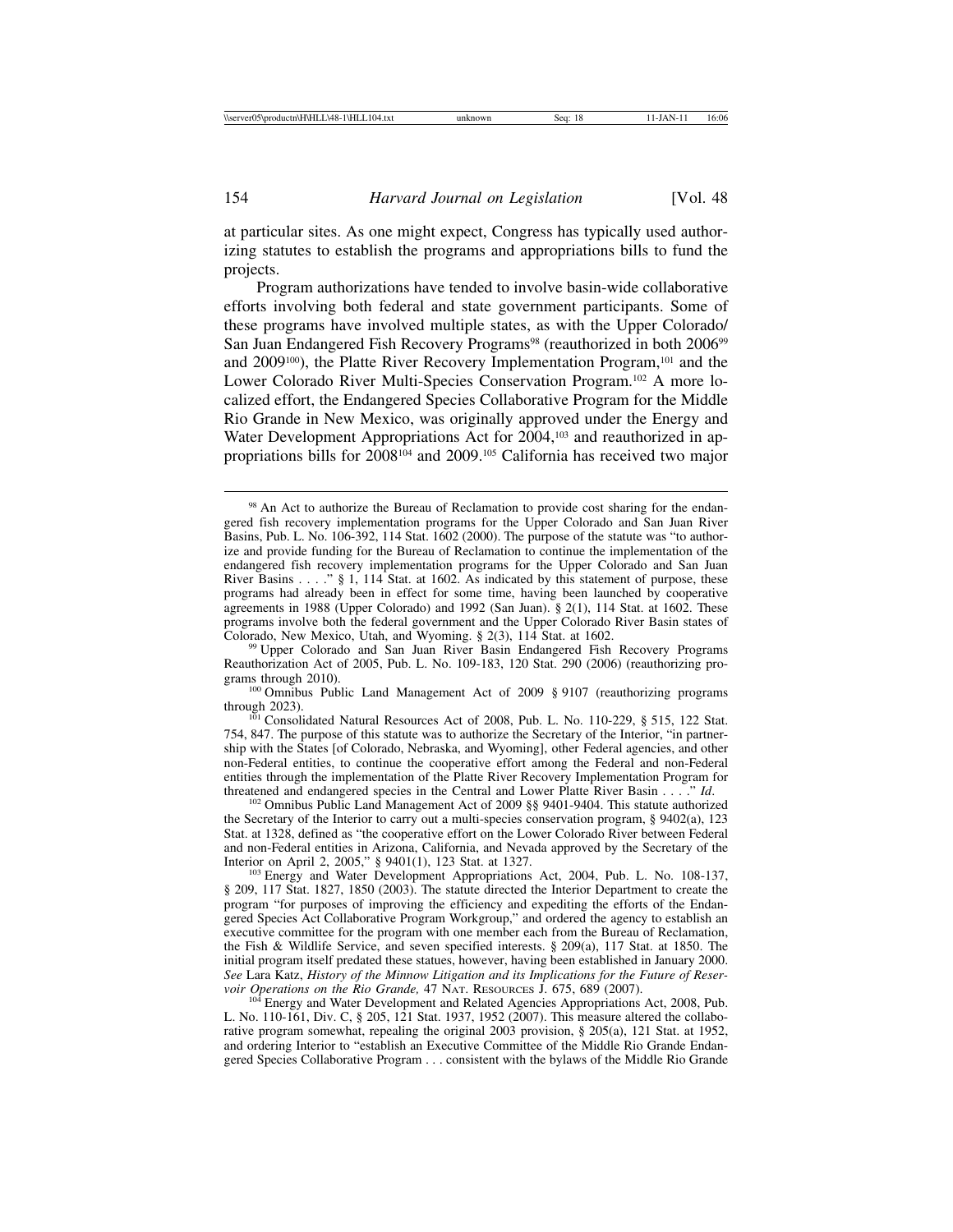authorizations, one for the multi-faceted Calfed Bay-Delta program,106 of which ecosystem restoration has been a major focus,<sup>107</sup> and one to implement a settlement agreement designed to restore flows and fish to the San Joaquin River below Friant Dam.108 Congress has also appropriated money each year for the Central Valley Project Restoration Fund, created in 1992<sup>109</sup> primarily to support the habitat restoration, improvement and acquisition elements of the Central Valley Project Improvement Act.110

Legislation regarding specific fish and wildlife projects, by contrast, has largely focused on two states: Nevada and New Mexico.<sup>111</sup> Numerous statutes have provided authority and/or funds for the Bureau to take certain actions for the benefit of fish and wildlife in northern Nevada. For example, after the 2002 Farm Bill allocated to the Bureau \$200 million "to provide water to at-risk terminal lakes" but instructed it not to use the money to purchase or lease water rights,<sup>112</sup> a 2003 appropriations bill directed the Bureau to use the funds only for Nevada's Pyramid, Summit, and Walker

<sup>105</sup> Energy and Water Development and Related Agencies Appropriations Act, 2009, Pub. L. 111-8, div. C, § 206, 123 Stat. 601, 613 (codified at 5 U.S.C. § 3104 note (Supp. III 2009)).

<sup>106</sup> See supra note 44 and accompanying text.<br><sup>107</sup> Calfed Bay-Delta Authorization Act, Pub. L. No. 108-361, § 103(d)(6), 118 Stat. 1681, 1690-92 (2004) (describing ecosystem restoration elements of Bay-Delta program).

<sup>108</sup> San Joaquin River Restoration Settlement Act, Pub. L. No. 111-11, §§ 10001-10203, 123 Stat. 1349 (2009). The settlement agreement underlying the statute was reached in 2006, § 10003(3), 123 Stat. at 1350, resolving litigation in which a U.S. District Court in California found that the Bureau of Reclamation had violated California law, specifically California Fish & Game Code section 5937, by operating Friant Dam so as to dry up the San Joaquin River and wipe out salmon runs. *See* NRDC v. Patterson, 333 F. Supp. 2d 906, 924-25 (E.D. Cal. 2004). The statute directed Interior to carry out the settlement's provisions, including modifying Friant Dam operations to provide flows to revive the San Joaquin. § 10004(a), 123 Stat. at

<sup>109</sup> Reclamation Projects Authorization and Adjustment Act of 1992, Pub. L. No. 102-575, § 3407, 106 Stat. 4600, 4726.

<sup>110</sup> Tit. XXXIV, 106 Stat. at 4706-31. Recent appropriations have ranged from a low of \$39.6 million for 2004, Energy and Water Development Appropriations Act, Pub. L. No. 108- 137, tit. II, 117 Stat. 1827, 1846 (2003), to a high of \$59.1 million for 2008, Energy and Water Development and Related Agencies Appropriations Act, 2008, Pub. L. No. 110-161, div. C, tit.

<sup>111</sup> Other than in these two states, Congress has purposely authorized few fish and wildlife projects since 2002. A rare example was the authorization for the Secretary of the Interior to remove Savage Rapids Dam on Oregon's Rogue River to protect the habitat of local species, after first installing pumps to serve the Grants Pass Irrigation District. Energy and Water Development Appropriations Act, 2004 § 220.

<sup>112</sup> The statute provided, in a section titled "Desert Terminal Lakes":

"(a) IN GENERAL.—Subject to subsection (b), as soon as practicable after the date of enactment of this Act, the Secretary of Agriculture shall transfer \$200,000,000 of the funds of the Commodity Credit Corporation to the Bureau of Reclamation Water and Related Resources Account, which funds shall—

"(1) be used by the Secretary of the Interior, acting through the Commissioner of Reclamation, to provide water to at-risk natural desert terminal lakes; and

"(2) remain available until expended.

"(b) LIMITATION.—The funds described in subsection (a) shall not be used to purchase or lease water rights.

Endangered Species Collaborative Program adopted on October 2, 2006," § 205(b), 121 Stat.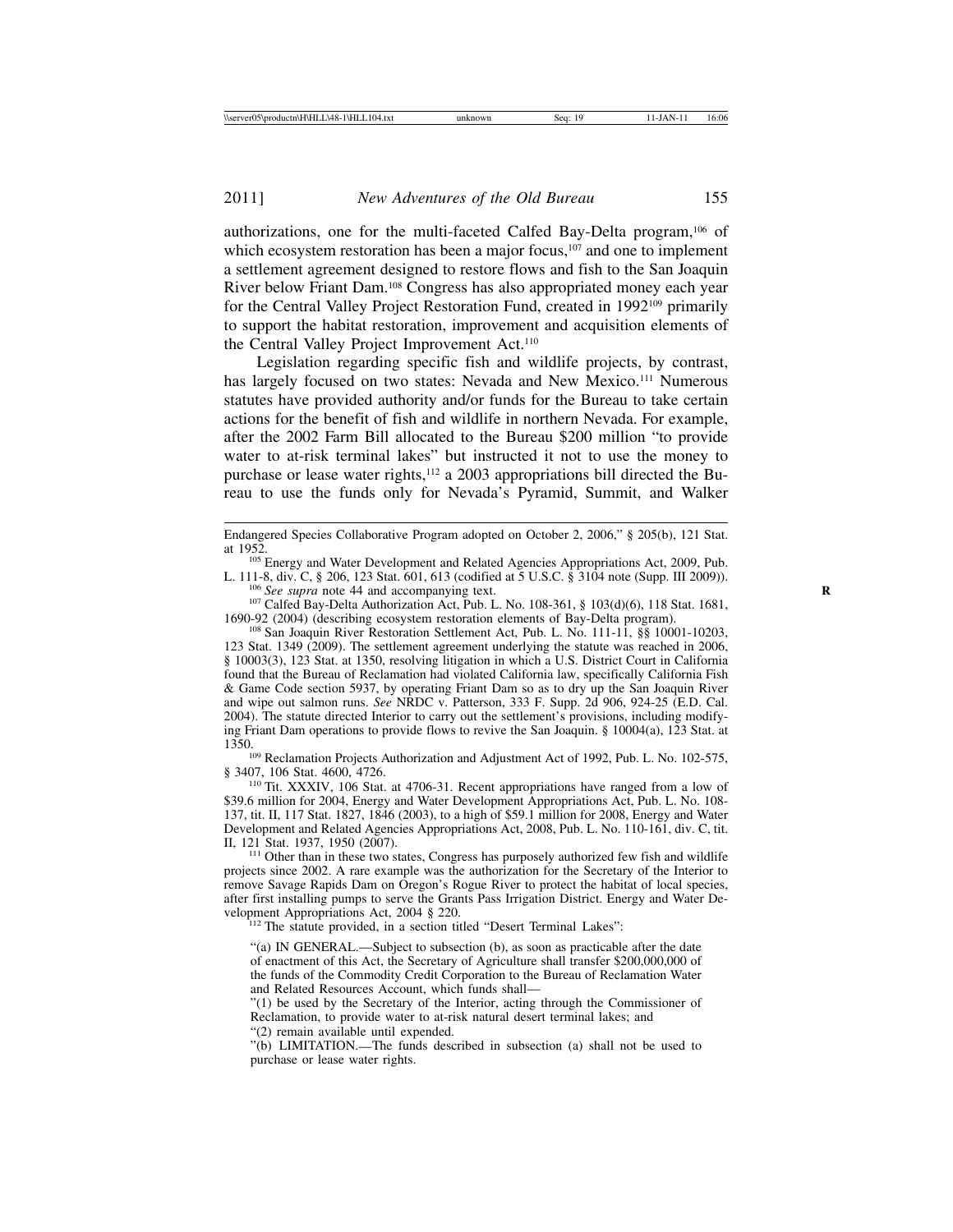Lakes.<sup>113</sup> Later appropriations bills retained this geographic focus and earmarked these funds for specific purposes, which included water right acquisitions despite the limiting language of the Farm Bill.<sup>114</sup> Acquiring these water rights was intended to benefit fish and wildlife by raising the levels of the terminal lakes and the rivers feeding them.

The fish and wildlife protection projects undertaken in New Mexico have largely involved efforts to provide habitat for the endangered Rio Grande silvery minnow.115 A 2002 appropriations bill allocated \$4 million for leasing up to 38,000 acre-feet of water on an "emergency" basis,<sup>116</sup> facilitating a temporary water supply to prevent drying of the minnow's last remaining habitat. Three years later, Congress authorized the Interior Department to study "the viability of establishing an off-channel sanctuary for the Rio Grande Silvery Minnow in the Middle Rio Grande Valley,"117 and if the Department determined the project to be viable, to design, construct, and operate it.<sup>118</sup>

Congress's most notable action on the Rio Grande, however, served to *restrict* application of the Endangered Species Act ("ESA") in order to pro-

<sup>114</sup> A later 2003 appropriations bill earmarked \$2.5 million for water right acquisitions by the State of Nevada, "[n]otwithstanding section 2507(b)" of the Farm Bill. § 217, 117 Stat. at 1852. Two years later, another appropriations bill allocated \$95 million for activities in the Walker River Basin, including water right acquisitions by the University of Nevada and the Walker River Paiute Tribe. Energy and Water Development Appropriations Act, Pub. L. No. 109-103, § 208, 119 Stat. 2247, 2268-69 (2005). Yet another appropriations bill allocated more than \$65 million for a variety of specified purposes in the Carson-Truckee-Pyramid Lake area. Energy and Water Development and Related Agencies Appropriations Act, 2008 § 208. <sup>115</sup> Listed as an endangered species in 1994, the Rio Grande silvery minnow was the

named plaintiff in litigation over the responsibility of the Bureau to operate its projects so as to avoid jeopardizing the existence of the fish. Rio Grande Silvery Minnow v. Keys, 333 F.3d 1109 (10th Cir. 2003), *vacated as moot,* 355 F.3d 1215 (10th Cir. 2004). A congressional appropriations rider and subsequent settlement resolved issues relating to the San Juan-Chama Project, but litigation continued over the Bureau's Middle Rio Grande Project. *See* Katz, *supra* note 103, at 685-89. The Tenth Circuit Court of Appeals vacated earlier opinions in the case **R** based on mootness. Rio Grande Silvery Minnow v. Bureau of Reclamation, 601 F.3d

<sup>116</sup> 2002 Supplemental Appropriations Act for Further Recovery From and Response to the Terrorist Attacks on the United States, Pub. L. No. 107-206, ch. 5, 116 Stat. 820, 849 (codified in scattered sections of 2, 40, 42 U.S.C. (2006)).

 $^{117}$  The Department was to evaluate the project's potential for "(1) providing off-channel, naturalistic habitat conditions for propagation, recruitment, and maintenance of Rio Grande silvery minnows; and (2) minimizing the need for acquiring water or water rights to operate the sanctuary." Emergency Supplemental Appropriations Act for Defense, the Global War on Terror, and Tsunami Relief, Pub. L. No. 109-13, ch. 3, § 6104, 119 Stat. 231, 283-84 (2005). <sup>118</sup> § 6104, 119 Stat. at 284.

Farm Security and Rural Investment Act of 2002, Pub. L. No. 107-171, § 2507, 116 Stat. 134, 275 (codified at 43 U.S.C. § 2211 note (2006)).

<sup>&</sup>lt;sup>113</sup> Energy and Water Development Appropriations Act, 2003, Pub. L. No. 108-7, div. D, § 207, 117 Stat. 133, 146 (2002). These three lakes are important to Indian Tribes located within Nevada. Pyramid Lake and Summit Lakes are located within Indian Reservations that bear their names; Walker Lake is just south of the Walker River Indian Reservation, through which flows the river which feeds the lake. *See The Pyramid Lake Paiute Tribe and their Culture*, PYRAMID LAKE, http://www.pyramidlake.us/pyramid-lake-the-people.html (last vis-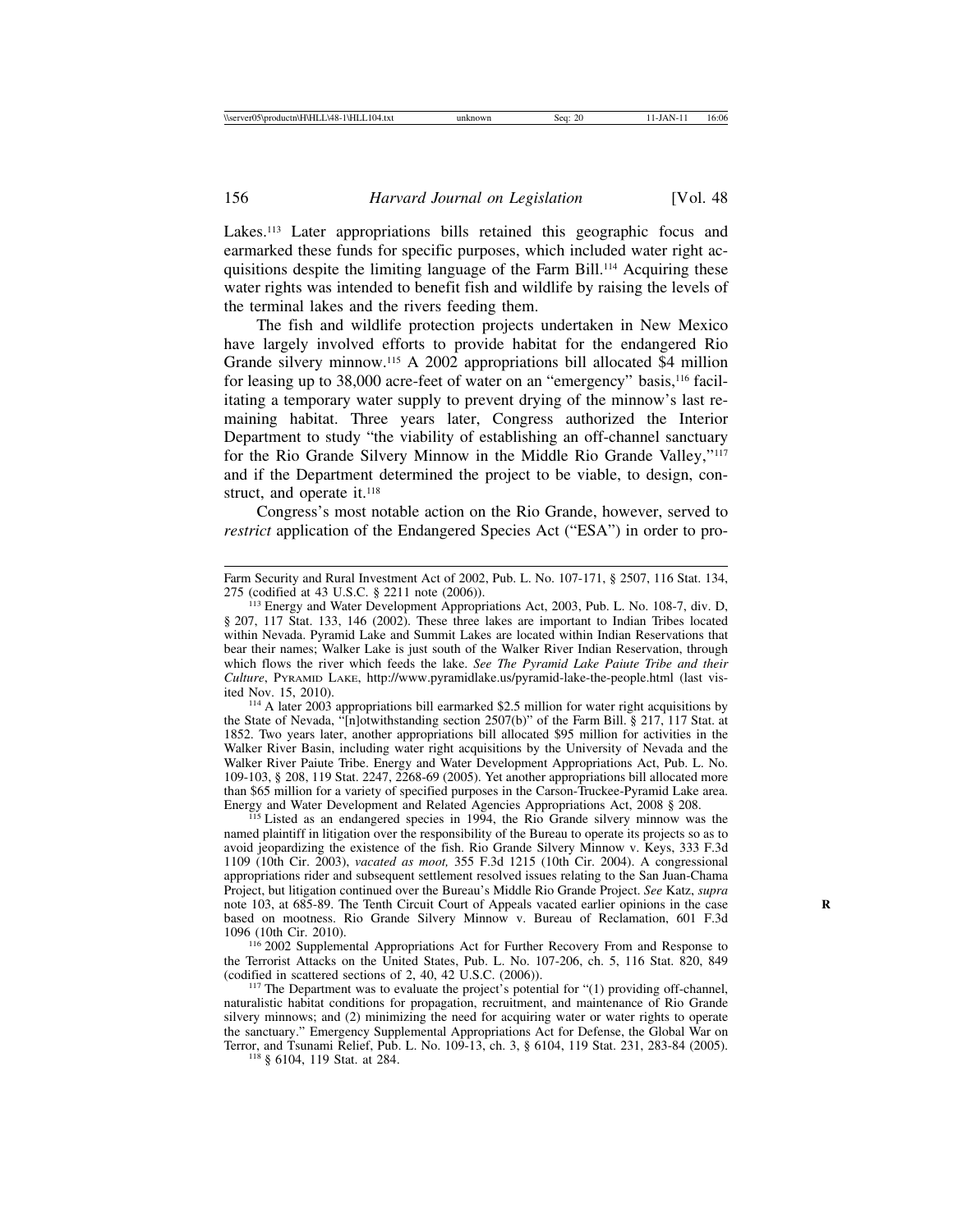tect traditional users of Bureau project water. In the Energy and Water Development Appropriations Act of 2004, a rider prohibited use of water from the San-Juan Chama Project (except for water leased or purchased from willing sellers) to meet the requirements of the ESA, and declared that compliance with certain restrictions in a March 2003 Biological Opinion would fully satisfy ESA section 7.<sup>119</sup> The original "minnow rider" locked in the 2003 Biological Opinion for two years,120 but Congress soon extended that period to ten years.121 Congress also showed a measure of concern for the silvery minnow by pairing ESA limitations with authorization of the Endangered Species Collaborative Program for the Middle Rio Grande, and by allowing for leasing of San Juan-Chama water to meet the flow requirements of the 2003 Biological Opinion.<sup>122</sup> While the minnow riders effectively reduced protection of the silvery minnow, they demonstrate Congress's power (and willingness) to override a general program in particular circumstances, and more generally indicate the potential significance of fish and wildlife issues for the operation of reclamation projects.

Since the centennial of the 1902 Reclamation Act, Congress has demonstrated its priorities for the Bureau through dozens of site-specific measures, as described above. While Congress remains interested in pursuing traditional water projects (or at least studying semi-traditional ones), most of the post-2002 enactments reflect a shift in the Bureau's mission toward a greater emphasis on rural water supply development; water reuse, recycling, and conservation projects; and fish and wildlife habitat programs.

<sup>120</sup> § 208(d), 117 Stat. at 1850.<br><sup>121</sup> Energy and Water Development Appropriations Act, 2005, Pub. L. No. 108-447, § 205(d), 118 Stat. 2935, 2949 (2004).

<sup>122</sup> Energy and Water Development Appropriations Act, 2004 §§ 208-209.

<sup>119</sup> The statute stated in part:

<sup>(</sup>a) Notwithstanding any other provision of law, the Secretary of the Interior, acting through the Commissioner of the Bureau of Reclamation, may not obligate funds appropriated for the current fiscal year or any prior Energy and Water Development Appropriations Act, or funds otherwise made available to the Commissioner of the Bureau of Reclamation, and may not use discretion, if any, to restrict, reduce or reallocate any water stored in Heron Reservoir or delivered pursuant to San Juan-Chama Project contracts, including execution of said contracts facilitated by the Middle Rio Grande Project, to meet the requirements of the Endangered Species Act, unless such water is acquired or otherwise made available from a willing seller or lessor and the use is in compliance with the laws of the State of New Mexico, including but not limited to, permitting requirements.

<sup>(</sup>b) Complying with the reasonable and prudent alternatives and the incidental take limits defined in the Biological Opinion released by the United States Fish and Wildlife Service dated March 17, 2003 combined with efforts carried out pursuant to Public Law 106-377, Public Law 107-66, and Public Law 108-7 fully meet all requirements of the Endangered Species Act (16 U.S.C. 1531 et seq.) for the conservation of the Rio Grande Silvery Minnow (Hybognathus amarus) and the Southwestern Willow Flycatcher (Empidonax trailii extimus) on the Middle Rio Grande in New Mexico.

Energy and Water Development Appropriations Act, 2004, Pub. L. No. 108-137, § 208, 117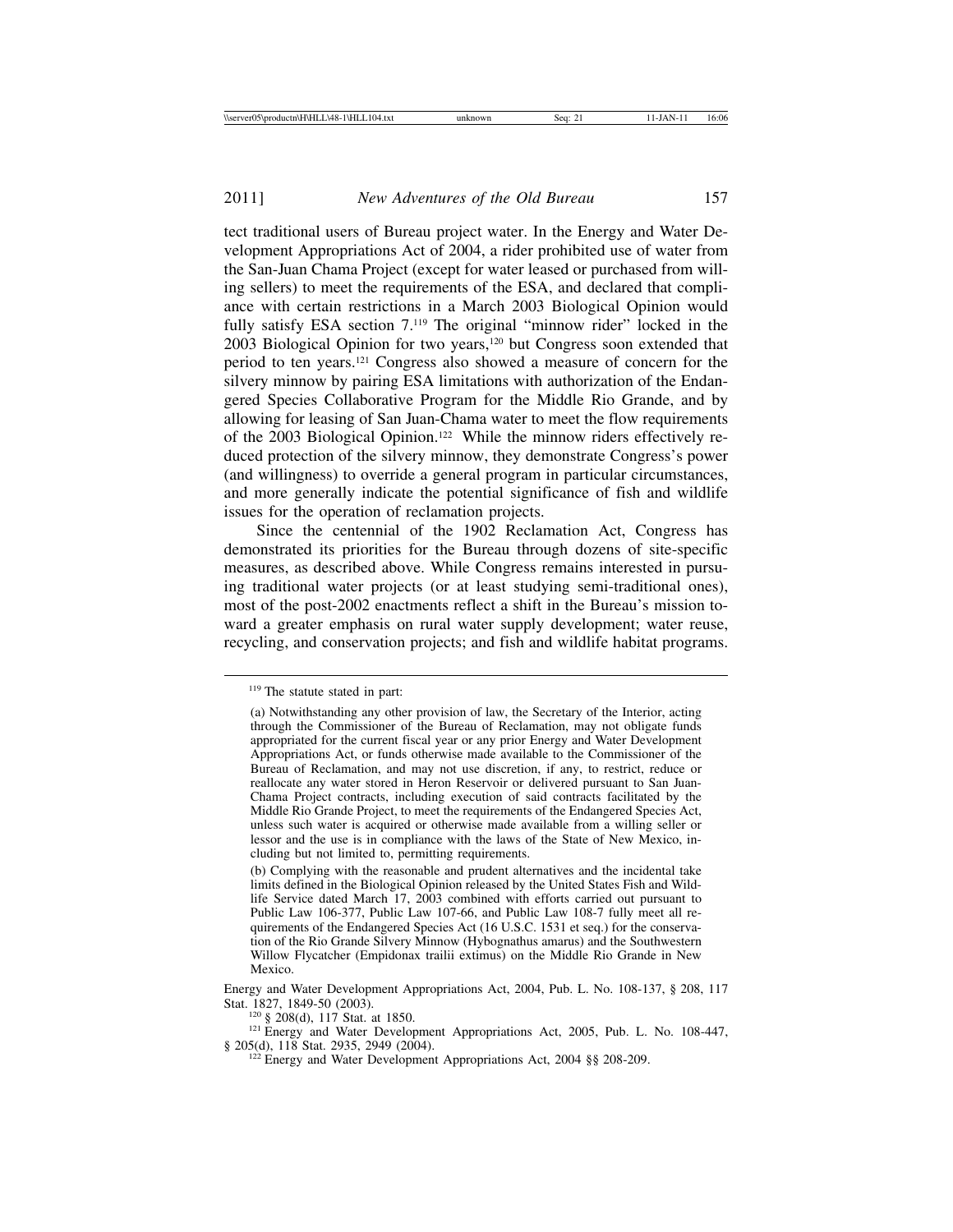In all of these areas *except* for fish and wildlife, however, Congress has combined site-specific measures with broader statutes providing more general authority to address modern water management concerns. The next Part focuses on these programmatic statutes.

# IV. PROGRAMMATIC STATUTES FOR BUREAU ACTIVITIES

From its inception, the federal reclamation program has operated under a set of statutes that lay out a general framework for the planning, construction, operation, maintenance, and financial arrangement of reclamation projects. While Congress has never hesitated to supplement or vary such laws on a site-specific basis, these generally applicable statutes have provided authority and direction for the reclamation program as a whole. This Part briefly summarizes congressional actions establishing various kinds of Bureau activities, focusing primarily on programmatic statutes enacted since 2002.

### *A. The General Reclamation Program*

The Reclamation Act of 1902 authorized a program for "the construction and maintenance of irrigation works for the . . . reclamation of arid and semiarid lands" in sixteen western states and territories.<sup>123</sup> The 1902 Act imposed several important requirements and limitations on the development of these projects and the use of their water. For example, the Secretary of the Interior had to determine that a potential project was "practicable and advisable" before building it.124 No landowner could receive project water on more than 160 acres of land.<sup>125</sup> Farmers receiving irrigation water from a project had to repay their share of the project's construction costs in ten annual payments to the reclamation fund (the source of federal money for reclamation projects).126 Even after the construction costs of a project had been repaid, the U.S. would operate and retain title to its reservoir(s) unless Congress provided otherwise.127 And the Secretary of the Interior was to carry out the reclamation program "in conformity" with state laws relating to irrigation water use.<sup>128</sup>

In legislation regarding particular projects, Congress has often been willing to depart from the general provisions of reclamation law. For example, in 1905 Congress authorized the Rio Grande Project to provide benefits

<sup>&</sup>lt;sup>123</sup> Act of June 17, 1902, Pub. L. No. 57-161, ch. 1093, § 1, 32 Stat. 388 (codified as amended at 43 U.S.C. § 391 (2006)).

<sup>124 § 3, 32</sup> Stat. at 388.<br><sup>125</sup> § 5, 32 Stat. at 389.<br><sup>126</sup> § 4, 32 Stat. at 389.<br><sup>127</sup> § 6, 32 Stat. at 389.<br><sup>128</sup> § 8, 32 Stat. at 390.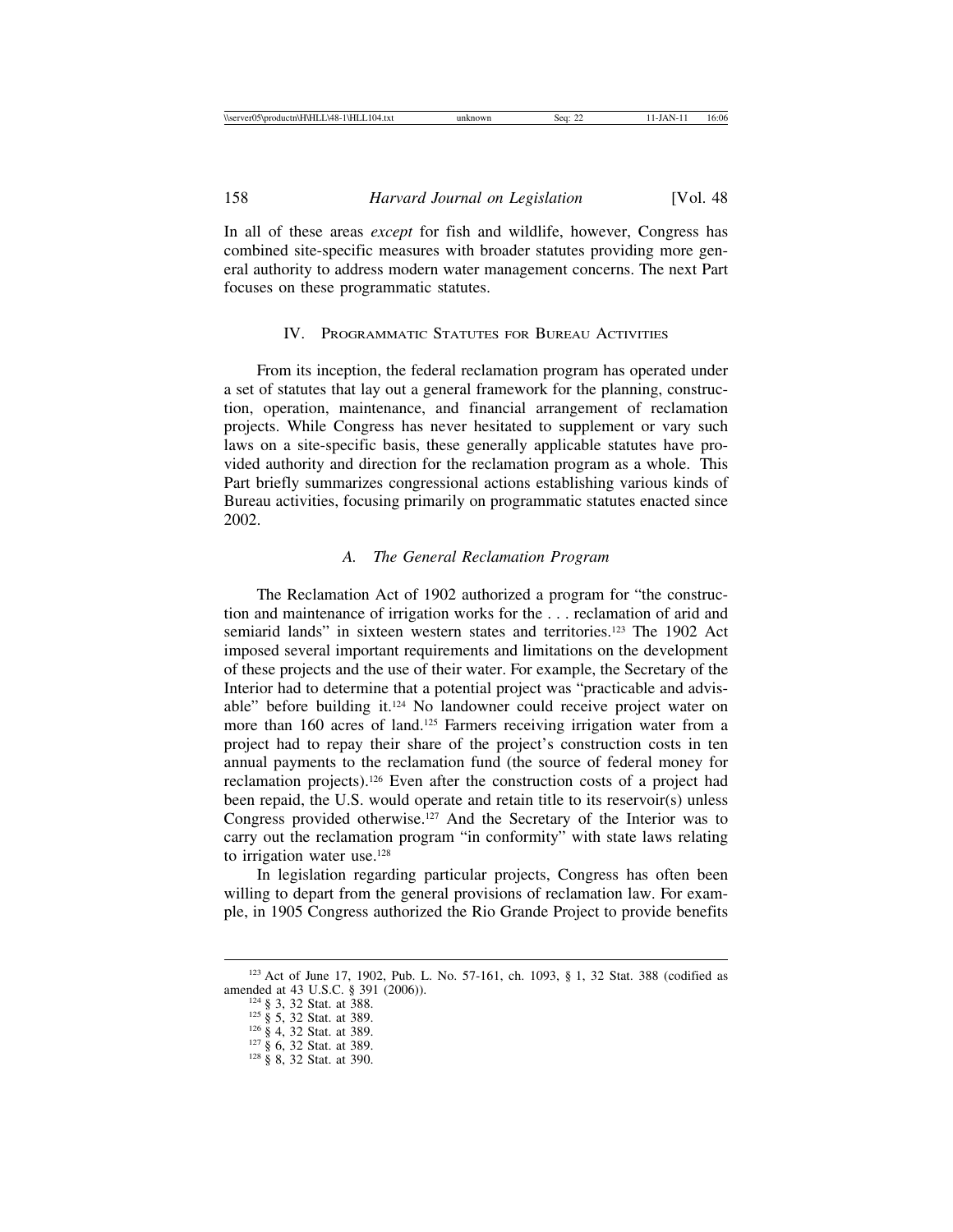for a certain sector of Texas,<sup>129</sup> which was not one of the reclamation program states at that time.<sup>130</sup> A 1917 statute authorized special arrangements for "an auxiliary reclamation project or unit" in connection with the Yuma Project,<sup>131</sup> including a newly established fund for payments associated with that specific project.132 In 1952, Congress exempted the San Luis Valley Project from the 160-acre limit on water deliveries to a single landowner, substituting a 480-acre limit for that project alone.<sup>133</sup>

Congress has also repeatedly revised the general reclamation laws as it has perceived a need to incorporate new elements into the Bureau's mission. A full explanation of such revisions is beyond the scope of this Article, but it is no exaggeration to say that Congress has altered nearly every element of the reclamation program's original design. For example, Congress has acted on numerous occasions to ease the financial obligations of irrigators who receive project water,<sup>134</sup> beginning with a 1914 statute extending the repayment period to fifteen years.135 Other statutes imposed new requirements for developing new projects,<sup>136</sup> generally changed the way that the Bureau contracts with users to supply project water for irrigation,<sup>137</sup> and altered the controversial acreage limitations on project water deliveries.138 Perhaps most

<sup>131</sup> Act of Jan. 25, 1917, Pub. L. No. 64-293, ch. 20, § 1, 39 Stat. 868.<br><sup>132</sup> § 3, 39 Stat. at 869. Section 4 of the Act of June 17, 1902 provided that such payments were meant to go to the reclamation fund. Act of June 17, 1902, Pub. L. No. 57-161, ch. 1093, § 4, 32 Stat. 388 (codified at 43 U.S.C. §§ 419, 461 (2006)).

 $<sup>133</sup>$  The statute insisted that it was intended to "meet the special conditions" of that project</sup> "and [should] not be considered as altering the general policy of the United States with respect to the excess-land provisions of the Federal reclamation laws." Act of June 27, 1952, Pub. L. No. 82-415, ch. 478, 66 Stat. 282.

134 For a summary of these enactments, see U.S. GEN. ACCOUNTING OFFICE, GAO/RCED-96-109, BUREAU OF RECLAMATION: INFORMATION ON ALLOCATION AND REPAYMENT OF COSTS OF CONSTRUCTING WATER PROJECTS 32-35 (1996).

<sup>135</sup> Act of August 13, 1914, Pub. L. No.  $63-170$ , ch. 247, § 1, 38 Stat. 686 (codified at 43 U.S.C. §§ 471-72 (2006)). <sup>136</sup> Reclamation Project Act of 1939, Pub. L. No. 76-260, ch. 418, § 9(a), 53 Stat. 1187,

1193 (codified at 43 U.S.C. § 485h (2006)) (mandating that a proposed project may not proceed until the Secretary of the Interior submits a report to the President and Congress that assesses the project's feasibility and cost); Second Deficiency Appropriation Act, Fiscal Year 1924, Pub. L. No. 68-292, ch. 4, § 1, 43 Stat. 672, 685 (codified at 43 U.S.C. § 396 (2006)) (requiring proposed projects to be recommended by the Bureau and approved by the President

<sup>137</sup> *See, e.g.*, Reclamation Project Act of 1939 § 9(e) (authorizing the water service contract at the Secretary of the Interior's discretion, whereby the contracting district does not repay its full share of construction costs during the life of the contract, as an alternative to the traditional repayment contract); Omnibus Adjustment Act of May 25, 1926, Pub. L. No. 69-284, ch. 383, § 46, 44 Stat. 636, 649 (codified at 43 U.S.C. § 423e (2006)) (requiring that water supply contracts from new reclamation projects be made with irrigation districts rather than individual irrigators).

<sup>138</sup> Reclamation Reform Act of 1982, Pub. L. No. 97-293, §§ 202-207, 96 Stat. 1261, 1263-66 (codified at 43 U.S.C. §§ 390bb-gg (2006)) (raising the acreage limit to 960 acres for

<sup>129</sup> Rio Grande Reclamation Project Act of Feb. 25, 1905, Pub. L. No. 58-104, ch. 798, 33

<sup>&</sup>lt;sup>130</sup> Congress left Texas out of the 1902 Reclamation Act but added it four years later. Act of June 12, 1906, Pub. L. No. 59-225, ch. 3288, 34 Stat. 259 (codified as amended at 43 U.S.C.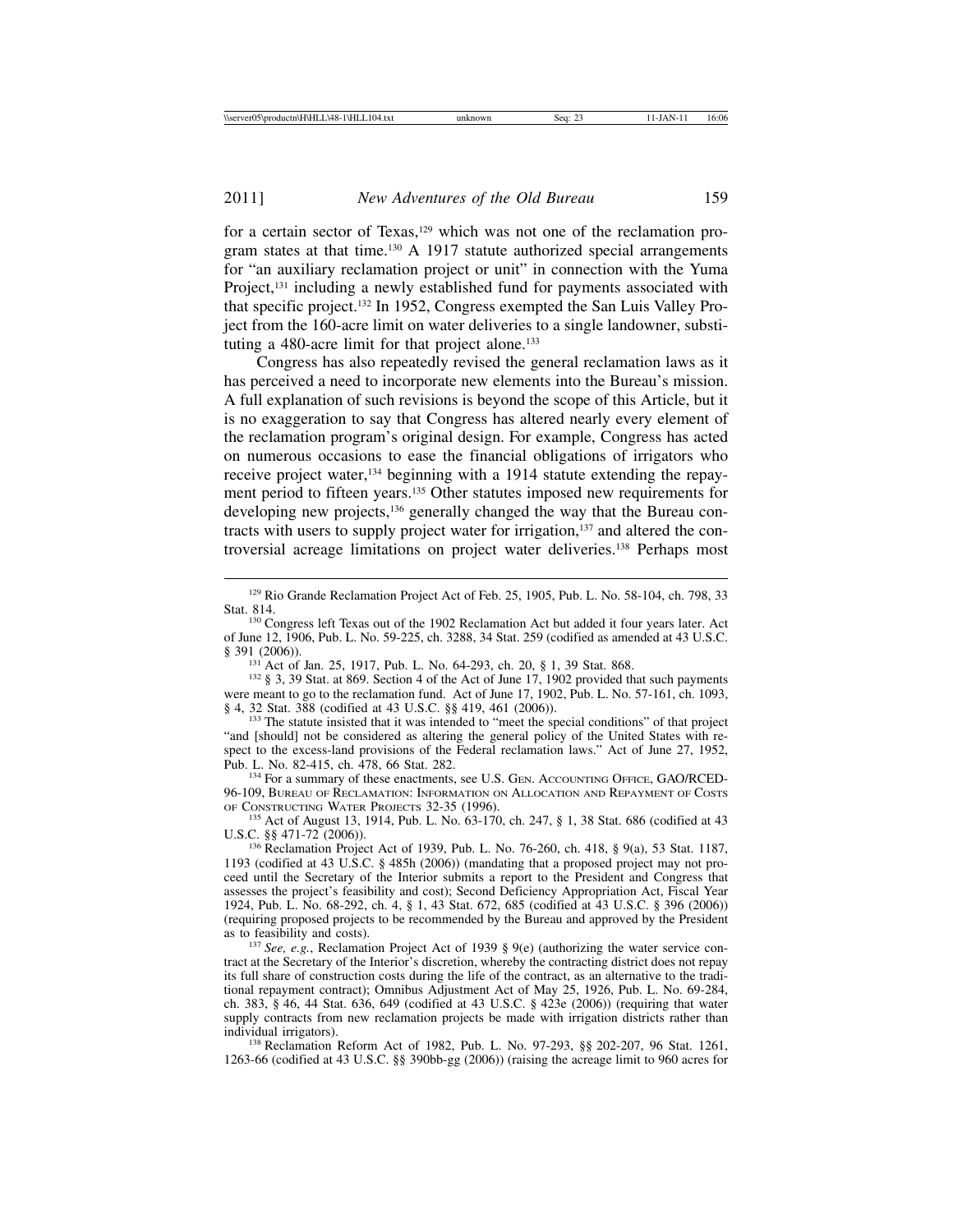importantly for purposes of this Article, Congress has effectively expanded the function of the reclamation program beyond irrigation, first by providing for the lease of hydropower generated at Bureau projects,139 then by allowing the Bureau to "contract to supply water from any project irrigation system for other purposes than irrigation,"140 and finally by establishing a specific framework for contracts to supply project water for municipal use.<sup>141</sup>

Congress has also endowed the Bureau with generalized authority to conduct new types of activities. Through the Small Reclamation Projects Act of 1956, for example, Congress provided federal assistance and encouraged state and local participation in the development of small projects,<sup>142</sup> defined as those costing no more than \$10 million.<sup>143</sup> The Reclamation Safety of Dams Act of 1978 authorized the Bureau "to perform such modifications as [it] determines to be reasonably required" for the sake of "preserv[ing] the structural safety of Bureau of Reclamation dams and related facilities,"<sup>144</sup> while prohibiting construction for purposes of adding new conservation storage or developing new project benefits.145 Thus, Congress has essentially added new programmatic features to the reclamation program in response to perceived problems or opportunities for the Bureau. The three measures described below are important examples of this type of expanded programmatic authority.

### *B. Water Reuse and Recycling*

As stated above,<sup>146</sup> Congress added water reuse and recycling projects to the Bureau's agenda through the sprawling Reclamation Projects Authori-

<sup>141</sup> Reclamation Project Act of 1939 § 9(c) (providing for forty-year repayment contracts, with interest, for municipal water supply or "miscellaneous purposes," provided that such contracts do not interfere with irrigation).

<sup>142</sup> Small Reclamation Projects Act of 1956, Pub. L. No. 85-984, ch. 972, § 1, 70 Stat. 1044, 1044 (codified at 43 U.S.C. § 422a (2006)).

 $143$  § 2(d), 70 Stat. at 1044. The current version of the Small Reclamation Projects Act requires the Secretary of the Interior to determine the project cost ceiling for a particular year "using the Bureau of Reclamation composite construction cost index for January of that year with \$15,000,000 as the January 1971 base." 43 U.S.C. § 422b(f) (2006).

<sup>144</sup> Reclamation Safety of Dams Act of 1978, Pub. L. No.  $95-578$ , § 2, 92 Stat. 2471, 2471 (codified at 43 U.S.C. § 506 (2006)).<br><sup>145</sup> § 3, 92 Stat. at 2471.<br><sup>146</sup> *See supra* notes 45–47 and accompanying text.

individuals and small business entities while providing for alternative acreage limits under certain circumstances). For a discussion of the acreage limitation controversy before and after this 1982 statute, see WATERS & WATER RIGHTS, *supra* note 29,  $\S$  41.03.

<sup>&</sup>lt;sup>139</sup> Act of Apr. 16, 1906, Pub. L. No. 59-103, ch. 1631, § 5, 34 Stat. 116, 117 (codified at 43 U.S.C. § 522 (2006)) (authorizing ten-year leases of "surplus power or power privilege" at reclamation projects, with a preference for municipal purposes, provided that such leases do

<sup>&</sup>lt;sup>140</sup> Miscellaneous Purposes Act of 1920, Pub. L. No. 66-147, ch. 86, 41 Stat. 451, 451-52 (codified at 43 U.S.C. § 521 (2006)) (authorizing such contracts "upon such conditions of delivery, use, and payment as [the Bureau] may deem proper," but providing that such contracts may not interfere with irrigation or impair the rights of any prior appropriator).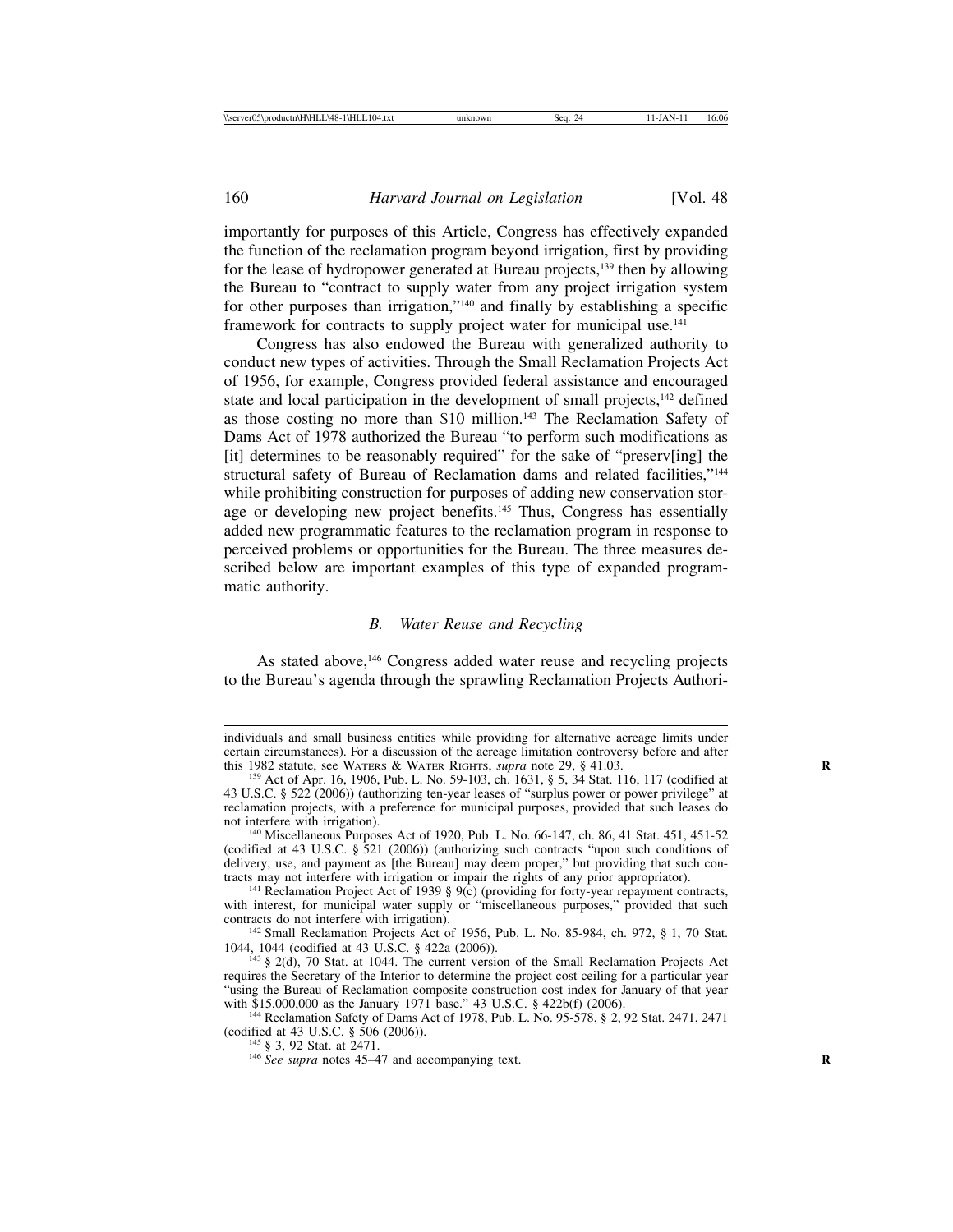zation and Adjustment Act of 1992.<sup>147</sup> Title XVI of that act directed the Bureau "to undertake a program to investigate and identify opportunities for reclamation and reuse of municipal, industrial, domestic, and agricultural wastewater, and naturally impaired ground and surface waters, for the design and construction of demonstration and permanent facilities to reclaim and reuse wastewater."148 The clear intent of Title XVI was to promote water recycling and reuse, as indicated by the direction to assess "measures to stimulate demand for and eliminate obstacles to the use of reclaimed water . . . ."149

The 1992 statute empowered the Bureau to perform "appraisal investigations to identify opportunities for water reclamation and reuse,"150 to participate in feasibility studies regarding proposed projects,<sup>151</sup> and to build and operate demonstration or test projects.152 For good measure, the legislation included the first batch of Title XVI studies, programs, and projects, focused primarily in California.<sup>153</sup> Thus, Congress authorized a general program of assistance for water reuse and recycling projects while simultaneously directing the Bureau to use its new authority in several specific places.

The Reclamation Recycling and Water Conservation Act of 1996<sup>154</sup> continued the same approach, adding fifteen new projects to the Bureau's plans155 and imposing general requirements and restrictions on the Title XVI program. Most notably, the 1996 statute required that the Bureau complete a feasibility study and an approved cost-share agreement before any project could receive federal construction funds, and it capped the federal share of costs for any one project at \$20 million.156 Congress has since continued adding projects to the list<sup>157</sup> and even expanded the program to include a new state, Hawaii.<sup>158</sup>

<sup>154</sup> Reclamation Recycling and Water Conservation Act of 1996, Pub. L. No. 104-266, 110<br>Stat. 3289 (codified as amended at 43 U.S.C. § 390h (2006)).

<sup>155</sup> Nine of these projects were in California, four in Utah, and one each in Texas and Nevada. The statute also added a study in New Mexico. § 2, 110 Stat. at 3290-95.

<sup>156</sup> § 7, 110 Stat. at 3296.<br><sup>157</sup> See supra notes 45–50 and accompanying text.<br><sup>158</sup> Title XVI originally was limited to the seventeen states of the reclamation program, Reclamation Projects Authorization and Adjustment Act of 1992, Pub. L. No. 102-575, § 1602(b), 106 Stat. 4664 (codified at 43 U.S.C. § 390h (2006)), but Congress invited Hawaii

<sup>&</sup>lt;sup>147</sup> Reclamation Wastewater and Groundwater Study and Facilities Act, Pub. L. No. 102-575, tit. XVI, § 1602(a), 106 Stat. 4600, 4664 (1992) (codified at 43 U.S.C. § 390h (2006)).

<sup>&</sup>lt;sup>148</sup> *Id.*<br>
<sup>148</sup> *Id.*<br>
<sup>149</sup> *Id.*<br>
<sup>150</sup> § 1603(a), 106 Stat. at 4664.<br>
<sup>151</sup> § 1604, 106 Stat. at 4665.<br>
<sup>152</sup> § 1605, 106 Stat. at 4665.<br>
<sup>152</sup> § 1605, 106 Stat. at 4665. California, § 1606, 106 Stat. at 4664, Phoenix, § 1608, 106 Stat. at 4664, Tucson, § 1609, 106 Stat. at 4664, Lake Cheraw in Colorado, § 1610, 106 Stat. at 4664, and San Francisco, § 1611, 106 Stat. at 4664, and to participate in designing and building demonstration projects in San Jose, § 1607, 106 Stat. at 4664, San Diego, § 1612, 106 Stat. at 4664, Los Angeles, § 1613, 106 Stat. at 4664, and the San Gabriel groundwater basin of California, § 1614, 106 Stat. at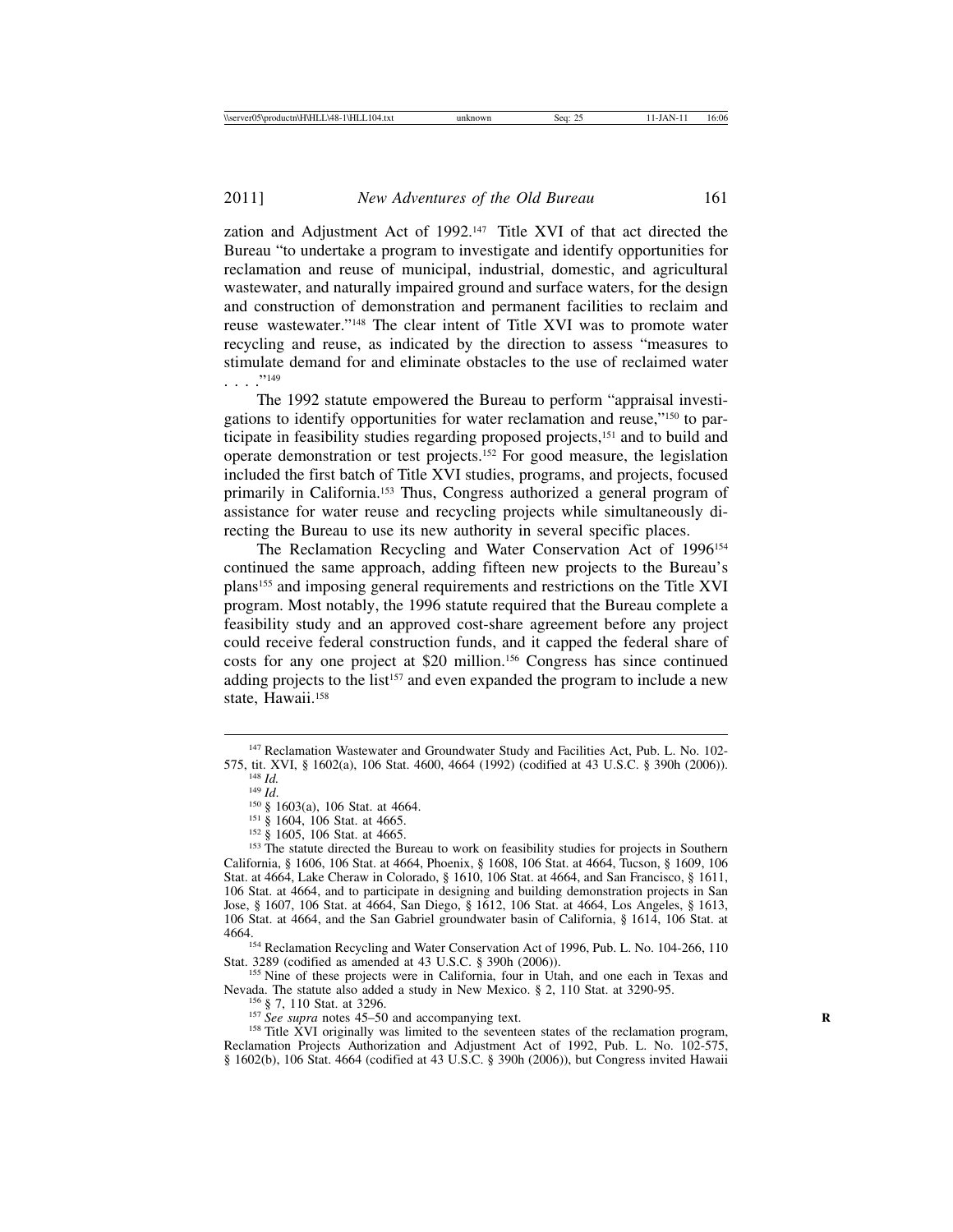### *C. Rural Water Supply*

Congress established the Bureau's rural water supply program by enacting the Reclamation Rural Water Supply Act of 2006.159 The statute authorized the Bureau to design, construct, and operate rural water supply projects.160 Unlike traditional reclamation projects, rural water supply projects cannot include "major impoundment structures" or supply water for commercial irrigation.161 The statute directed the Bureau to investigate and plan rural water supply projects,162 but to proceed with construction only if a project had been specifically authorized by Congress following submittal of the Bureau's feasibility report to the relevant congressional committees.163 The program was authorized for up to \$15 million per year through 2016.164

Even though Congress did not establish the Bureau's rural water supply program until 2006, it had already authorized the Bureau to build more than a dozen rural water projects.<sup>165</sup> Ironically, Congress may have previously chosen the Bureau for these projects partly *because* the Agency lacked a standardized program for reviewing such projects:

Unlike rural water supply programs within other agencies that have standing program authorization, the Bureau undertakes individual rural water supply projects at the express direction of Congress. Because rural water projects undertaken by the Bureau do not have clear eligibility and lack programmatic criteria, communities that do not meet criteria for other, authorized programs often approach Congress with proposals for water supply projects. Since the early 1980's, Congress has directed the Bureau to develop ten independently authorized single-purpose municipal and industrial water supply projects for rural communities throughout the Western United States. The Federal cost share, typically between 75

to the party when it authorized three projects in 2005, Hawaii Water Resources Act of 2005, Pub. L. No. 109-70, 119 Stat. 2009 (codified as amended at 43 U.S.C. § 390h (2006)).

<sup>&</sup>lt;sup>159</sup> Rural Water Supply Act of 2006, Pub. L. No. 109-451, tit. I, 120 Stat. 3346 (codified as amended at 43 U.S.C. §§ 2401-2409 (2006)).

<sup>&</sup>lt;sup>160</sup> § 103, 120 Stat. at 3347–48; *see supra* note 54 and accompanying text.<br><sup>161</sup> Rural Water Supply Act of 2006 § 102(9)(C).<br><sup>162</sup> § 103(a), 120 Stat. at 3347. Like Title XVI, the 2006 statute provided for appraisal in

<sup>&</sup>lt;sup>163</sup>§ 103(a)(3), 120 Stat. at 3347. The statute directed the Bureau to provide feasibility reports indicating whether a project should be authorized for construction and what the nonfederal cost share should be, and it directed the Bureau to deliver these reports to the Senate Energy and Natural Resources Committee and the House Resources Committee. § 106(e), 120

<sup>&</sup>lt;sup>164</sup> § 109(a), 120 Stat. at 3356. The statute also provided that the rural water supply program would sunset on September 30, 2016. § 110, 120 Stat. at 3356.

<sup>&</sup>lt;sup>165</sup> S. REP. No. 109-148, at 19 (2005) (statement of John W. Keys III, Comm'r of the Bureau of Reclamation).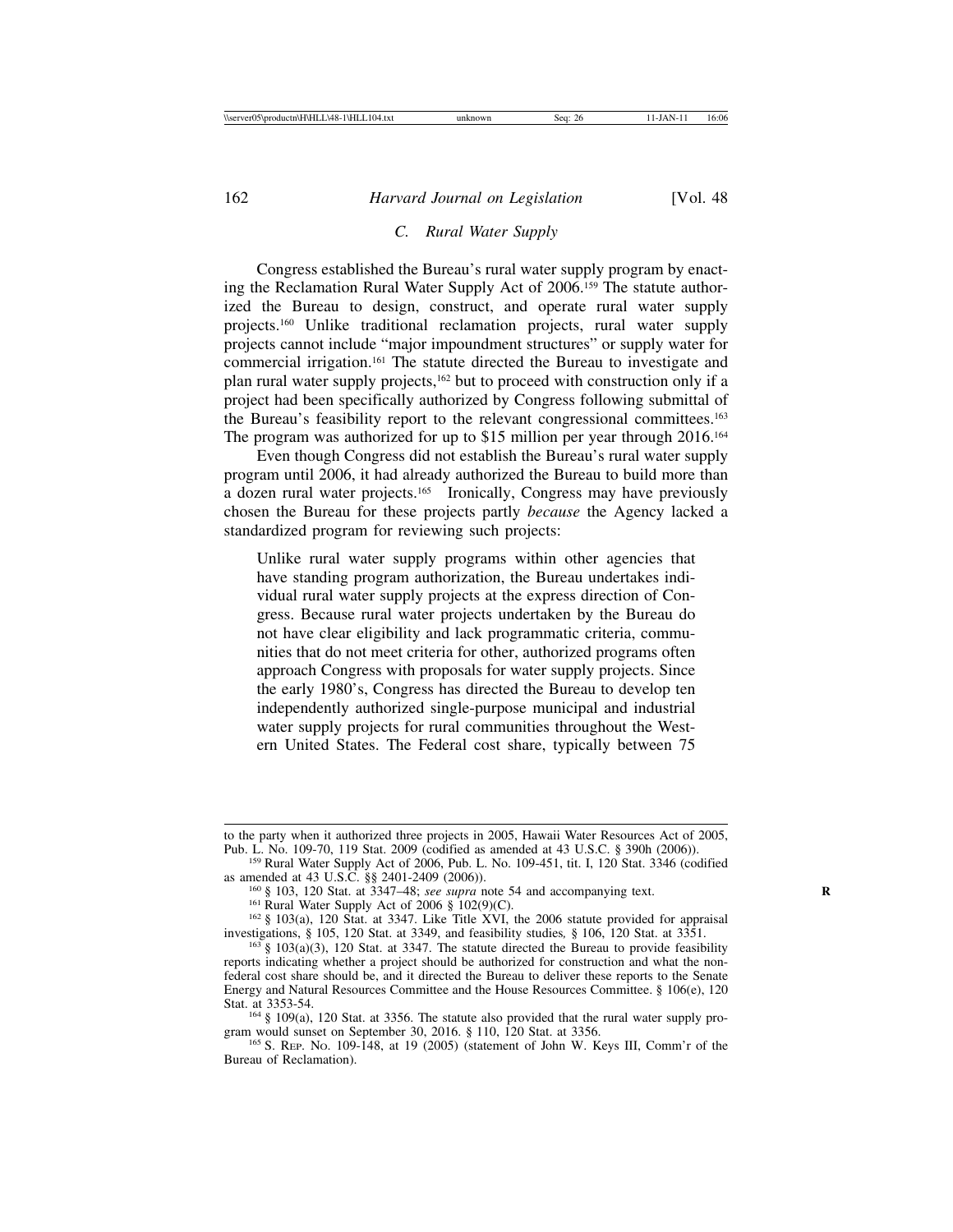percent and 85 percent, of these projects tends to be much larger than programs administered by other agencies.<sup>166</sup>

Establishing the Bureau's rural water supply program—a programmatic statute—served at least two distinct purposes. The Bureau supported the legislation as a way to bring order to the chaos created by willy-nilly congressional authorization of individual projects.<sup>167</sup> For its part, Congress believed that the program would allow the Bureau to offer better service to rural communities.168 However, by requiring all projects to be specifically authorized before receiving construction funds,169 Congress ensured that none would be built without its approval.

### *D. Water Conservation*

The SECURE Water Act of 2009170 permanently established a grant program within the Bureau to focus on promoting water conservation and efficiency measures. The statute authorized the Bureau to make grants or agreements to help an "eligible applicant" plan, design, or build an "improvement" to conserve water, increase water use efficiency, or enhance water management.<sup>171</sup> An "eligible applicant" must be a state, Indian tribe, or an entity that delivers water or power.172 The statute did not define other key terms, but did indicate that an applicant could obtain funding not only to

*Id.* at 19. <sup>168</sup> In characterizing the situation before the grant of programmatic 0authority, Congress explained, "[b]ecause the Bureau does not have an authorized rural water program, small communities seeking to address long-term water needs are unable to seek assistance from the Bureau. Rural communities must wait for Congress to direct the Bureau to proceed with ap-<br>praisal and feasibility studies for a water supply project."  $Id$ . at 13.

<sup>169</sup> Rural Water Supply Act of 2006, Pub. L. No. 109-451, § 103(a)(3), 120 Stat. 3345, 3347 (codified as amended at 43 U.S.C. §§ 2401-2408 (2006)) (authorizing the Bureau to oversee construction of projects "subsequently authorized by Congress"); § 109(c), 120 Stat. at 3356 (prohibiting use of any of the \$15 million annually authorized by the statute to pay

<sup>170</sup> Omnibus Public Land Management Act of 2009, Pub. L. No. 111-11, §§ 9501-9510, 123 Stat. 991, 1329–46 (codified at 42 U.S.C. §§ 10361-10370 (Supp. III 2009)). SECURE is one of many tortured legislative acronyms, standing for "Science and Engineering to Comprehensively Understand and Responsibly Enhance." S. 2156, 110th Cong. § 1(a) (2007).

<sup>171</sup> Omnibus Public Land Management Act of 2009 § 9504(a)(1). The statute also allows for grants or agreements for "improvements" to serve other purposes, such as facilitating water markets, promoting the use of advanced water treatment technologies, or benefiting species that are listed or proposed for listing under the Endangered Species Act.  $Id$ .

<sup>172</sup> § 9502(7), 123 Stat. at 1330 (defining water delivery organizations as irrigation districts, water districts, or other entities with water delivery power).

<sup>&</sup>lt;sup>166</sup> *Id.* at 12.<br><sup>167</sup> In testifying on the legislation, the Commissioner of Reclamation, John W. Keys, stated:

Congress authorized and funded these projects without the benefit of rigorous economic justification and objective design review . . . . As expensive as the original thirteen Reclamation rural water projects are, they represent only the tip of the iceberg if no order and economic justification is introduced to screen projects.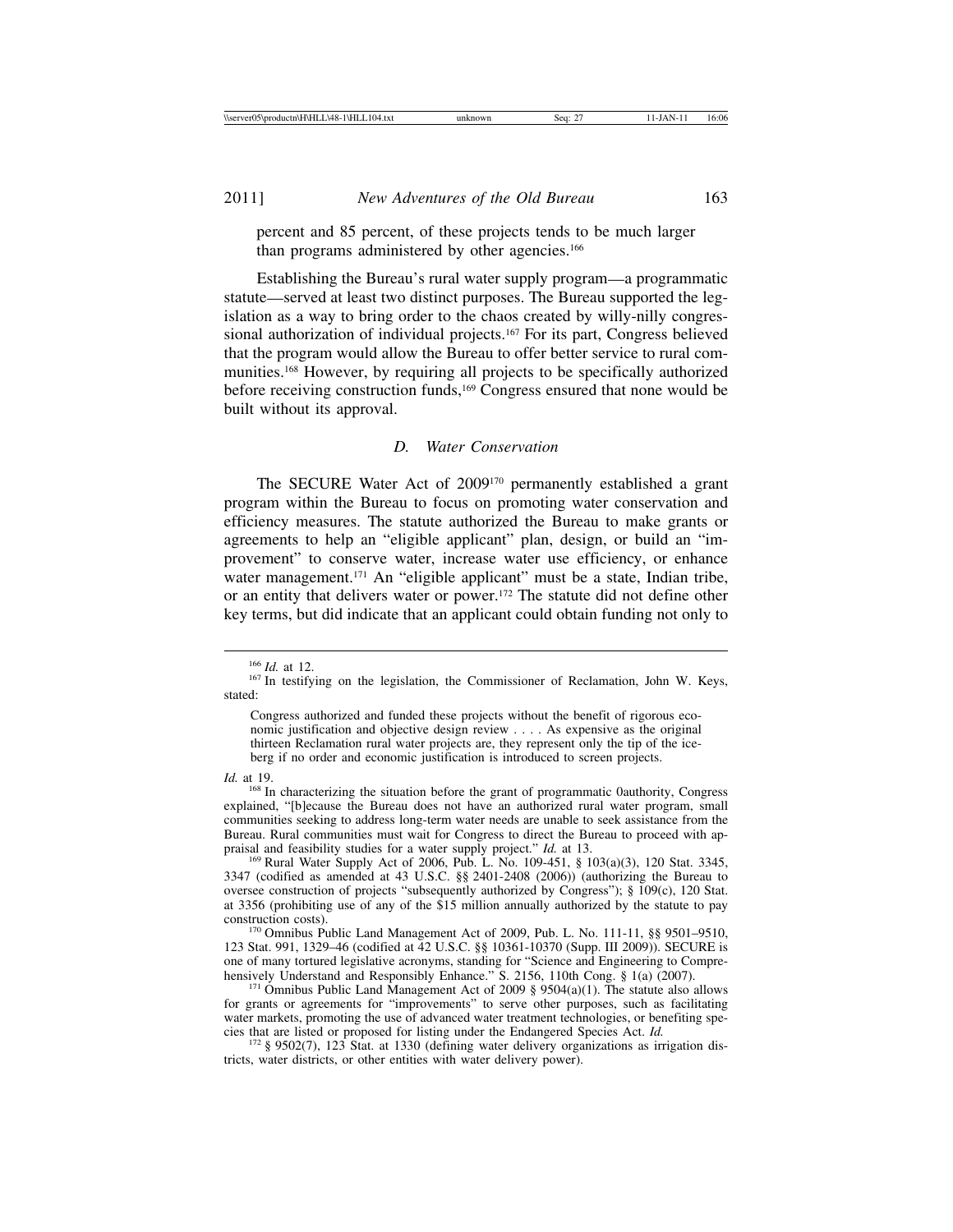build a tangible improvement, but also to implement an "activity."173 The statute also authorized agreements with universities or other entities to fund research activities to promote water conservation and efficiency.174 No grant or agreement could exceed \$5 million,<sup>175</sup> and the program was authorized to spend up to \$200 million over its lifetime.<sup>176</sup>

The SECURE Water Act did not create an entirely new program; rather, the statute institutionalized and expanded a program launched by the Bureau in 2003 under its "Water 2025" initiative.177 Congress first approved the Water 2025 grant program in an appropriations act enacted that year, and provided continuing authority and funding in future appropriations bills.178 According to the Commissioner of Reclamation, the SECURE Water Act provided permanent authority for the Bureau:

to issue water conservation grants for qualified entities. This section would authorize the Water 2025 Program and is similar to authorizing legislation we submitted to the Committee as an administration proposal . . . . Permanent authorization would improve the long-term effectiveness of Water 2025 by allowing eligible entities to rely on the availability of the grants and therefore to invest resources in developing potential projects.179

*Res.,* 109th Cong. 9 (2007) (jointly-prepared statement of Robert Johnson, Comm'r, Bureau of Reclamation, and Robert M. Hirsch, Associate Director for Water, U.S. Geological Survey).

<sup>&</sup>lt;sup>173</sup> The statute required an eligible applicant to "submit to the Secretary [of the Interior] an application that includes a proposal of the improvement or activity to be planned, designed, constructed, or implemented by the eligible applicant." § 9504(a)(2), 123 Stat. at 1334-35; *see also* § 9504(a)(3)(E), 123 Stat. at 1335. The undefined term "activity" may have been used to encompass the development of water banks and other water marketing mechanisms as well as activities such as water conservation education; such efforts are supported in the legislation, but are not the kind of constructed works contemplated by the term "improvement."

<sup>&</sup>lt;sup>174</sup> Eligible research activities focus on conserving water, increasing water use efficiency, or enhancing water resource management.  $\S$  9504(b), 123 Stat. at 1336.

<sup>&</sup>lt;sup>175</sup> § 9504(a)(3)(E)(iii), 123 Stat. at 1334.<br><sup>176</sup> § 9504(e), 123 Stat. at 1336.<br><sup>176</sup> § 9504(e), 123 Stat. at 1336.<br><sup>177</sup> For a description and critique of Water 2025 shortly after its initial rollout, see Reed D. Benson, *The Interior Department's* Water 2025*: Blueprint for Balance, or Just Better Business as Usual?*, 33 ENVTL. L. REP. 10837 (2003). The Water 2025 policy statement discussed in this earlier article is evidently a dead letter, as it disappeared from the Bureau website as of 2010. But the Water 2025 grant program has taken root and grown over time, albeit under several different names. In describing its "Water Conservation Challenge Grants" (previously referred to as "Water for America Challenge Grants"), the Bureau stated: "Since 2004, over 150 challenge grant projects have been funded, combining \$36 million in Federal funding with local partnerships to construct over \$140 million worth of water management improvements in 16 western states." BUREAU OF RECLAMATION, U.S. DEP'T OF THE INTERIOR, THE WATER CONSER-VATION INITIATIVE AND IMPLEMENTATION OF THE SECURE WATER ACT 5 (Oct. 2009), http:// www.usbr.gov/WaterSMART/docs/Water%20Conservation%20Initiative%20and%20Implementation%20of%20the%20Secure%20Water%20Act.pdf. The Bureau now calls them

<sup>&</sup>quot;WaterSMART Grants." *Grants-WaterSMART Program*, BUREAU OF RECLAMATION, U.S. DEP'T OF THE INTERIOR, http://www.usbr.gov/WaterSMART/grants.html (last updated Oct. 27, 2010).<br><sup>178</sup> *See supra* notes 94–95 and accompanying text.<br><sup>179</sup> *SECURE Water Act: Hearing on S. 2156 Before the S. Comm. on Energy and Natural*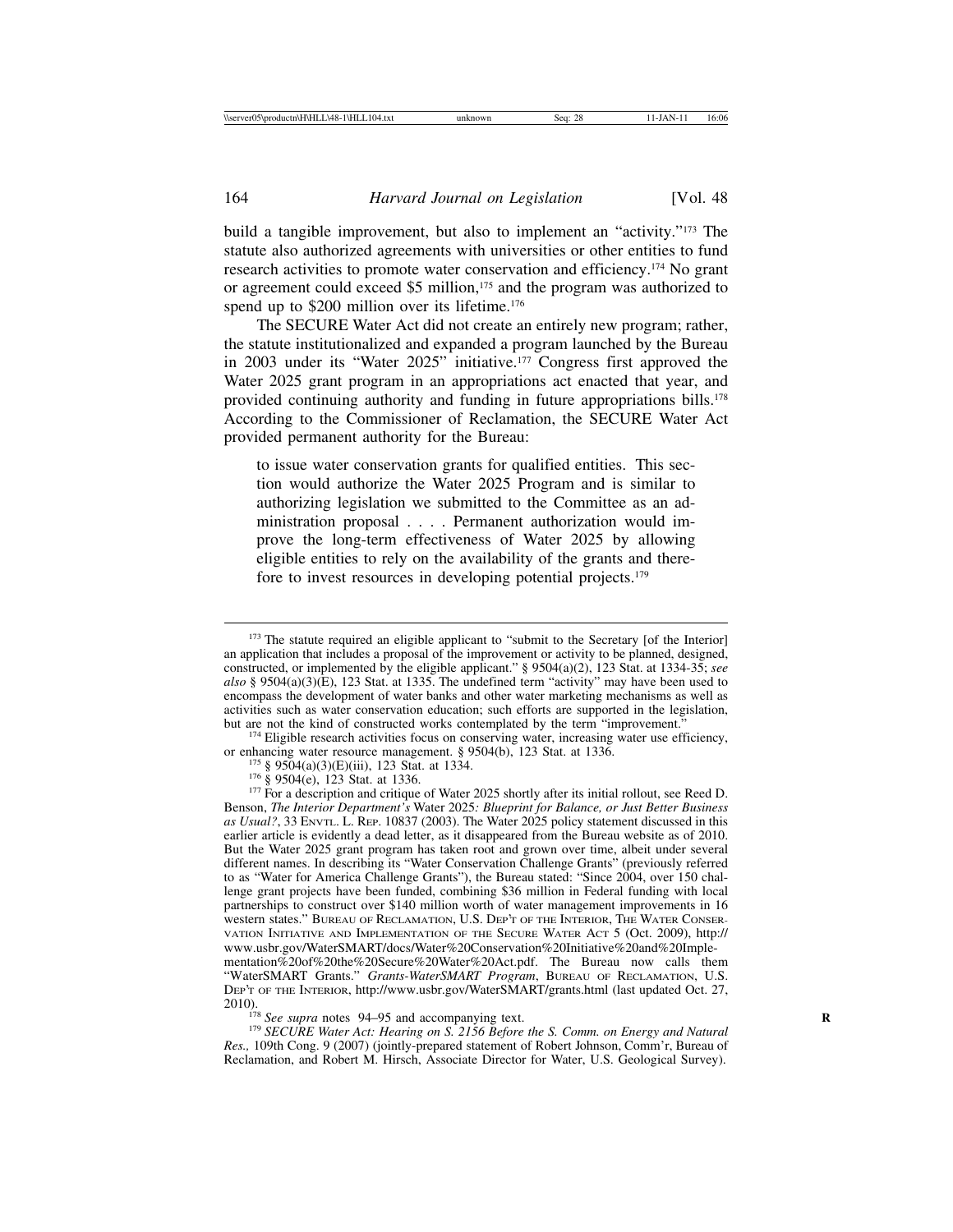Although the SECURE Water Act continued a grant program that was already operating, the 2009 statute was significant in several respects. It expanded the program beyond what the earlier appropriations bills had provided, by both opening the door to proposals involving "activities" and adding new purposes for the program beyond water conservation and efficiency.180 It also legitimized the program, eliminating objections to appropriating money for a program that had never been authorized.181 Moreover, it reflected a view that more federal money should go to these grants; for a program that had provided only \$36 million in grants through October  $2009$ ,<sup>182</sup> funding at the authorized level of \$200 million<sup>183</sup> would represent a significant increase in resources, even if that sum were spread over several years.

# *E. Observations Regarding Programmatic Statutes*

The SECURE Water Act and Reclamation Rural Water Supply Act are the latest acts of Congress giving the Bureau new programmatic authority to help develop and manage water resources. These recent statutes build on a long tradition of legislative revision and expansion of the reclamation program, beginning with early additions to the 1902 Act, running through Title XVI of the 1992 law, and continuing into the twenty-first century.

The water conservation and rural water supply provisions of the last five years, however, are not the only recent statutory additions to the reclamation program. For example, other provisions of the SECURE Water Act gave the Bureau new authority and direction to respond to the challenges of climate change; the newly authorized Reclamation Climate Change and Water Program<sup>184</sup> was probably the most significant element of the statute.

<sup>&</sup>lt;sup>180</sup> Whereas the original appropriations measure had provided money for grants for "planning, designing, and constructing improvements that will conserve water, increase water use efficiency, or enhance water management through measurement or automation, at existing water supply projects," *see supra* note 96 and accompanying text, the SECURE Water Act indicated that other kinds of water management projects would be eligible for a grant. *See*

<sup>&</sup>lt;sup>181</sup> The House Appropriations Committee in 2006, at least, regarded the absence of an authorization as a reason not to fund the program. "The budget request includes \$14,500,000 for Water 2025 . . . . While the Committee remains supportive of the program, given its lack of authorization, the Committee has not provided funding for the Water 2025 program for fiscal

<sup>&</sup>lt;sup>182</sup> See infra note 185.<br><sup>183</sup> "There is authorized to be appropriated to carry out this section \$200,000,000, to remain available until expended." Omnibus Public Land Management Act of 2009, Pub. L. No. 111-11, § 9504(e), 123 Stat. 991, 1336 (codified at 42 U.S.C. § 10364 (Supp. III 2009)). Ac-

<sup>&</sup>lt;sup>184</sup> The SECURE Water Act directed the Secretary of the Interior to establish a climate change adaptation program:

<sup>(1)</sup> to coordinate with the Administrator [of the National Oceanic and Atmospheric Administration] and other appropriate agencies to assess each effect of, and risk resulting from, global climate change with respect to the quantity of water resources located in a service area; and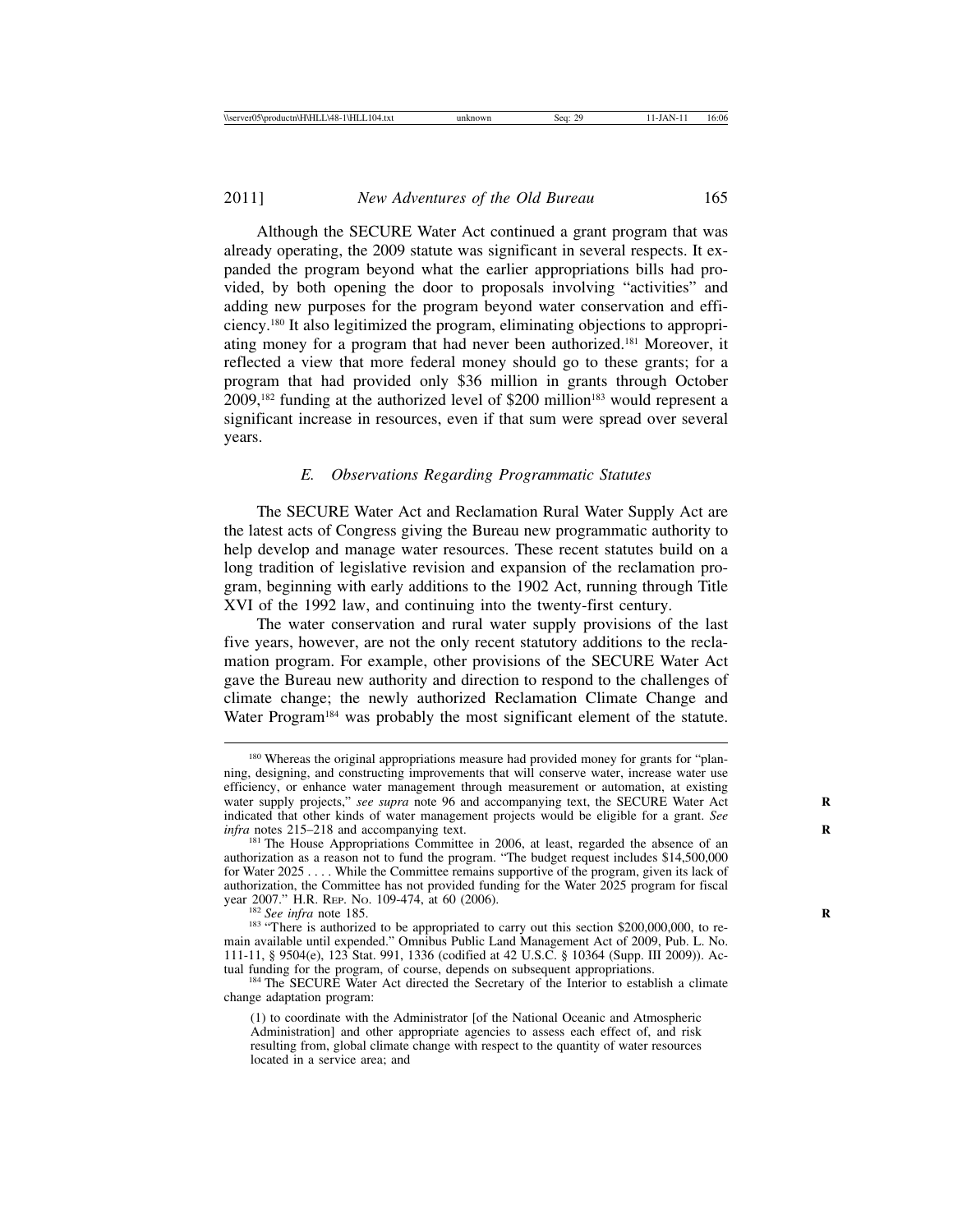Another 2009 enactment, headed Aging Infrastructure,<sup>185</sup> gave the Bureau new direction to inspect reclamation project facilities posing risks to urbanized areas<sup>186</sup> and to perform "any extraordinary operation and maintenance work" deemed necessary for the safety of the project.<sup>187</sup> The 2006 Twenty-First Century Water Works Act<sup>188</sup> established a program whereby the Bureau would provide loan guarantees—"an entirely new tool for the Bureau"<sup>189</sup> to states, tribes, or water supply entities for new rural water projects or repair/replacement of facilities associated with an existing reclamation project.190

This brief review demonstrates that Congress has been actively revising and expanding the reclamation program to meet the challenges of water management in the West. Statutes have given the Bureau both power to tackle modern problems and direction to address unmet needs. Congress has asked the Bureau to stretch existing water supplies (through the Title XVI and SECURE Water grant programs), to serve new constituencies (through the rural water supply program), to address problems associated with existing reclamation projects (under the dam safety and aging infrastructure statutes), and to anticipate and minimize the effects of climate change on water resources (through the climate change adaptation program of the SE-CURE Water Act).

In modernizing the Bureau's governing statutes, Congress has not attempted to provide a unified set of management priorities for the agency. In other words, Congress has not provided an organic act to govern the Bureau in managing its projects—that is, a "comprehensive charter" for the reclamation program<sup>191</sup>—as it has for land management agencies such as the Forest Service, Bureau of Land Management, and most recently the Fish &

IX, subtit. G, 123 Stat. 991, 1346 (codified at 42 U.S.C. § 510 (Supp. III 2009)).<br><sup>186</sup> § 9602, 123 Stat. at 1347-48.<br><sup>187</sup> § 9603(a), 123 Stat. at 1348.<br><sup>187</sup> § 9603(a), 123 Stat. at 1348.<br><sup>188</sup> Twenty-First Century Wate

3356 (2006) (codified as amended at 43 U.S.C. §§ 2421-2434 (2006)). Title I of this statute is

<sup>189</sup> S. Rep. No. 109-148, at  $24$  (2005) (statement of John W. Keys III, Comm'r of the Bureau of Reclamation).

<sup>190</sup> Twenty-First Century Water Works Act §§ 202-204.<br><sup>191</sup> See Robert L. Fischman, *The Meanings of Biological Integrity, Diversity, and Environmental Health,* 44 NAT. RESOURCES J. 989, 993 (2004) ("Organic legislation, such as the 1997 [National Wildlife Refuge System Improvement] Act, is a comprehensive charter for a public land system."). In the case of the Bureau, organic legislation would set forth principles and priorities for managing all the reclamation projects across the West. The characteristics of organic legislation are discussed below. *See infra* notes 284–290 and accompanying text. **R**

<sup>(2)</sup> to ensure, to the maximum extent possible, that strategies are developed at watershed and aquifer system scales to address potential water shortages, conflicts, and other impacts to water users located at, and the environment of, each service area.

<sup>§ 9503(</sup>a), 123 Stat. at 1332. The program requires Interior to not only study possible water supply effects and risks associated with climate change, but also "develop appropriate strategies to mitigate each impact of water supply changes," including modifying reservoir operations and developing new water management plans. §  $9503(b)(4)$ , 123 Stat. at 1332.<br><sup>185</sup> Bureau of Reclamation Authorizations: Aging Infrastructure, Pub. L. No. 111-11, tit.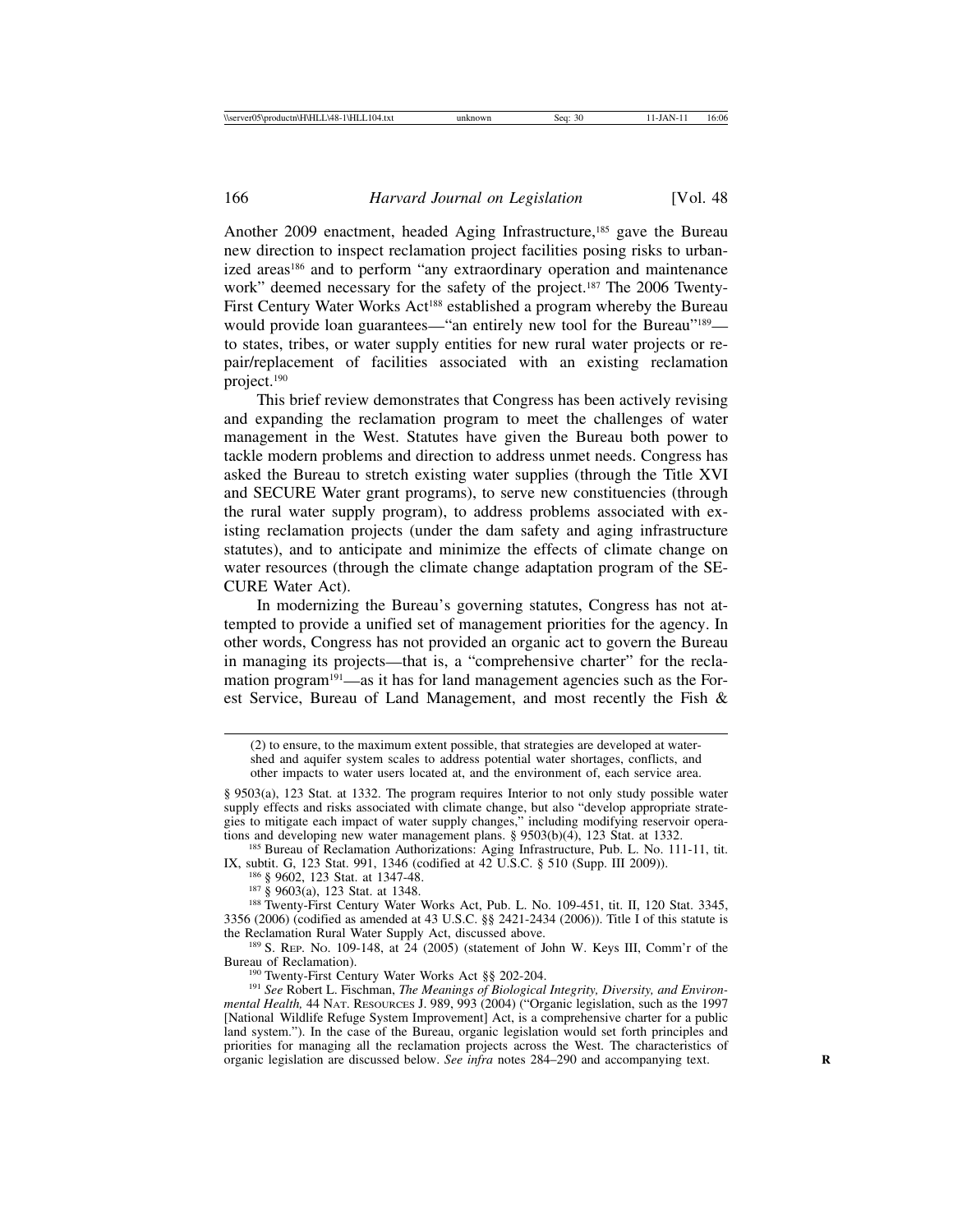2011] *New Adventures of the Old Bureau* 167

Wildlife Service.<sup>192</sup> Congress instead has proceeded incrementally, establishing or revising programs on a piecemeal basis, resulting in a sort of patchwork quilt of reclamation program authorities. New panels have been added to that quilt in recent years, authorizing new programs to help the Bureau meet water needs in the twenty-first century. And yet, Congress has left a gaping hole in that statutory quilt by failing to provide the Bureau with general authority to take actions for the benefit of fish and wildlife affected by reclamation projects. The next Part of this article addresses this important programmatic gap.

# V. THE MISSING PROGRAMMATIC AUTHORIZATION: ENVIRONMENTAL RESTORATION

Environmental concerns, particularly those involving fish and wildlife habitat, are some of the most common and pressing issues facing the Bureau in the second century of the reclamation program. The importance of fish and wildlife is indicated by the Bureau's public statements<sup>193</sup> and by the many recent statutes authorizing basin-specific programs intended to benefit fish and wildlife (especially species protected by the Endangered Species Act).194

Basin-specific authorizing statutes focusing on fish and wildlife are not a new phenomenon; to the contrary, Congress enacted several such measures in the 1990s.195 Probably the most important and best known of these laws was the Central Valley Project Improvement Act,196 which made protection and restoration of fish and wildlife an authorized purpose of California's huge Central Valley Project,<sup>197</sup> and even reallocated 800,000 acre-feet of project water for "fish, wildlife, and habitat restoration purposes."198 The Truckee-Carson-Pyramid Lake and Water Rights Settlement Act<sup>199</sup> focused heavily on restoring Pyramid Lake fisheries and the Truckee River, which

<sup>192</sup> *See* Robert L. Fischman, *The National Wildlife Refuge System and the Hallmarks of Modern Organic Legislation, 29 ECOLOGY L.Q. 457, 501-08 (2002) (describing evolution of* the concept of "organic" legislation leading up to the enactment of the 1997 organic act for the

<sup>&</sup>lt;sup>193</sup> See supra notes 10, 26–31 and accompanying text.<br><sup>194</sup> See supra Part III.E.<br><sup>195</sup> Some basin-specific fish and wildlife restoration statutes date back even earlier. See, *e.g.*, Trinity River Basin Fish and Wildlife Management Act of 1984, Pub. L. No. 98-541, 98 Stat. 2721. Congress found that construction of the Trinity River Division of the Central Valley Project had led to a "drastic reduction" in salmon populations*,* § 1(1), 98 Stat. at 2721, and the Secretary of the Interior needed "additional authority to implement a management program . . . to achieve the long-term goals of restoring fish and wildlife populations in the Trinity River Basin."  $§$  1(6), 98 Stat. at 2721.

<sup>&</sup>lt;sup>196</sup> Central Valley Project Improvement Act, Pub. L. No. 102-575, tit. XXXIV, 106 Stat. 4600, 4706 (1992).

<sup>&</sup>lt;sup>197</sup> § 3406(a), 106 Stat. at 4714.<br><sup>198</sup> § 3406(b), 106 Stat. at 4714.<br><sup>199</sup> Fallon Paiute Shoshone Indian Tribes Water Rights Settlement Act of 1990, Pub. L. No. 101-618, tit. II, 104 Stat. 3289, 3294.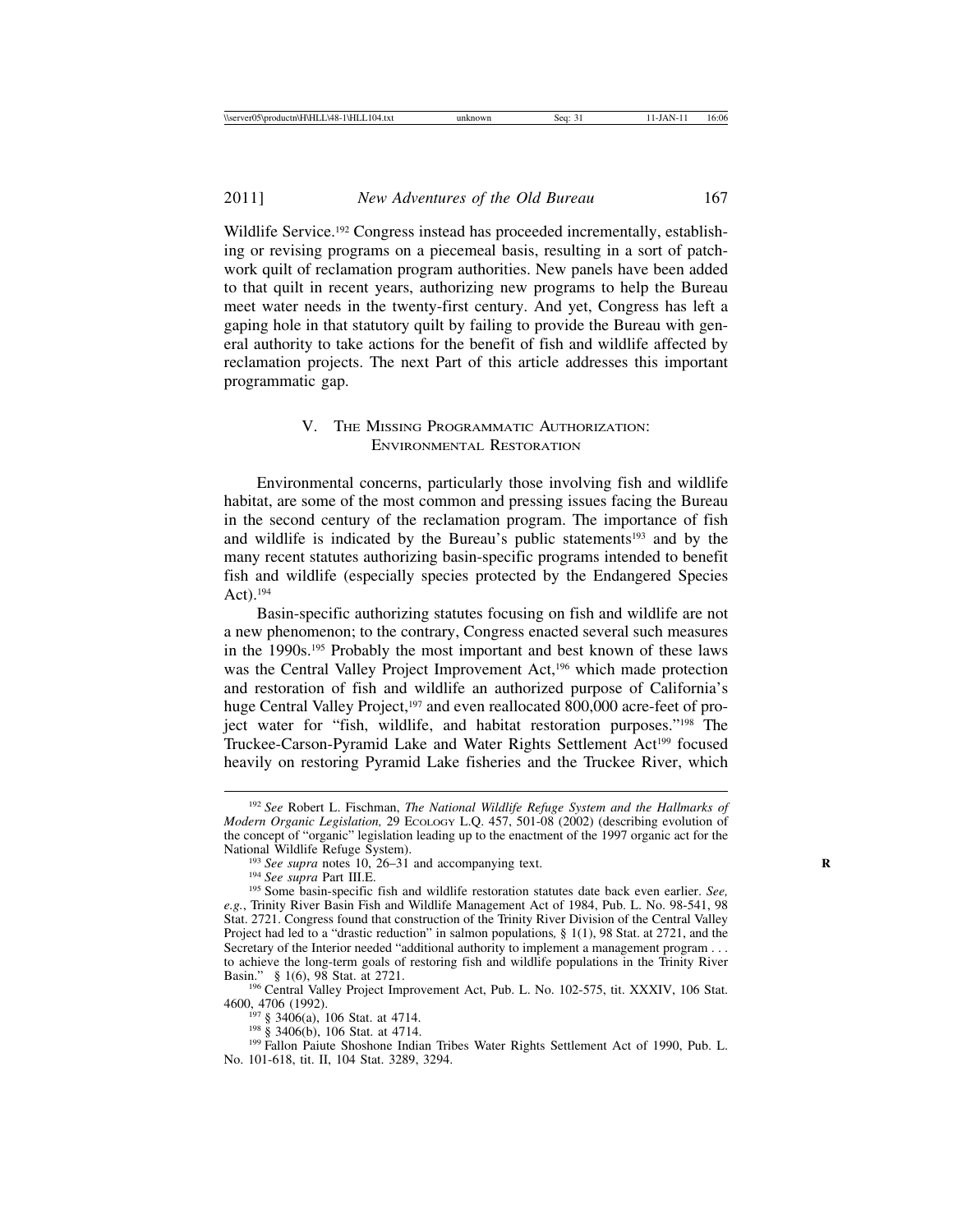feeds the lake; the statute authorized operation of the Newlands Project for fish and wildlife purposes<sup>200</sup> and contained numerous provisions intended to benefit these interests.201 Yet another example of relatively early fish and wildlife legislation is the Yakima River Basin Water Enhancement Project. Created by a 1994 statute, $202$  it was intended primarily "to protect, mitigate, and enhance fish and wildlife through improved water management."203 The centerpiece of the Yakima legislation was a water conservation program designed to make additional water available for both instream flows and irrigated agriculture.204

Additionally, in numerous cases plaintiffs have sued the Bureau over its alleged failure to meet legal duties relating to the protection of fish and wildlife.205 These cases and statutes illustrate that serious fish and wildlife issues confront the Bureau throughout its territory—from the Platte River of the Great Plains to the San Joaquin of the Central Valley; from the Rio Grande of the arid Southwest to the Klamath of the coastal Northwest; from the sparsely populated Upper Colorado Basin to the heavily urbanized San Francisco Bay-Delta.

Given the obvious importance of environmental concerns to the reclamation program, the Bureau's lack of general authority to address these is-

(C) recreation;

(D) water quality; and

(E) any other purposes recognized as beneficial under the law of the State of Nevada.

§ 209(a), 104 Stat. at 3317. <sup>201</sup> *See, e.g.*, § 206, 104 Stat. at 3308 (protection of 25,000 acres of Lahontan Valley wetlands); § 207, 104 Stat. at 3312 (recovery and enhancement of Lahontan cutthroat trout and cui-ui, two protected species of fish in Pyramid Lake); § 208, 104 Stat. at 3815 (\$25 million in funding for the Pyramid Lake Paiute tribal fisheries program); § 209, 104 Stat. at 3317 (measures designed to reduce the impact of Newlands Project irrigation operations on the Truckee River and Pyramid Lake).

<sup>202</sup> Yavapai-Prescott Indian Tribe Water Rights Settlement Act of 1994, Pub. L. No. 103-434, tit. XII, 108 Stat. 4526, 4550.

<sup>203</sup> § 1201(1), 108 Stat. at 4550.<br><sup>204</sup> § 1201(3)–(4), 108 Stat. at 4550 (describing water conservation program and stating eight-year goals of 110,000 acre-feet of saved water for fish and wildlife and 55,000 acre-feet of water for irrigation per year); *see also* § 1203, 108 Stat. at 4551 (directing the Secretary of the Interior to establish the Yakima River Basin Water Conservation Program and describing it

<sup>205</sup> See, e.g., Pac. Coast Fed'n of Fishermen's Ass'ns v. U.S. Bureau of Reclamation, 426 F.3d 1082 (9th Cir. 2005) (regarding Bureau's Klamath Project); NRDC v. Houston, 146 F.3d 1118 (9th Cir. 1998) (regarding Bureau's Central Valley Project); Rio Grande Silvery Minnow v. Keys, 469 F. Supp. 2d 1003 (D.N.M. 2005) (regarding Bureau's Middle Rio Grande Project).

<sup>&</sup>lt;sup>200</sup> The statute converted Newlands from a single-purpose to a multi-purpose project:

<sup>(1)</sup> In addition to the existing irrigation purpose of the Newlands Reclamation Project, the Secretary is authorized to operate and maintain the project for the purposes of:

<sup>(</sup>A) fish and wildlife, including endangered and threatened species;

<sup>(</sup>B) municipal and industrial water supply in Lyon and Churchill counties, Nevada, including the Fallon Indian Reservation;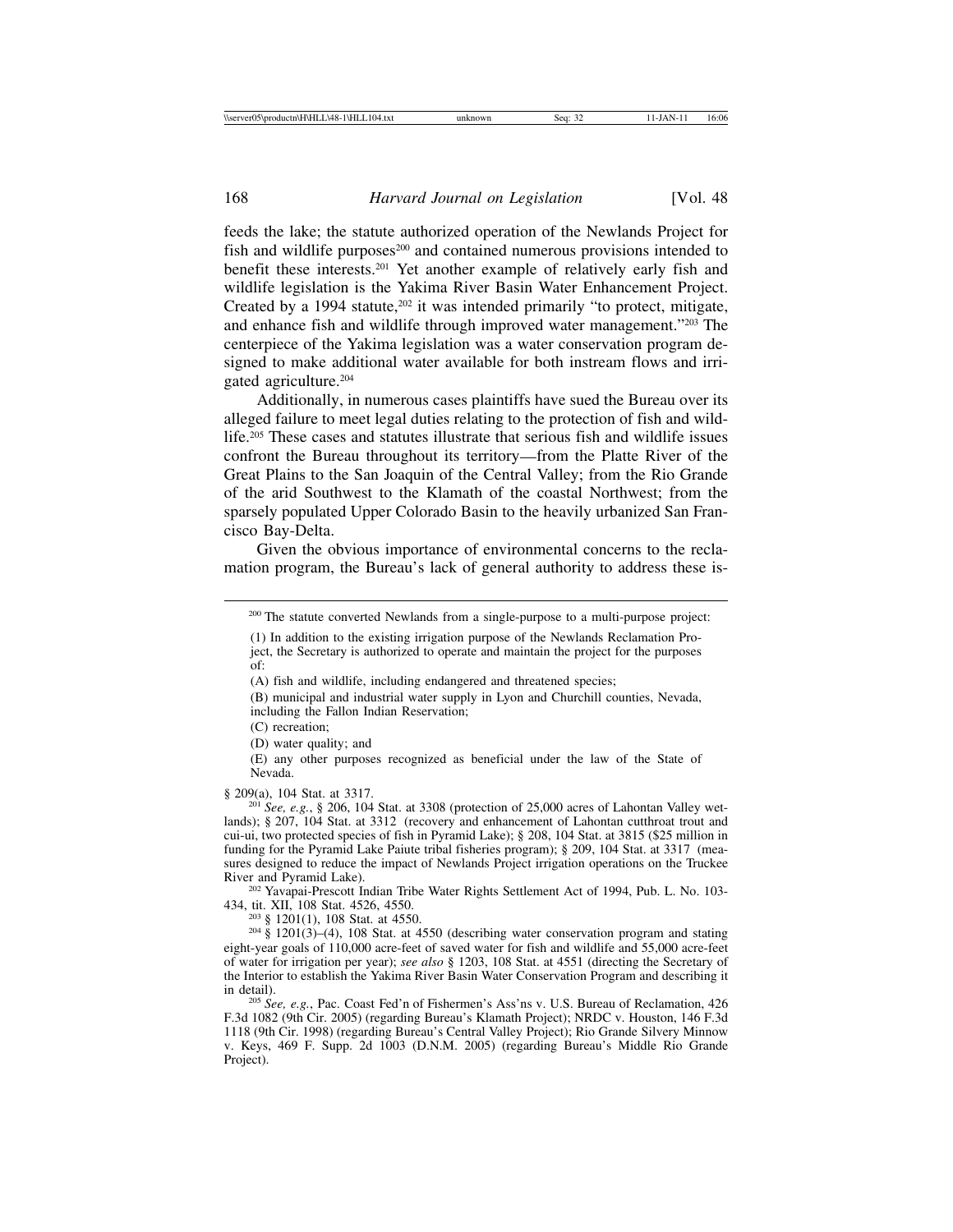sues is remarkable.206 While Congress has established programmatic authority in areas such as water recycling and reuse, rural water projects, and water conservation—areas in which it has similarly done significant sitespecific legislating<sup>207</sup>—it has done no such thing where fish and wildlife are concerned. The remainder of this Part reviews existing programmatic statutes that stop short of giving the Bureau the relevant authority, examines a statute that does confer such authority on the Corps of Engineers, and concludes with ideas on appropriate elements for a statute authorizing the Bureau to deal generally with fish and wildlife issues.

### *A. General Reclamation Statutes Involving Fish and Wildlife*

#### *1. SECURE Water Act*

The 2009 SECURE Water Act authorized a grant program giving the Bureau clear but limited authority to address fish and wildlife matters.208 Under that Act, the Bureau may make grants of up to \$5 million either "to prevent the decline" of species being considered for listing under the ESA209 or to promote the recovery of a threatened or endangered species affected by a reclamation project.210 The statute also authorizes grants for an activity that will "address any climate-related impact to the water supply of the United States that increases ecological resiliency to the impacts of climate change" or "prevent any water-related crisis or conflict at any watershed that has a nexus to a Federal reclamation project located in a service area."211 By authorizing federal grants for actions that would increase ecological resili- $\text{ency}^{212}$  or prevent water-related conflict,<sup>213</sup> the statute gives the Bureau great

<sup>&</sup>lt;sup>206</sup> For a sample of environmental restoration activities at various reclamation projects, see MacDonnell, *supra* note 24, at 201-49 (describing Bureau efforts in the Truckee-Carson, Yakima, and Upper Colorado river basins).

<sup>&</sup>lt;sup>207</sup> *See supra* Part III.<br><sup>208</sup> *See supra* Part III.D.<br><sup>209</sup> To qualify, a species must have been either proposed for ESA listing or must be a candidate species that has not yet been proposed. Omnibus Public Land Management Act of 2009, Pub. L. No. 111-11, § 9504(a)(1)(F), 123 Stat. 991, 1334 (codified at 42 U.S.C. § 10364 (Supp. III 2009)). <sup>210</sup> The statute authorizes grants "to accelerate the recovery of threatened species, endan-

gered species, and designated critical habitats that are adversely affected by Federal reclamation projects or are subject to a recovery plan or conservation plan under the [ESA] under which the Commissioner of Reclamation has implementation responsibilities." Omnibus Pub-<br>lic Land Management Act of 2009 §  $9504(a)(1)(G)$ .

<sup>&</sup>lt;sup>211</sup> § 9504(a)(1)(H), 123 Stat. at 1334. 212 The SECURE Water Act does not define "ecological resiliency," but the term figures prominently in the climate change adaptation portion of the statute. *See infra* notes 226-228 **R** and accompanying text. According to Professor Flournoy, the concept of ecological resilience "can help us to describe the degree of disturbance a system can tolerate before it flips into another behavior regime. Resilience expresses the ability of a system to rebound from disturbance and the point at which a disturbance triggers a shift in the structure of the system." Alyson C. Flournoy, *Protecting a Natural Resource Legacy While Promoting Resilience: Can It Be Done?*, 87 NEB. L. REV. 1008, 1024 (2009).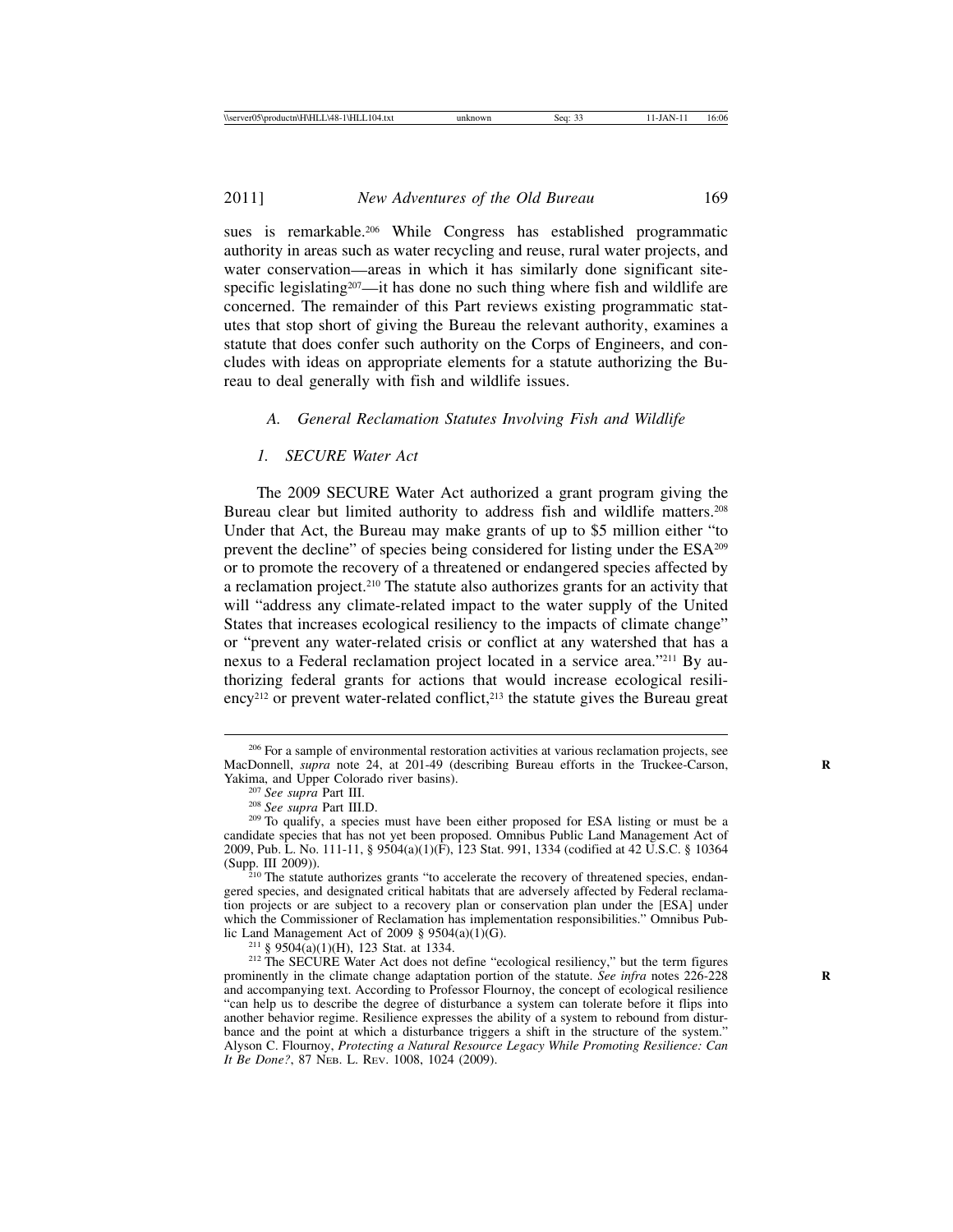discretion to provide funding for measures that would benefit fish and wildlife species and their habitats.

This grant program, which the Interior Department has now packaged as "WaterSMART,"214 gives the Bureau a useful tool for addressing environmental issues; however, as currently authorized, the program promises limited benefits. For one thing, Congress has capped spending at \$200 million for the life of the program, and that money may be used to fund a variety of projects and activities across seventeen states.<sup>215</sup> The statute places no explicit priority on one purpose over another,<sup>216</sup> meaning that much of the money can be expected to go to water conservation, treatment, or management projects rather than those designed primarily for environmental benefits. This is true, in part, because these types of water projects—as compared to environmental restoration—tend to be better received by the communities in areas served by the Bureau, and to channel money to the Bureau's traditional constituents. Furthermore, even a maximum \$5 million grant would not necessarily go far in addressing a long-term environmental problem associated with operation of a reclamation project.<sup>217</sup>

Aside from the limited supply of dollars, the program faces various shortcomings associated with its design as a grant program. The Bureau can act only in response to an application from a state, Indian tribe, or "organization with water or power delivery authority."218 This prerequisite poses no real obstacle to grants for water infrastructure projects, but may raise a serious barrier to environmental initiatives sponsored by nonprofit conservation or recreation groups. Similarly, the firm requirement of at least a 50% nonfederal cost-share219 requires the applicant to have another major source of

<sup>218</sup> § 9502(7), 123 Stat. at 1330 (defining "eligible applicant"). <sup>219</sup> The SECURE Water Act absolutely requires a 50% cost-share for grants. § 9504(a)(3)(E), 123 Stat. at 1335. The statute only allows the Interior Department to waive the 50% non-federal share of feasibility studies for climate change adaptation. § 9503(d), 123

<sup>213</sup> The Interior Department's *Water 2025* policy statement focused heavily on preventing conflicts associated with water shortages, with an emphasis on conflicts caused by the water needs of endangered species, and those caused by the demands of growing cities. *See* Benson,

<sup>&</sup>lt;sup>214</sup> The acronym "SMART" stands for "Sustain and Manage America's Resources for Tomorrow." *WaterSMART Program*, BUREAU OF RECLAMATION, U.S. DEP'T OF THE INTERIOR, http://www.usbr.gov/WaterSMART/index.html (last visited Oct. 28, 2010). The grant program is one of several elements of Interior's WaterSMART Initiative, which also includes the Title XVI program and certain studies of western river basins.  $Id$ .

<sup>&</sup>lt;sup>215</sup> Omnibus Public Land Management Act of 2009 § 9504(a) (authorizing grants to assist eligible applicants in "planning, designing, or constructing any improvement" to serve any of seven listed purposes, or in carrying out "any other activity" to serve one of two other

purposes). <sup>216</sup> § 9504(a)(1), 123 Stat. at 1334 (stating nine different purposes for grants, with envi-<br>ronmental concerns appearing only in subsections (F), (G), and (H)(i)).

 $2^{17}$  Consider that Congress spent \$4 million on an "emergency" lease of 38,000 acre-feet in the Middle Rio Grande for 2002 alone. *See supra* note 116 and accompanying text. More **R** recently, Congress estimated that restoration efforts on one river, the San Joaquin, would cost \$440 million, to be funded by a mix of federal and non-federal money. Omnibus Public Land Management Act of 2009 § 10009.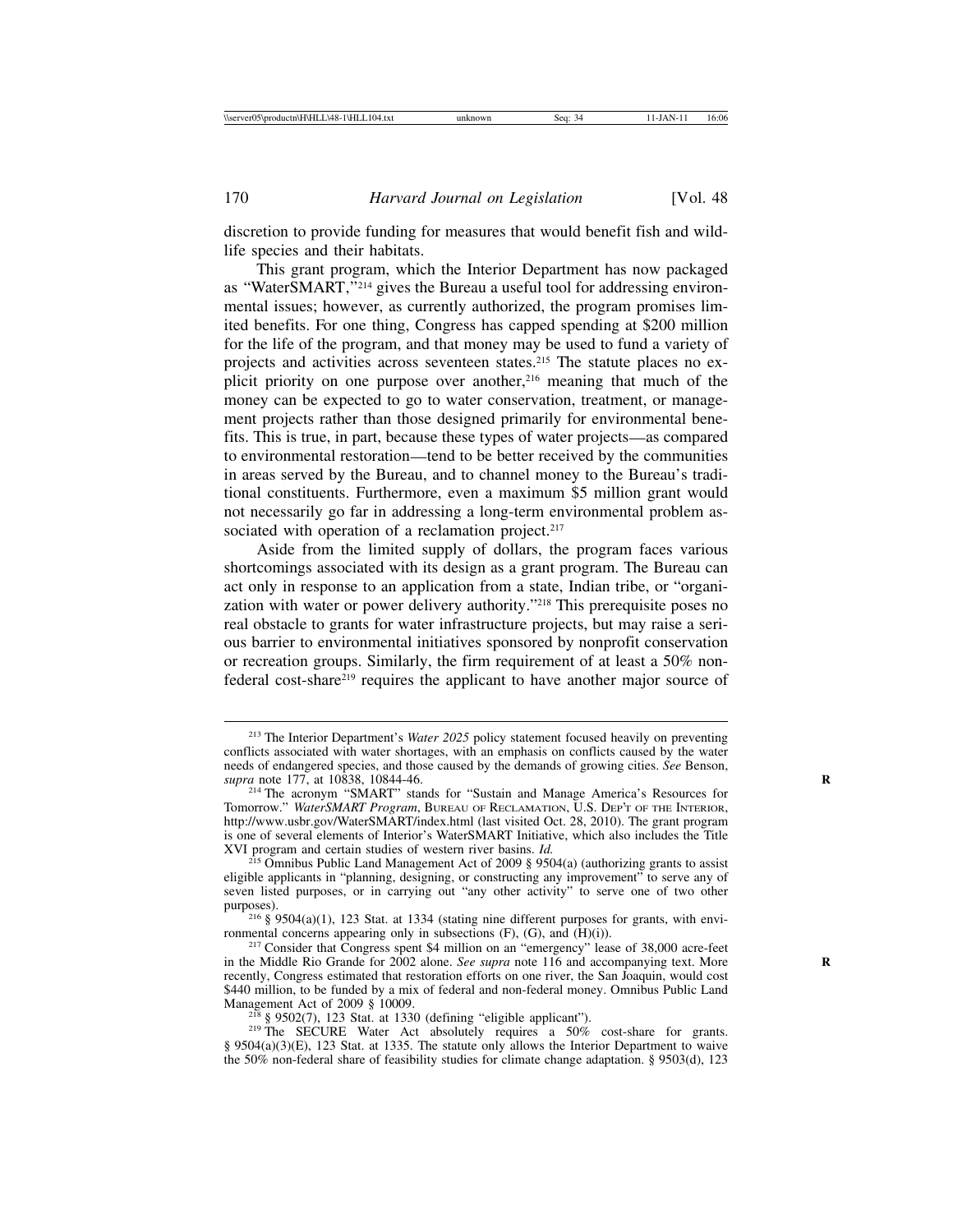financing. This requirement effectively favors water suppliers who can access taxpayer or ratepayer funds. Opening the grant program to fish and wildlife projects is a positive step, but it does not necessarily make the program feasible for many proponents of such projects.

Perhaps more important, the program does not authorize the Bureau to modify its own facilities or operations. Although grants to non-federal entities may facilitate the adoption of measures that mitigate the environmental impact of reclamation projects, meaningful restoration of aquatic and riparian ecosystems seems unlikely if the projects continue to exist and operate as they always have. The Bureau must be authorized to modify dams, diversions, and other project facilities, and to alter the storage, release, and diversion of project water, for the purpose of restoring habitats that have been impaired by the construction or operation of the project.<sup>220</sup>

In another portion of the SECURE Water Act, Congress did recognize the potential for changes to project operations and infrastructure. Under the new climate change adaptation program,<sup>221</sup> the Bureau must "consider and develop appropriate strategies" to mitigate various impacts of climate change on water supplies,<sup>222</sup> including impacts on fish, wildlife, water quality, and recreation.223 These strategies may include modifying existing reservoir operations,224 developing new plans for managing water or restoring habitat, or promoting water conservation;225 the Bureau may also study "the construction of any water supply, water management, environmental, or habitat enhancement water infrastructure that the Secretary determines to be necessary to address the effects of global climate change on water resources . . . . . . . . . . . . . . . . . . Thus, the statute contemplates that changes to project facilities and operations may be needed to address the environmental impacts of climate change.

Here again, however, Congress stopped short of giving the Bureau the authority needed to address the environmental impact of reclamation projects. For one thing, because it focuses on the impact of water supply changes that may result from climate change, $227$  the statute seemingly fails to address other longstanding environmental impacts of existing projects.

- 
- 

Stat. at 1333–34. The waiver must be based on financial hardship to the non-federal participant in the study.  $\S 9503(d)(2)$ , 123 Stat. at 1333.

<sup>&</sup>lt;sup>220</sup> See MacDonnell, *supra* note 24, at 217-22 (describing changes in reclamation project facilities, and especially in operations, to provide fish and wildlife benefits). For a more detailed discussion of ways to alter project operations to improve downstream flows, see Brian D. Richter & Gregory A. Thomas, *Restoring Environmental Flows by Modifying Dam Operations,* 12 ECOLOGY AND SOC'Y 1(12):12 (2007) (detailing ways to alter project operations to improve downstream flows).

<sup>&</sup>lt;sup>221</sup> *See supra* note 184 and accompanying text.<br><sup>222</sup> Omnibus Public Land Management Act of 2009 § 9503(b)(4).<br><sup>223</sup> § 9503(b)(3), 123 Stat. at 1332.<br><sup>224</sup> § 9503(b)(4)(A), 123 Stat. at 1332.<br><sup>225</sup> § 9503(b)(4)(B), 123 the water supply of the United States will impact" various water-dependent interests);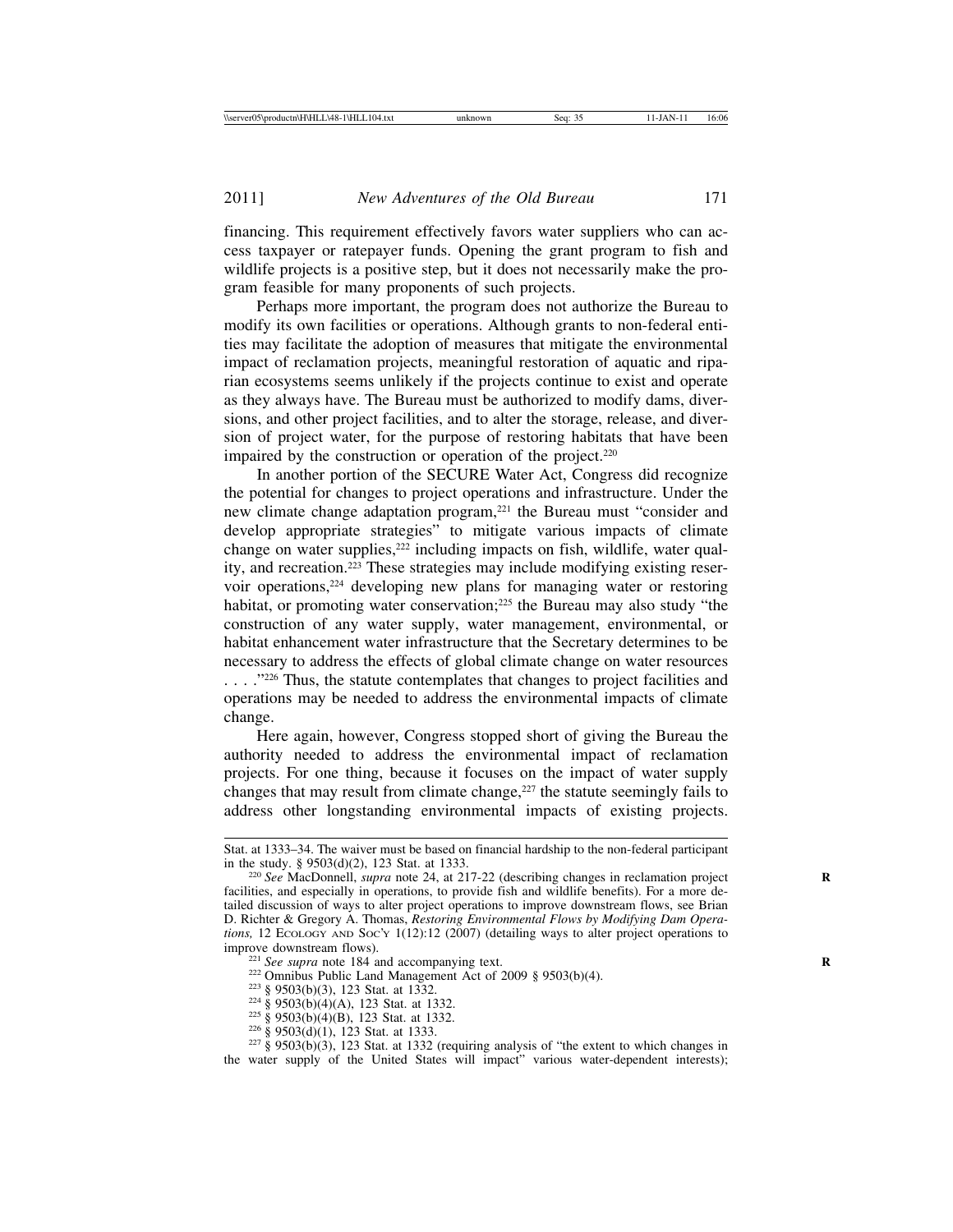Moreover, while Congress clearly directed the Bureau to develop strategies for addressing the effects of climate change, it did not explicitly authorize the Bureau to implement those strategies.<sup>228</sup>

# *2. Reclamation States Emergency Drought Relief Act*

The closest thing to a programmatic statute authorizing the Bureau to act for the benefit of fish and wildlife dates back to 1992. In the Reclamation States Emergency Drought Relief Act ("Drought Relief Act"),<sup>229</sup> Congress authorized the Bureau to take significant actions to benefit fish and wildlife populations affected by reclamation project operations in drought-stricken areas of the West.230 Additionally, the Drought Relief Act authorized the Bureau to adopt contingency plans designed to prevent or mitigate the impacts of drought.<sup>231</sup> These plans could call for the use of water to achieve several goals, including providing "water supplies for fish and wildlife."<sup>232</sup> Upon adoption of such a drought plan or a request by a state governor or Indian tribe,233 the Bureau can "make water from Federal Reclamation projects and nonproject water available on a nonreimbursable basis for the

 $\frac{229}{229}$  Reclamation States Emergency Drought Relief Act of 1991, Pub. L. No. 102-250, 106<br>Stat. 53 (codified in scattered sections of 43 U.S.C. from §§ 2201 to 2247 (2006)).

<sup>230</sup> § 302, 106 Stat. at 58. *Sale in scattered sections of the Bureau*, in consultation with other federal <sup>231</sup> More specifically, the statute authorized the Bureau, in consultation with other federal and non-federal entities, "to prepare or participate in the preparation of cooperative drought contingency plans (hereinafter in this title referred to as "contingency plans") for the prevention or mitigation of adverse effects of drought conditions." § 202, 106 Stat. at 56-57. <sup>232</sup> § 203(a)(6), 106 Stat. at 57; *see also* § 203(a)(4), 106 Stat. at 57 (allowing use of

§ 104(a), 106 Stat. at 56. While the statute is garbled in describing the requisite state action, the Bureau's power to act is apparently triggered by a governor's request for assistance and federal assent to that request. The original House Bill 355 clearly provided for this triggering mechanism, but made no mention of tribal governing bodies. *See* H.R. REP. NO. 102-21, at 3 (1991). The ambiguity apparently arose when the language was inserted regarding tribes.

<sup>§ 9503(</sup>b)(4), 123 Stat. at 1332 (requiring development of "strategies to mitigate each impact of water supply changes analyzed by the Secretary under paragraph (3)").

 $228$  The statute directs the Secretary of the Interior to "consider and develop strategies to mitigate each impact." § 9503(b)(4), 123 Stat. at 1332. However, it provides only for studies "to *determine the feasibility* and impact on ecological resiliency of implementing each mitigation and adaptation strategy." § 9503(d)(1), 123 Stat. at 1333 (emphasis added). Another provision provides that nothing in the SECURE Water Act "supersedes or limits any existing authority provided, or responsibility conferred, by any provision of law." § 9510(a), 123 Stat. at 1346. Thus, even though the statute requires the Secretary to report to Congress on "each mitigation and adaptation strategy considered and implemented by the Secretary," § 9503(c)(3), 123 Stat. at 1333, it is not obvious that authority to implement those strategies may be found in the SECURE Water Act itself.

project facilities to convey non-project water for various purposes, including fish and wildlife). <sup>233</sup> The statute says:

The programs and authorities established under this title shall become operative in any Reclamation State only after the Governor or Governors of the affected State or States, or on a reservation, when the governing body of the affected tribe has made a request for temporary drought assistance and the Secretary has determined that such temporary assistance is merited, or upon the approval of a drought contingency plan as provided in title II of this Act.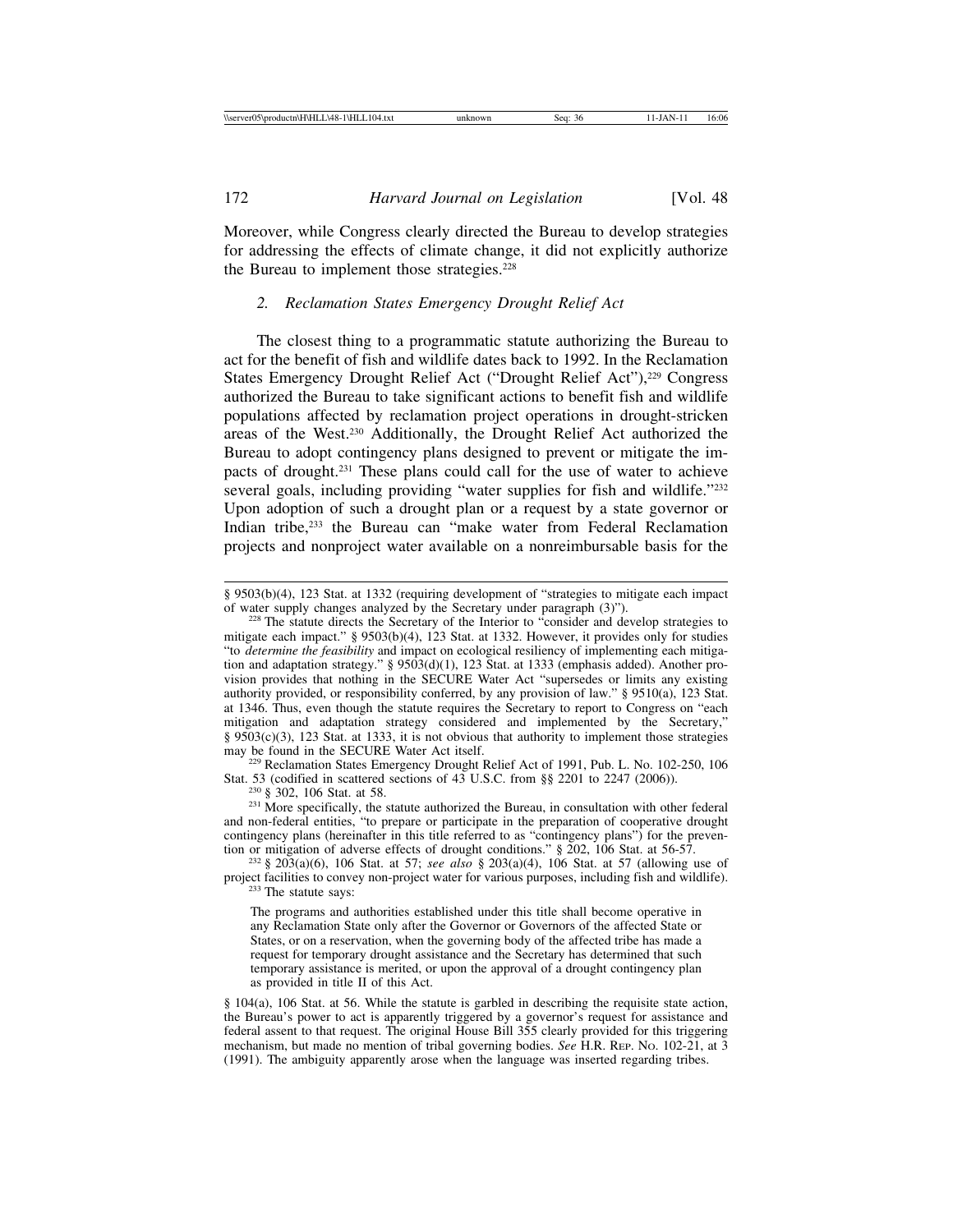purposes of protecting or restoring fish and wildlife resources, including mitigation losses, that occur as a result of drought conditions or the operation of a federal reclamation project during drought conditions."234 Under such conditions, the Bureau may also purchase water for various purposes, including fish and wildlife habitat.235 Finally, Congress gave the Bureau both broad authority to implement the statute and specific direction to consider fish and wildlife needs in doing so:

The Secretary is authorized to perform any and all acts and to promulgate such regulations as may be necessary and appropriate for the purpose of implementing this Act. In carrying out the authorities under this Act, the Secretary shall give specific consideration to the needs of fish and wildlife, together with other project purposes, and shall consider temporary operational changes which will mitigate, or can be expected to have an effect in mitigating, fish and wildlife losses and damages resulting from drought conditions, consistent with the Secretary's other obligations.236

The Bureau's fish and wildlife authority under the Drought Relief Act is somewhat unclear and subject to certain constraints: certain provisions indicate that the Bureau's actions must be consistent with existing laws<sup>237</sup> and with its "other obligations."<sup>238</sup> Such provisions could be read, for example, to prohibit release of water for fish habitat from a project authorized solely for irrigation and hydropower,<sup>239</sup> although such an interpretation would seem

§ 101(c), 106 Stat. at 53. The Bureau used this authority to acquire water for the Middle Rio Grande during the drought of the early 2000s. *See* Contracts between the Bureau of Reclamation and the City of Albuquerque to Lease the Use of San Juan-Chama Project Water, Contract Nos. 02-WC-40-8210 (2002) and 00-WC-40-6630 (2000) (on file with the Harvard Journal on Legislation).

<sup>236</sup> Reclamation States Emergency Drought Relief Act of 1991 § 302. <sup>237</sup> "All actions taken pursuant to this Act pertaining to the diversion, storage, use, or transfer of water shall be in conformity with applicable State and applicable Federal law."<br>§ 304(a), 106 Stat. at 59.

<sup>238</sup> § 302, 106 Stat. at 58. **238** and  $\frac{238}{5}$  Sasses in which the Drought Relief Act was a disputed issue. In the *Rio Grande Silvery Minnow* litigation, the parties disagreed on the meaning of the statute, with the environmental plaintiffs focusing on the authority to make water available for fish and wildlife, and the federal government and water users focusing on the language requiring any such action to be consistent with the Bureau's other obligations. Brief of Plaintiffs-Appellees at 51-52, Rio Grande Silvery Minnow v. Keys, 333 F.3d 1109 (10th Cir. 2003) (Nos. 02-2254, 02-2255, 02-2267, 02-2295 & 02-2304), 2002 WL 32879652, at \*51-52; Brief

<sup>&</sup>lt;sup>234</sup> Reclamation States Emergency Drought Relief Act of 1991 § 102(d). <sup>235</sup> The Bureau can only purchase water from willing sellers, which could include water users with contracts for reclamation project water:

In order to minimize losses and damages resulting from drought conditions, the Secretary may purchase water from willing sellers, including, but not limited to, water made available by Federal Reclamation project contractors through conservation or other means with respect to which the seller has reduced the consumption of water. Except with respect to water stored, conveyed or delivered to Federal and State wildlife habitat, the Secretary shall deliver such water pursuant to temporary contracts under section 102 . . .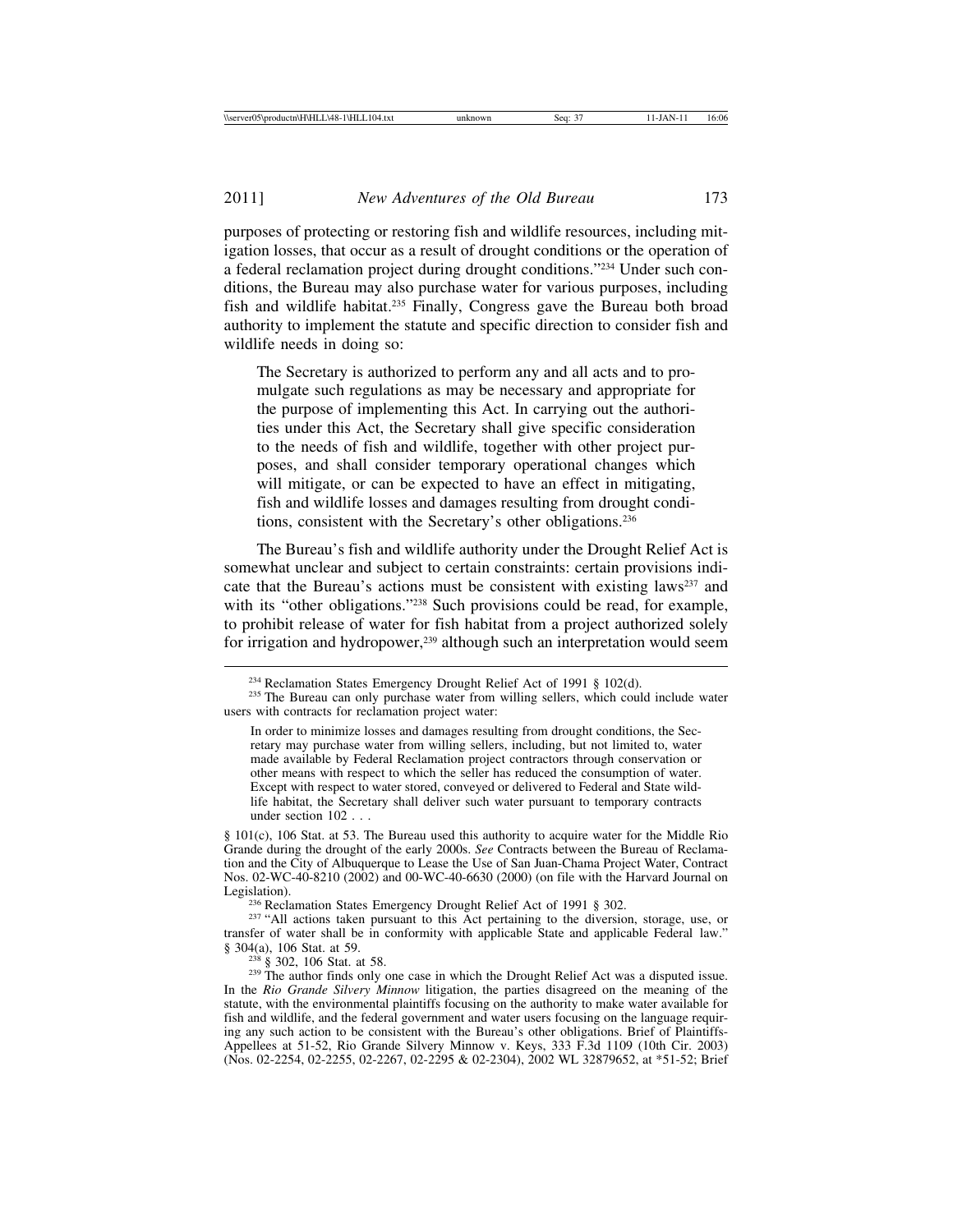contrary to the fundamental purpose of the statute.240 Additionally, an obvious limitation is that the statute is geared toward addressing environmental impact during drought periods, as it generally authorizes only temporary new facilities<sup>241</sup> and seems to contemplate only temporary operational changes.242 Certain of the Bureau's authorities are even time-limited: the emergency assistance provisions of Title I, including the authority to acquire water from willing sellers and to make project water available for fish and wildlife, were originally good for only ten years<sup>243</sup> and are currently set to expire in 2012.<sup>244</sup>

There are, however, permanent authorizations in the Drought Relief Act that the Bureau could dust off and use to benefit fish and wildlife affected by reclamation projects. Both the contingency planning and rulemaking provisions of the statute specifically invite the Bureau to address drought-related impact on fish and wildlife. Adoption of a drought contingency plan would trigger the Bureau's emergency assistance powers,<sup>245</sup> including the ability to provide project water for fish and wildlife or acquire water supplies from willing sellers. Periodic review of these plans, as required by the statute, <sup>246</sup> would help ensure that they remain up to date in light of changing circumstances. Congress saw drought contingency plans as a way to help reduce the

- 
- 

<sup>241</sup> Reclamation States Emergency Drought Relief Act of 1991 § 101(a).<br><sup>242</sup> § 302, 106 Stat. at 58.<br><sup>243</sup> § 104(c), 106 Stat. at 56.<br><sup>243</sup> § 104(c), 106 Stat. at 56.<br><sup>244</sup> *Id.* Congress later extended the effective dat Water Resources Act of 2000, Pub. L. No. 106-566, § 201(a), 114 Stat. 2818, 2820 (codified at 43 U.S.C. § 2214 (2006)). The authority lapsed, but Congress revived it in 2006. *See* Emergency Supplemental Appropriations Act for Defense, the Global War on Terror, and Hurricane Recovery, Pub. L. No. 109-234, § 2306(a), 120 Stat. 418, 456 (codified as amended at 43 U.S.C. § 2214 (2006)). Congress recently extended the authority for two years until September 30, 2012. Supplemental Appropriations Act, Pub. L. No. 111-212, § 404(a), 124 Stat. 2302,

<sup>245</sup> The Bureau's powers under Title I of the statute are triggered either by a state or tribal request for assistance *or* by approval of a drought contingency plan. Reclamation States Emergency Drought Relief Act of 1991 § 104(a).

 $^{246}$  "The contingency plans shall include provisions for periodic review to assure the adequacy of the contingency plan to respond to current conditions, and such plans may be modified accordingly." § 203(e), 106 Stat. at 57.

of Federal Appellants at 31-32, Rio Grande Silvery Minnow v. Keys, 333 F.3d 1109 (10th Cir. 2003) (Nos. 02-2254, 02-2255, 02-2267, 02-2295 & 02-2304), 2002 WL 32879498, at \*31-32; Reply Brief of Appellant Middle Rio Grande Conservancy District at 18-21, Rio Grande Silvery Minnow v. Bureau of Reclamation, 601 F.3d 1096 (10th Cir. 2010) (Nos. 05-2399, 06-

 $240$  According to a report of the House Interior and Insular Affairs Committee, the "primary purpose" of the legislation was to give the Bureau "sufficient temporary authority to provide water to those users and areas which will suffer severe and irreplaceable losses because of the drought . . . including providing water to those users and uses which do not normally receive water from Bureau projects." H.R. REP. No. 102-21, at 6 (1991). Thus, Congress evidently intended that the statute would allow Bureau projects to deliver water for purposes not normally served by those projects. This could include fish and wildlife projects. That intent would be defeated by a narrow interpretation that would prohibit use of project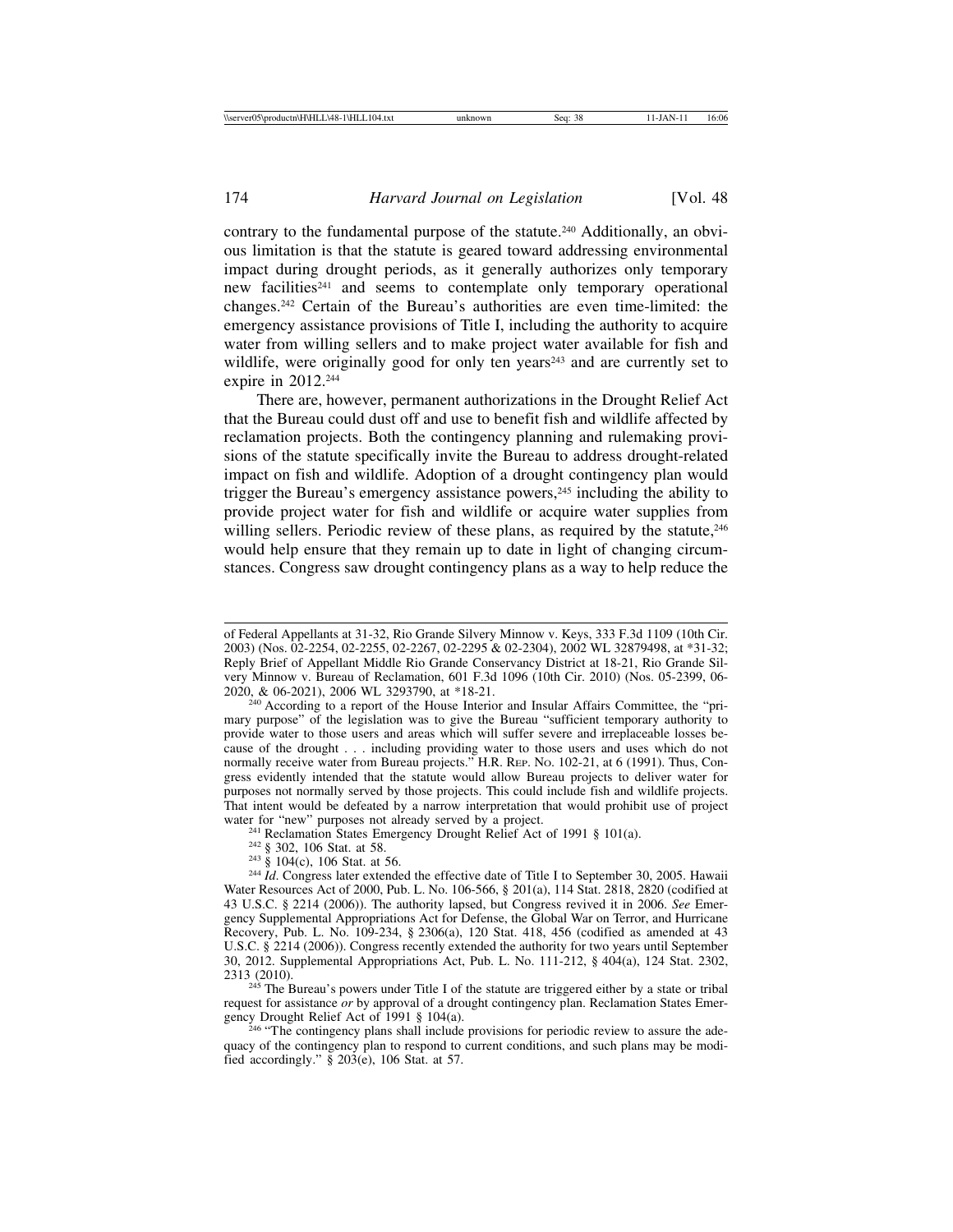human and environmental impact of drought; $247$  used as directed, these plans might provide a dose of preventive medicine for drought-related water ills such as the Klamath Basin water crisis of 2001.<sup>248</sup>

The Drought Relief Act does give the Bureau significant authority to address the impact of droughts on fish and wildlife, but the Bureau has done remarkably little with that authority in terms of developing a program. The Bureau has not only failed to use its rulemaking power, but it also lacks internal guidance on drought assistance and contingency planning under the statute; it appears that draft guidance documents from 2002 were never finalized.<sup>249</sup> Thus, even though the Bureau has internal "directives and standards" posted online for everything from management of shooting ranges on Bureau lands to the inadvertent discovery of human remains, there is no comparable guidance for drought planning or assistance.250 And in its Fiscal Year 2011 Budget Request, the Bureau sought only \$380,000 for the Drought Emergency Assistance Program<sup>251</sup>—a microscopic sum in the context of a budget request of nearly \$1.1 billion.<sup>252</sup>

# *B. General Restoration Authority for Water Projects: The Corps of Engineers' Section 1135 Power*

Like the Bureau, the U.S. Army Corps of Engineers operates hundreds of water projects for a variety of purposes.253 But the Corps has something

<sup>&</sup>lt;sup>247</sup> "Having such 'on-the-shelf' contingency plans in place will allow the Federal government and the States cooperatively to anticipate drought conditions and act early to prevent or at least mitigate the adverse impact that drought conditions may have on environmental resources and water users." H.R. REP. No. 102-21, at 7 (1991).

<sup>&</sup>lt;sup>248</sup> In a 2002 article on the Klamath crisis, this author argued (without mentioning the Drought Relief Act) that the Bureau might have mitigated the effects of the 2001 drought had it followed through on its promise in the mid-1990s to develop a long-term operations plan for the Klamath Project. Reed D. Benson, *Giving Suckers (and Salmon) an Even Break: Klamath*

<sup>&</sup>lt;sup>249</sup> The Bureau hosts a web page devoted to its drought program, which includes a link to the Drought Relief Act. *Policy and Program Services: Drought Program*, BUREAU OF RECLA-MATION, U.S. DEP'T OF THE INTERIOR, http:/www.usbr.gov/drought (last visited Oct. 28, 2010). Under the heading "Interim Directives & Standards," the page states, "Reclamation is working to update and finalize the Drought Directives and Standards, which will be posted here when available. The drafts below are for reference only." Links given include "Title I: Emergency Assistance" and "Title II: Contingency Planning." Clicking on those links brings up documents marked DRAFT and dated Apr. 12, 2002. *Id.* <sup>250</sup> *Reclamation Manual*—*Directives and Standards,* BUREAU OF RECLAMATION, U.S.

DEP'T OF THE INTERIOR, http://www.usbr.gov/recman/DandS.html (last visited Oct. 28, 2010). The shooting range guidance is under the Environmental Management tab, ENV 02-07; the human remains guidance is under the Land Management and Development tab, LND 07-01.

<sup>&</sup>lt;sup>251</sup> U.S. BUREAU OF RECLAMATION, BUDGET JUSTIFICATIONS AND PERFORMANCE INFORMA-TION, FISCAL YEAR 2011 BW-20 (2010), *available at* http://www.usbr.gov/budget/2011/

<sup>&</sup>lt;sup>252</sup> The Bureau stated its FY 2011 Budget Request as "\$1,064.7 million in gross budget authority." *Id.* at General Statement–1.

<sup>&</sup>lt;sup>253</sup> The Corps says that its flood control infrastructure, which includes 383 reservoirs, prevented an estimated \$419 billion in flood damages through Fiscal Year 2000; that its 75 multipurpose reservoirs generate about 24% of all hydropower in the U.S., enough for 10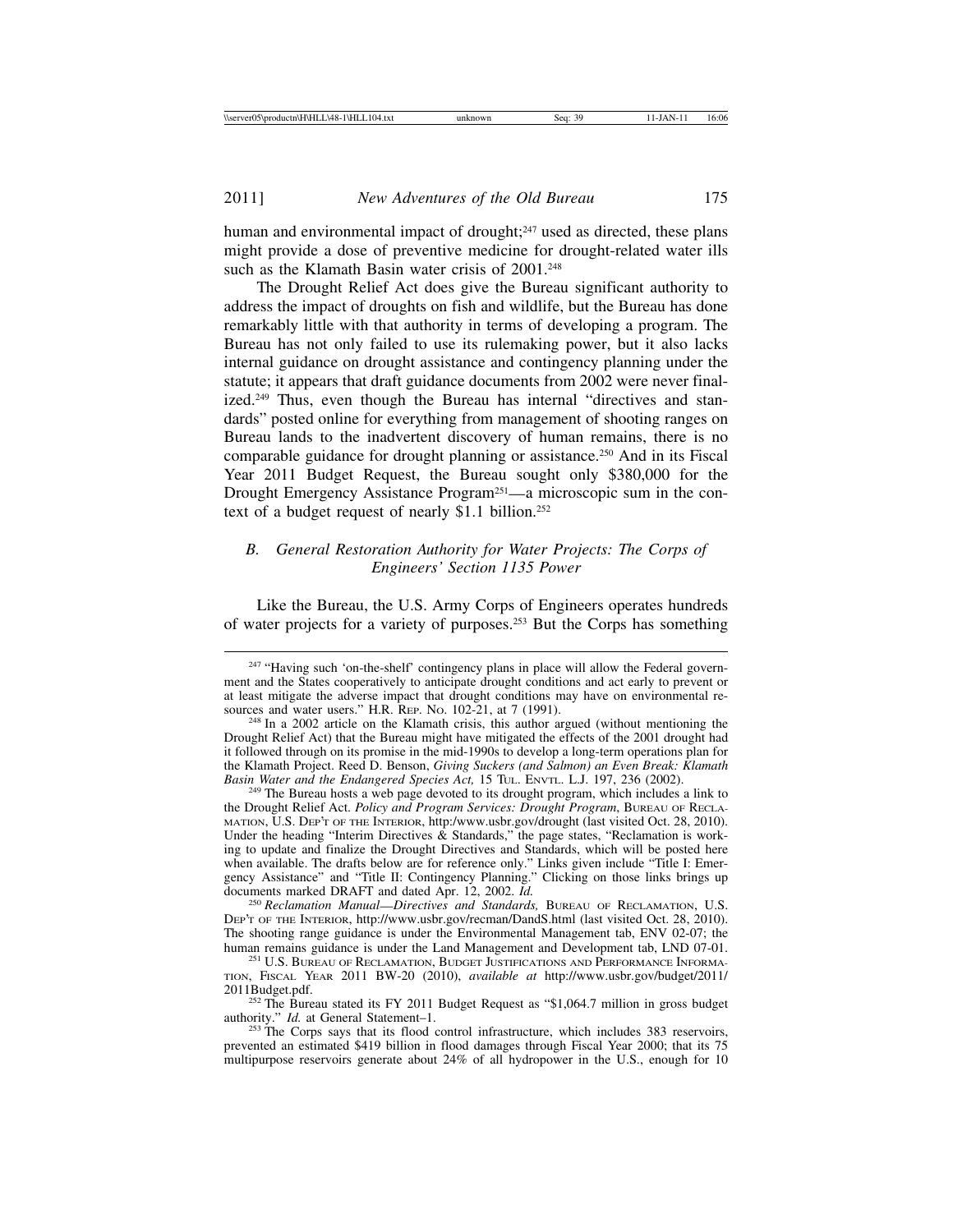that the Bureau does not: general authority to modify water project facilities and operations for environmental benefits, as follows:

The Secretary [of the Army] is authorized to carry out a program for the purpose of making such modifications in the structures and operations of water resources projects constructed by the Secretary which the Secretary determines (1) are feasible and consistent with the authorized project purposes, and (2) will improve the quality of the environment in the public interest.254

In addition to this power to modify projects, the Corps has programmatic authority to assess the environmental impacts of its existing projects and take independent measures to promote environmental restoration:

If the Secretary determines that construction of a water resources project by the Secretary or operation of a water resources project constructed by the Secretary has contributed to the degradation of the quality of the environment, the Secretary may undertake measures for restoration of environmental quality and measures for enhancement of environmental quality that are associated with the restoration, through modifications either at the project site or at other locations that have been affected by the construction or operation of the project, if such measures do not conflict with the authorized project purposes.<sup>255</sup>

These modifications or environmental restoration measures require a 25 percent non-Federal cost share,<sup>256</sup> and may be sponsored by a state, local, or tribal government or—crucially—a nonprofit organization.257 No more than \$5 million in federal money may be spent on any one modification or measure,<sup>258</sup> and the program as a whole is authorized for no more than \$40 million annually.<sup>259</sup>

The power to modify Corps projects to benefit the environment originated in section 1135 of the Water Resources Development Act of 1986260 and is commonly referred to as "1135 authority." Congress was cau-

million homes; that its recreation sites at 463 projects host over 370 million recreational visitor-days annually; and that its projects supply  $\overline{3}$  trillion gallons of water to 10 million people in 115 cities. DEP'T OF THE ARMY, CORPS OF ENGINEERS, CIVIL WORKS STRATEGIC PLAN FISCAL YEAR 2004–FISCAL YEAR 2009 40-43 (2004), http://www.vtn.iwr.usace.army.mil/pdfs/ cw\_strat.pdf.

<sup>&</sup>lt;sup>254</sup> 33 U.S.C. § 2309a(b) (Supp. I 2007). <sup>255</sup> § 2309a(c). <sup>255</sup> § 2309a(d). <sup>256</sup> § 2309a(d). <sup>257</sup> The nonprofit entity must have the consent of the affected local government. § 2309a(g); *see also* 42 U.S.C. § 1962d-5b (Supp. I 2007) (describing contracts between the Corps and non-Federal interests, defined in subsection (b) to include "a legally constituted

<sup>&</sup>lt;sup>258</sup> § 2309a(d).<br><sup>259</sup> § 2309a(h).<br><sup>260</sup> Water Resources Development Act of 1986, Pub. L. No. 99-662, § 1135, 100 Stat. 4082, 4251 (codified at 33 U.S.C. § 2294 (2006)).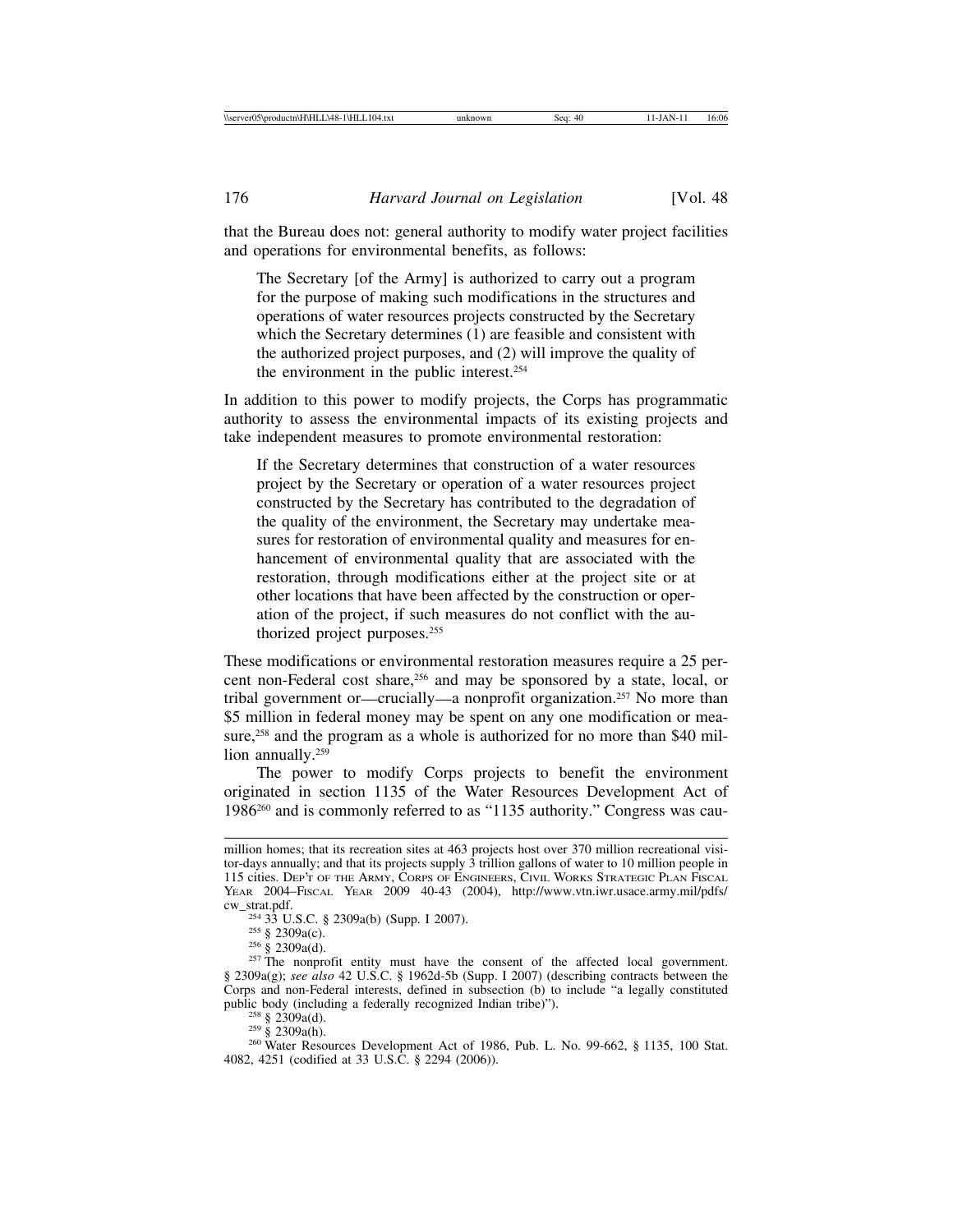tious in the 1986 act, however, authorizing only a two-year demonstration program for project modifications.261 The Corps's project modification authority was made permanent in 1990,<sup>262</sup> and the additional restoration authority was added in 1996.263 Congress also showed its support for 1135 authorities by raising the annual authorization ceiling, first from \$15 million to \$25 million in 1992264 and then to \$40 million in 2007.265 Actual appropriations for the 1135 program have been fairly consistent at levels between \$20 million and \$30 million over the past ten years, averaging about \$28.3 million since 2006.266

Obviously, the Corps's 1135 authority to address project-related environmental concerns far surpasses the Bureau's in several key respects.267 First, it is national, not limited to a particular project or geographic area. Second, it is general, not limited to particular kinds of problems such as drought or endangered species. Third, it acknowledges the environmental harms caused by federal water projects and empowers the agency to redress some of those harms. Fourth, it clearly authorizes permanent modification of both project facilities and operations, so long as any change is feasible and consistent with authorized project purposes.

<sup>263</sup> Water Resources Development Act of 1996, Pub. L. No. 104-303, § 204(c), 110 Stat. 3658, 3678-79 (codified as amended at 33 U.S.C. § 2309a (2006)).

 $^{264}$  Water Resources Development Act of 1992, Pub. L. No. 102-580, § 202(2), 106 Stat. 4797, 4826 (codified as amended at 33 U.S.C. § 2309a (2006)); *see also* Water Resources

Development Act of 1986 § 1135 (setting original limit of \$15 million annually).<br><sup>265</sup> Water Resources Development Act of 2007, Pub. L. No. 110-114, § 2024, 121 Stat. 1041, 1079 (codified as amended at 33 U.S.C. § 2309a (Supp. I 2007); *see also* § 1135(3), 100 Stat. 4082, 4251 (1986) (setting original limit of \$15 million annually). <sup>266</sup> Spreadsheet attachment to e-mail from Taunja Berquam, House Appropriations Comm.

Staff, to Reed D. Benson, Professor, Univ. of N.M. Sch. of Law (Mar. 22, 2010 at 1:12 MDT) (on file with the Harvard Journal on Legislation).

<sup>261</sup> § 1135(b), 100 Stat. at 4251. The 1986 act also authorized the Corps "to review the operation of water resources projects constructed by the Secretary before the date of enactment of this Act to determine the need for modifications in the structures and operations of such projects for the purpose of improving the quality of the environment in the public interest." § 1135(a), 100 Stat. at 4251.

<sup>&</sup>lt;sup>262</sup> Water Resources Development Act of 1990, Pub. L. No. 101-640, § 304(b)(1), 104 Stat. 4604, 4634 (codified as amended at 33 U.S.C. § 2309a (2006)).

 $^{267}$  In fact, section 1135 is only one of several authorities that the Corps may employ for restoration purposes. The variety of the Corps's powers is suggested by an annotated map showing projects where the Corps and The Nature Conservancy (a major environmental nonprofit group) are working together. Attachment to e-mail from Andrew Warner, Senior Adviser for Water Mgmt., The Nature Conservancy, to Reed D. Benson, Professor, Univ. of N.M. Sch. of Law (Apr. 16, 2010 at 10:17 MDT) (on file with the Harvard Journal on Legislation). In tiny typeface, the map identifies and describes nearly fifty such projects across the country, in various stages of development. Only five of these projects were done under 1135, however; each of the others proceeded under one of seven other areas of authority or programs established by statute. This Article does not attempt to explain these areas of authority—but instead refers to them merely to suggest that the Corps does not lack the statutory power to investigate and conduct restoration activities. The Memorandum of Understanding between the Corps and the Conservancy is available at U.S. DEP'T OF THE ARMY, CORPS OF ENGINEERS & THE NA-TURE CONSERVANCY, MEMORANDUM OF UNDERSTANDING (2000), http://www.iwr.usace.army. mil/inside/people/partners/TNC-MOU.pdf.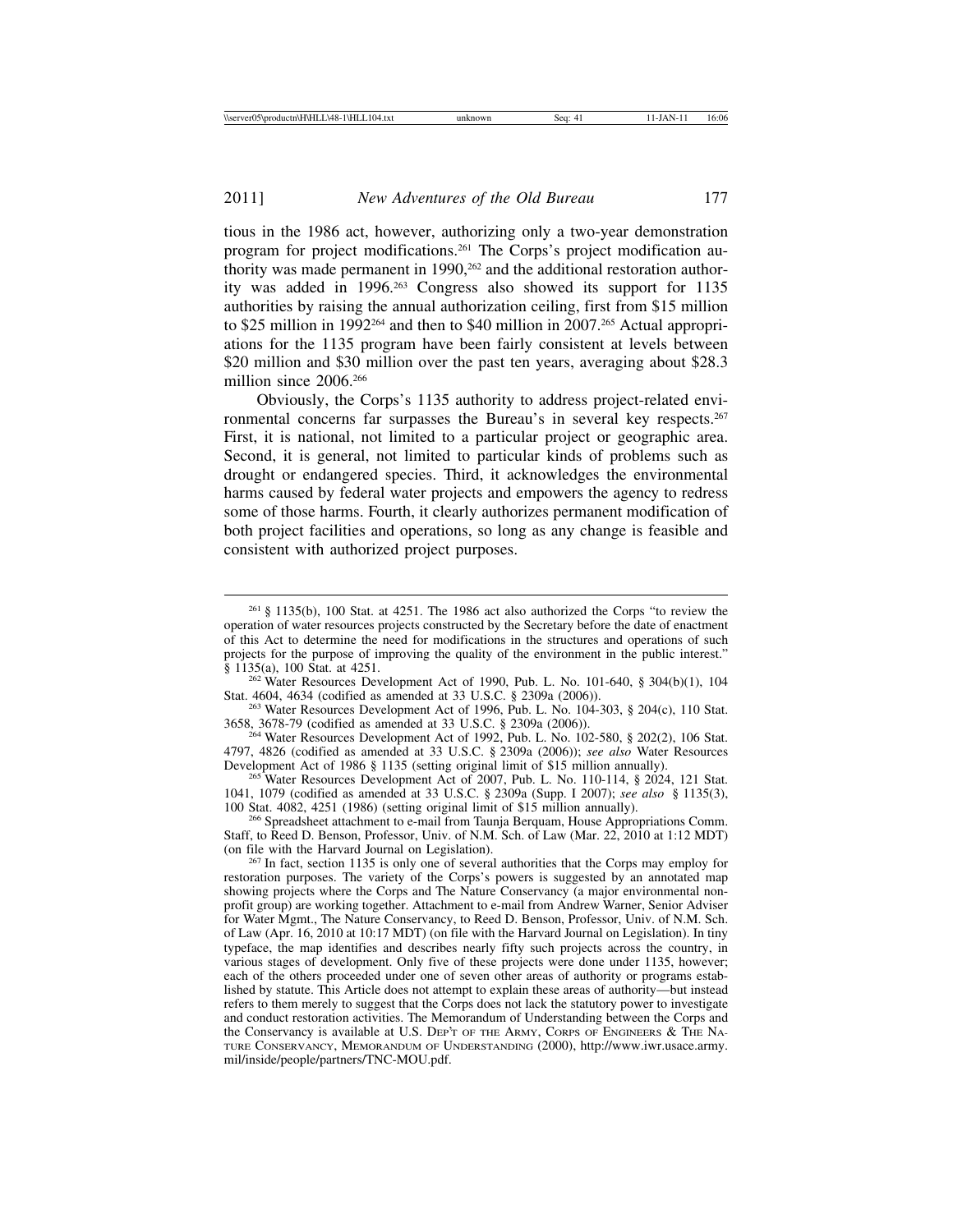In short, since making the 1135 authority permanent in 1990, Congress has retained and expanded the Corps's powers and increased spending for this purpose—suggesting that federal water projects and environmental restoration can indeed coexist to Congress's satisfaction.

# *C. Concluding Thoughts on Programmatic Environmental Authority for the Bureau*

In many reclamation statutes, including several enacted since 2002, Congress has repeatedly addressed environmental issues—particularly those involving endangered species—as they relate to the reclamation program. Taken together, these statutes indicate that Congress recognizes the importance of these issues, sees that the Bureau can play a positive role in addressing environmental concerns, and understands that changes to project operations and facilities may prove beneficial. The climate change provisions of the SECURE Water Act reflect a sense that environmental problems will only grow more intense and intractable as the West warms.<sup>268</sup> Yet, Congress has not given the Bureau programmatic authority to address environmental issues more generally associated with reclamation projects, even as it has provided new, wide-ranging powers in areas such as water conservation and rural water supply.

Some might argue that Congress has adequately addressed the Bureau's environmental issues through site-specific statutes. However, the review of recent such enactments in Part III.E. indicates two major shortcomings of this practice. First, the site-specific approach almost inevitably means that a project's chances of being approved will depend less on its merits than on the power, influence and priorities of its congressional sponsor or sponsors. Since 2002, such measures have focused heavily on Nevada and New Mexico, two states with fairly small populations<sup>269</sup> but serious clout in the Senate.270 This Article does not suggest that Congress was wrong to authorize

<sup>268</sup> *See* Omnibus Public Land Management Act of 2009, Pub. L. No. 111-11, § 9503(a), 123 Stat. 991, 1332 (2009) (describing purposes of the climate change adaptation program, including assessment of water-related risks and effects of climate change, and development of strategies "to address potential water shortages, conflicts, and other impacts . . . .").

 $^{269}$  The Census Bureau estimated that Nevada had just under 2 million people and New Mexico had about 1.82 million people in 2000. *State and County Quick Facts*, U.S. CENSUS BUREAU, http://quickfacts.census.gov/qfd (click the map image of each state) (last visited Oct. 29, 2010). <sup>270</sup> Senator Harry Reid (D-Nev.), of course, is currently Senate Majority Leader, and has

been the Senate's top Democrat since 2004. *See About Harry Reid,* UNITED STATES SENATOR HARRY REID, http://reid.senate.gov/about/index.cfm (last visited Oct. 27, 2010). New Mexico's senior senator until 2008 was Pete Domenici (R-N.M.), who chaired the Energy and Natural Resources Committee in the 108th and 109th Congresses (2003–07), having served previously as chair of the Budget Committee. *See Domenici, Pete Vichi* – *Biographical Information*, BIO-GRAPHICAL DIRECTORY OF THE U.S. CONG., http://bioguide.congress.gov/scripts/biodisplay.pl?index=d000407 (last visited Oct. 29, 2010). When the Democrats gained control of the Senate, New Mexico's other senator, Jeff Bingaman (D-N.M.), became chair of the Energy and Natural Resources Committee, a position he held in the 111th Congress. *See About Sena-*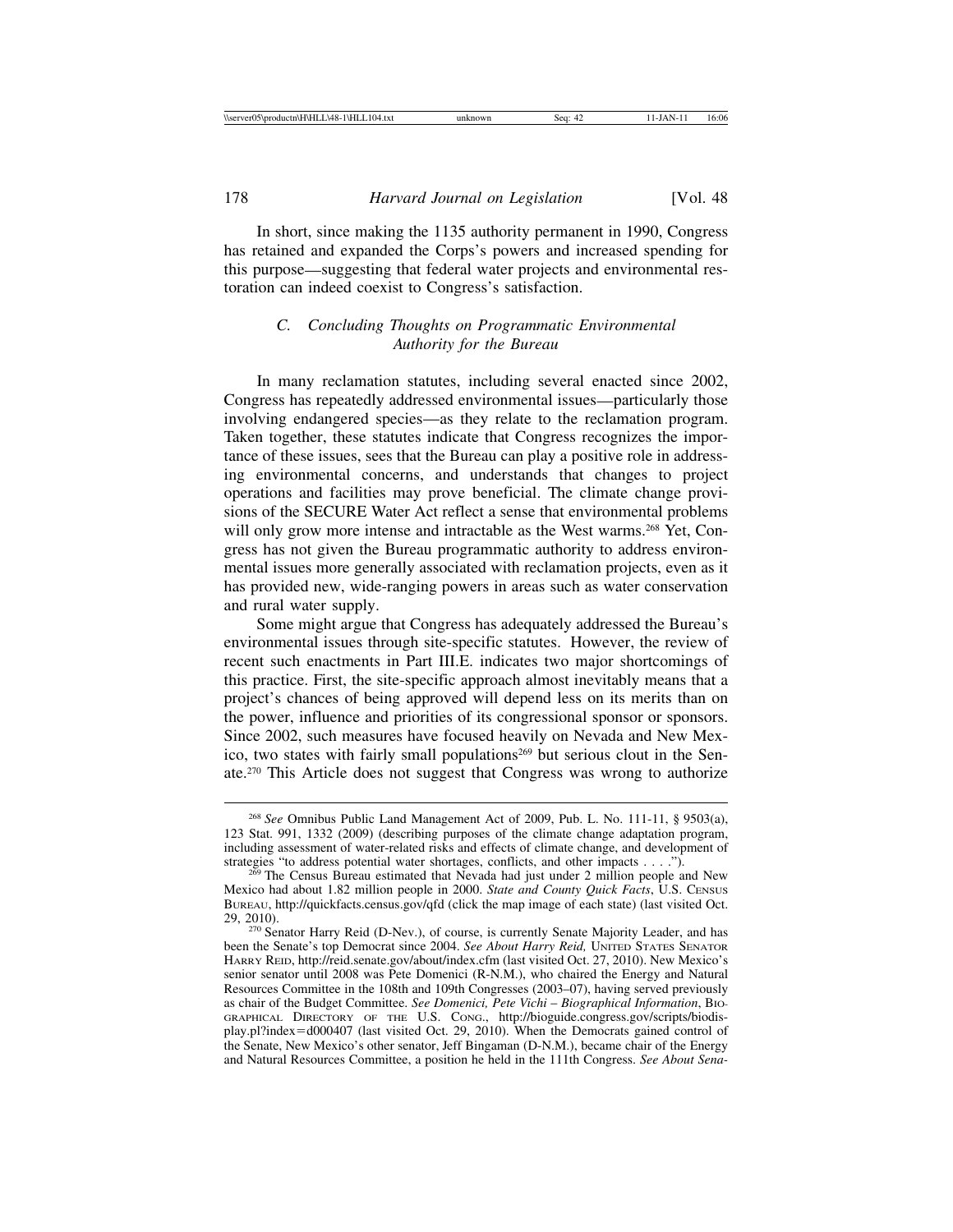projects and fund activities in these two states; rather the point is that many states have ecosystems that have also been harmed by Bureau projects, and that would benefit from restoration.271 Continuing the practice of providing only *ad hoc* authorizations means perpetuating a system where the Bureau may be unable to pursue beneficial, cost-effective restoration simply because the would-be project is not backed by a Harry Reid, or Pete Domenici. Continuing the practice of providing only ad hoc authorizations means perpetuating a system where many meritorious projects have little realistic chance of moving forward.

A second problem is that recent statutes authorizing basin-specific environmental programs have been driven almost entirely by attempts to protect wildlife under the Endangered Species Act.<sup>272</sup> And though endangered species protection is obviously important, certain difficulties arise when the Bureau's programmatic environmental authorities seem to revolve around this single issue. Authorities tied to the ESA are too narrow, in that they apply only where a listed species is present and exclusively to the needs of that species,<sup>273</sup> leaving too many places and too many interests out in the cold. Linking environmental authorizations solely to endangered species also ef-

Some of the West's major watercourses that are now dry or virtually dry during substantial portions of the year include the Snake River below Milner Dam in Idaho; the Gila River and, below Theodore Roosevelt Dam, the Salt River in Arizona; the Powder River in Oregon; the Arkansas River near the Colorado-Kansas border; the Rio Grande River below Elephant Butte Reservoir in New Mexico; and the San Joaquin River below Friant Dam in California. Virtually every substantial river contains at least a few dams, as do many of the smaller rivers. . . . Depleted or nonexistent flows in river channels are a fact of life throughout much of the West.

DAVID M. GILLILAN AND THOMAS C. BROWN, INSTREAM FLOW PROTECTION: SEEKING A BAL-ANCE IN WESTERN WATER USE 40 (1997). Theodore Roosevelt, Elephant Butte, and Friant Dams are all Bureau facilities, and reclamation projects contribute to the drying of the Snake, Powder, and Arkansas Rivers described in this paragraph. http://www.usbr.gov/projects (last visited Nov. 9, 2010). Wyoming's Big Horn River is another waterway that would surely benefit from restoration, having been significantly degraded by the operation of a Bureau project. *See infra* note 281. In all of these places, flow restoration, at least, could provide significant benefits.

 $272$  The major exception since 2002 has been the authorization for the San Joaquin River restoration settlement. *See supra* note 108 and accompanying text. A California statute, CAL. FISH & GAME CODE § 5937 (West 2010), requires dams to release enough water to preserve downstream fisheries, and a court had held that the Bureau violated that statute in operating Friant Dam. NRDC v. Patterson, 333 F. Supp. 2d 906, 924-25 (2004). Although the San Joaquin settlement was driven more by state law than by the ESA, the statutory authorization was similar to those involving ESA programs, in that it was motivated by a mandatory legal requirement to improve downstream flows for the benefit of fish habitat.

 $^{273}$  The ESA protects single species, initially through agency determinations of whether a particular species should be listed as threatened or endangered. 16 U.S.C. § 1533(a). Commentators have long recognized that this single-species approach limits the effectiveness of the ESA. For example, twenty years ago Holly Doremus lamented "the ESA's emphasis on protection of one species at a time and its concentration on preventing the 'taking' of listed species. Given the modern state of the law and scientific knowledge, the statute should be modified to address the problem of loss of biological diversity more effectively." Holly Doremus, *Patch-*

*tor Jeff Bingaman*, UNITED STATES SENATOR JEFF BINGAMAN, http://bingaman.senate.gov/

 $271$  As noted by the authors of a book on instream flow protection,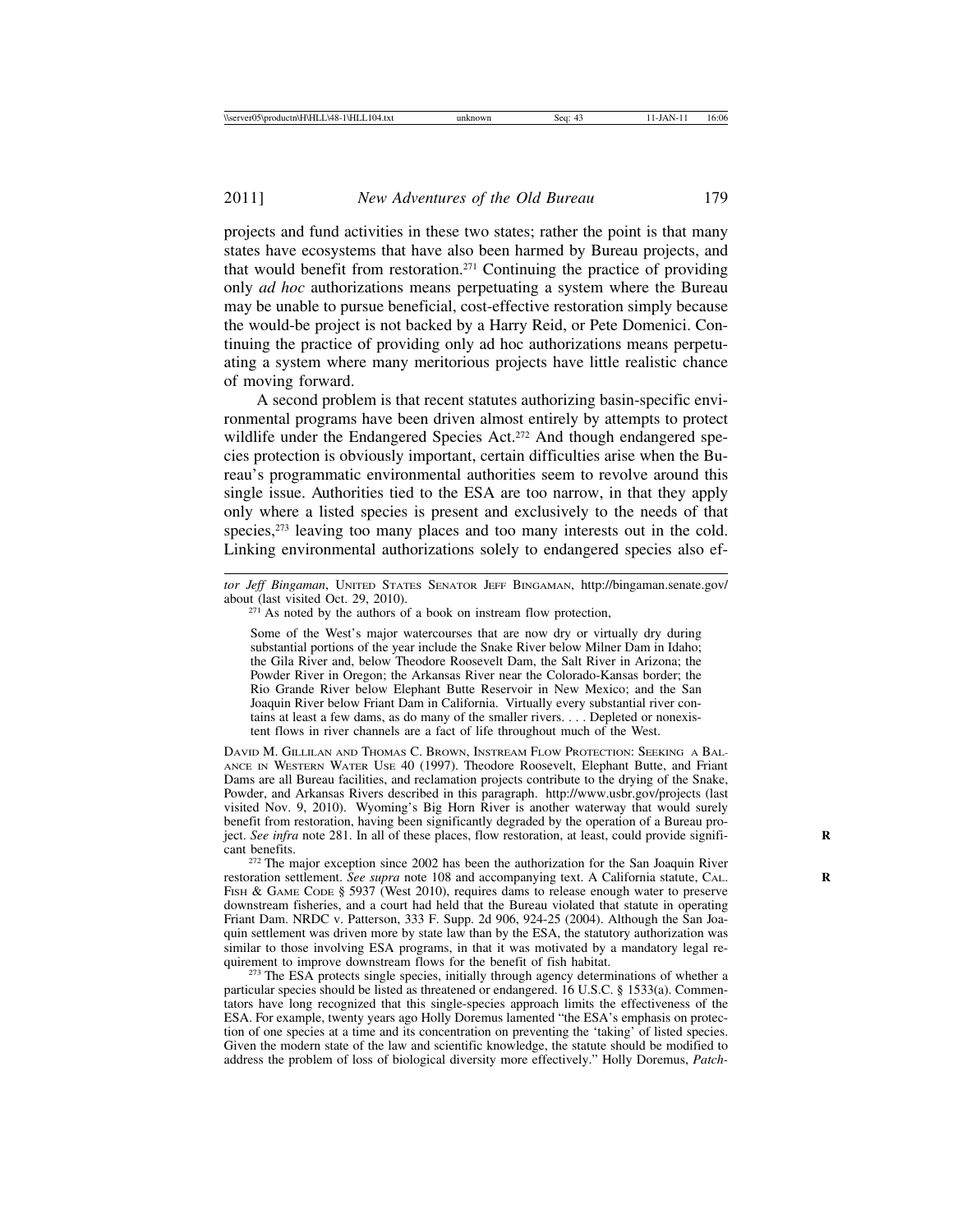fectively encourages litigation: by scratching only where there is an ESA itch, Congress inadvertently creates powerful incentives to get new species listed for purposes of obtaining leverage. A narrow focus on endangered species also leaves environmental efforts highly vulnerable to judicial decisions. For instance, if a court were to hold that the Bureau lacked the discretion to alter project operations for the benefit of listed species, then the risk of water delivery cutbacks under the ESA would decrease, possibly leading some states and water users to abandon ESA collaborative programs.<sup>274</sup> Thus, while endangered species protection should remain a priority, Congress's recent practice suggests that ESA compliance is virtually the *only* priority for the Bureau's environmental efforts,<sup>275</sup> and that is very poor policy.

In order to provide the Bureau with the power and direction needed to address these issues going forward, Congress could begin by revisiting the Drought Relief Act. Most obviously and immediately, Congress should strike the 2012 sunset date for Title I, making the emergency assistance provisions permanent. A revised statute should also clarify that existing laws and other "obligations" do not negate the thrust of the Bureau's Drought Relief Act authorities, and should authorize permanent operational changes if the Bureau determines that they would make a project more "droughtproof." Finally, Congress should include provisions—such as statutory deadlines for rulemaking or for the adoption and periodic review of drought contingency plans—to ensure that the Bureau actually uses its enhanced authority.276

<sup>275</sup> The SECURE Water Act grant authorization takes a half-step in the right direction by focusing not only on actions to benefit threatened and endangered species, but also on efforts to keep candidate species from being listed under the ESA and on activities that can increase ecological resiliency to the effects of climate change. See supra Part IV.A.1.

<sup>276</sup> The legislative history indicates that Congress wanted the Bureau to act quickly under the original Drought Relief Act. Both the House and Senate committee reports contain this sentence: "The Committee expects that regulations will be promulgated in a timely manner, consistent with the intent of the Committee that actions taken pursuant to H.R. 355 be accomplished promptly so that the effects of the drought may be mitigated as soon as possible." H.R. REP. NO. 102-21, at 17 (1991); S. REP. NO. 102-185, at 16 (1991). Perhaps the committees actually expected quick action on new rules, or maybe they simply wanted to send a message to the Bureau through legislative history; in any event, the regulations were not forthcoming. That same legislative history indicates that the Drought Relief Act was largely motivated by events in California. It could be that when Congress simultaneously passed the Central Valley Project Improvement Act to respond to the California drought crisis, *supra* notes 196–198, the **R**

*ing the Ark: Improving Legal Protection of Biological Diversity*, 18 Ecology L.Q. 265, 287

 $274$  By agency rule and Supreme Court decision, ESA section 7 applies only to "discretionary" federal actions. National Ass'n of Home Builders v. Defenders of Wildlife, 551 U.S. 644 (2007) (upholding 50 C.F.R. § 402.03 (2009)). In an earlier article, the author contended that Bureau project operations are discretionary actions for purposes of ESA compliance, despite arguments to the contrary. Reed D. Benson, *Dams, Duties, and Discretion: Bureau of Reclamation Water Project Operations and the Endangered Species Act,* 33 COLUM. J. ENVTL. L. 1, 32-51 (2007). The author also suggested that if courts were to hold otherwise, some entities might walk away from collaborative endangered species programs.  $Id$  at 53–55.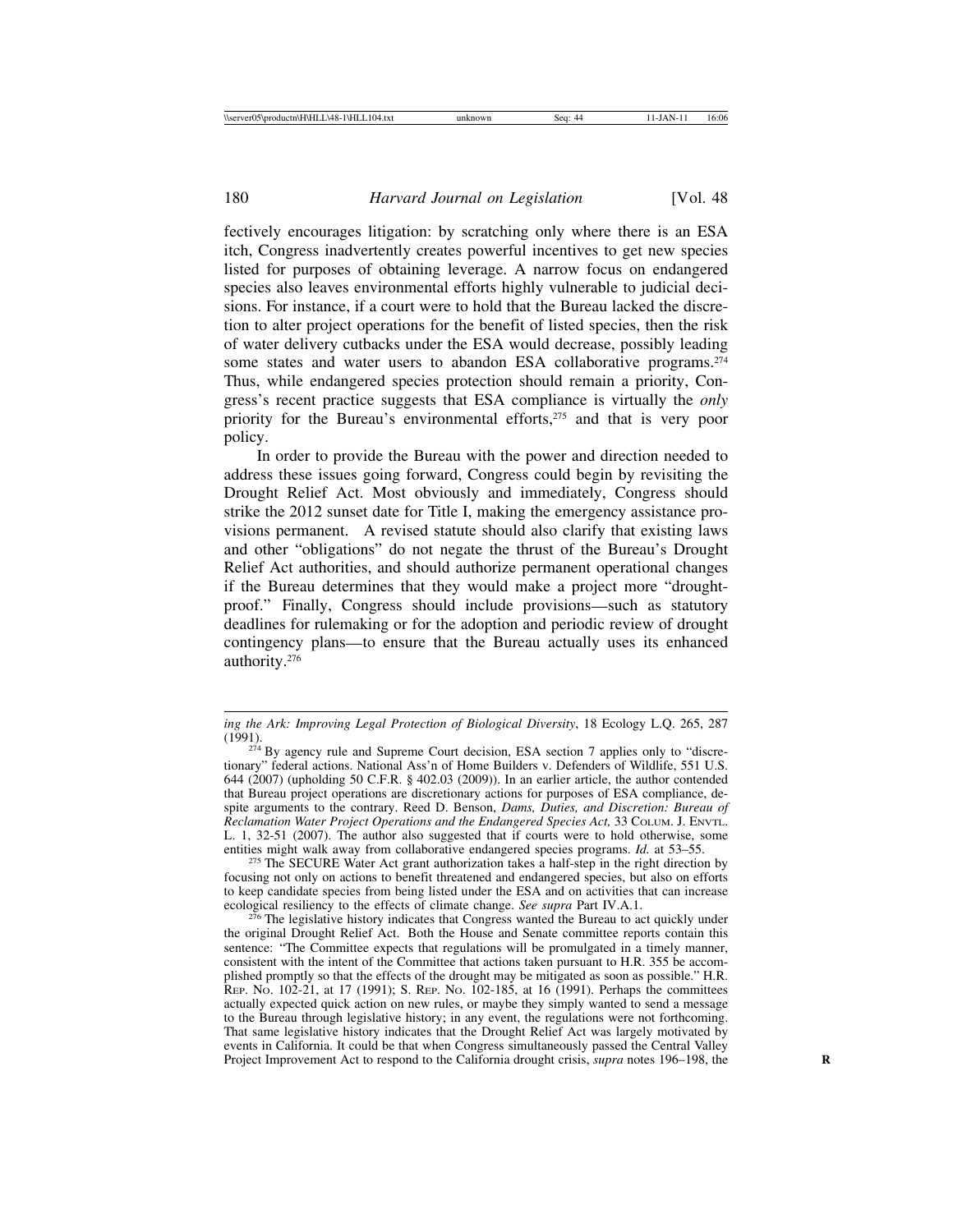A somewhat more satisfactory fix would give the Bureau general restoration authority, similar to that of the Corps of Engineers. As it did in section 1135, Congress should provide clear authority to make permanent changes to project facilities and operations for a broad range of environmental purposes. Of course, section 1135 also requires that such changes be consistent with the authorized purposes of the project. A new statute should allow the Bureau to take actions even when it will affect existing project purposes or its original beneficiaries. To promote restoration effectively, Congress must authorize the Bureau to take actions that would produce major environmental benefits while having only minor impacts on existing uses. For example, an operational change that would greatly benefit water quality and fish habitat should not be prohibited based merely on a slightly increased risk of modest shortages to project irrigators, or a small loss of hydropower production. Finally, a successful restoration program will require not just adequate authority, but also adequate funding. The Bureau will need money for activities such as restoring aquatic or riparian habitats that have been degraded by projects, acquiring water rights from willing sellers, and building or modifying infrastructure to deliver environmental benefits. While these actions are costly, they could also yield significant benefits in helping resolve potentially serious water supply and management problems, just like rural water supply and water reuse/recycling projects under Title XVI. In recent years, Congress has found money for the latter types of projects, and has also spent nearly \$30 million annually on the Corps's 1135 program. A restoration program to address environmental problems associated with reclamation projects should be no less of a priority.

Even if it gave the Bureau general statutory authority for environmental restoration, Congress would, of course, retain the final say over the Bureau's exercise of that authority. The Title XVI and Rural Water Supply Act programs offer examples of Congress retaining a role in determining the projects that receive Bureau assistance.<sup>277</sup> Conversely, the Middle Rio Grande "minnow rider"<sup>278</sup> demonstrates Congress's ability to block or constrain agency action that would otherwise proceed under a general statute.<sup>279</sup>

Bureau focused on implementing that California-specific statute rather than the Drought Relief

Act.<br><sup>277</sup> Congress authorized individual water reuse and recycling projects at the time it enacted Title XVI, and has continued individual project authorizations under this program ever since. *See supra* notes 147-158 and accompanying text. When Congress authorized the Rural Water **R** Supply Program, it required specific congressional authorization of any new project before construction could begin. See supra notes 159-164 and accompanying text.

<sup>&</sup>lt;sup>278</sup> See supra notes 119–120 and accompanying text.<br><sup>279</sup> See, e.g., Matt Jenkins, *Feinstein's Water Bomb*, HIGH COUNTRY NEWS (Feb. 12, 2010), http://www.hcn.org/articles/feinsteins-water-bomb (In 2010, Senator Diane Feinstein of California threatened to pursue legislation exempting certain Central Valley agricultural water pumping from the ESA. "Feinstein's office has not released a final draft of the rider . . . . Sources who helped craft the amendment say that it won't be a flat-out waiver of Endangered Species Act protections—but, for fish, the rider may be even worse than an outright waiver" by authorizing pumping at levels even higher than would be allowed if only the ESA restrictions were lifted.).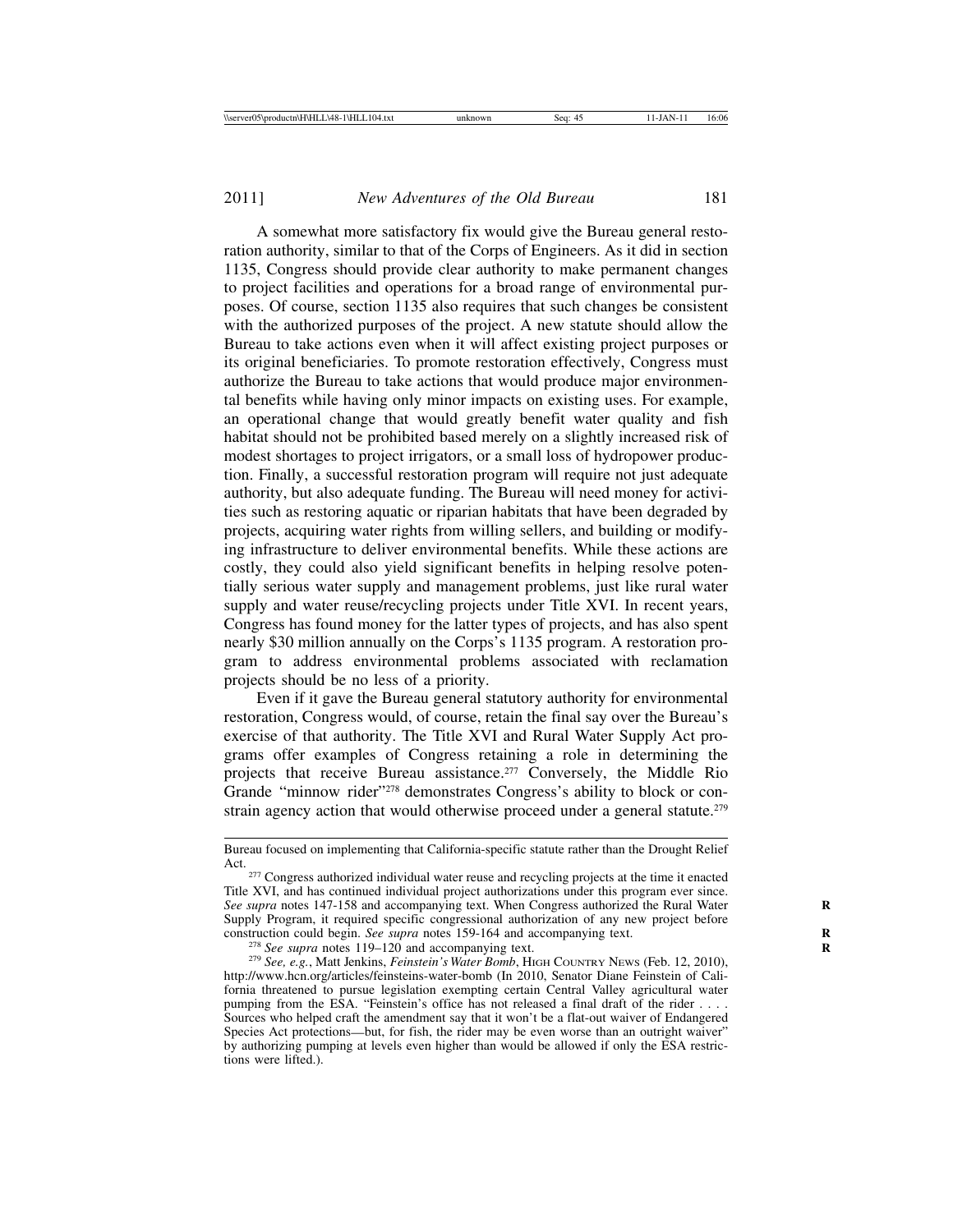A programmatic statute would not free the Bureau from congressional control—only from the inefficiencies and shortcomings of site-specific authorization to conduct environmental restoration activities.

Without such new authority and increased funding, the Bureau simply lacks the tools to deal systematically with the fish and wildlife issues that affect countless reclamation projects across the West. Perpetuating the current approach would mean that the Bureau's environmental efforts continue to be inordinately driven by ESA listings and litigation<sup>280</sup> and that some rivers degraded by Bureau projects continue to languish in the absence of sitespecific restoration authority.<sup>281</sup> Providing the legal tools certainly would not resolve all of the Bureau's environmental problems, any more than Section 1135 and a statutory "environmental protection mission"282 have solved all of the Corps's.283 But the Bureau would at least be minimally equipped for

Rio Grande Silvery Minnow v. Keys, 469 F. Supp. 2d 973, 1002 (D. N.M. 2002). <sup>281</sup> One such river is the Big Horn in Wyoming, which has long suffered from low flows, impaired quality, and degraded fish habitat, largely due to operation of an upstream Bureau project. The Big Horn flows through the Wind River Indian Reservation for many miles, but much of this reach suffers from low flows and excessive sediment. "During the dry years of the 1980s, there were times you couldn't have gotten a child's bathtub toy down this stretch of river" because of irrigation diversions; "[t]he biggest one is the Midvale/Riverton Unit, which takes by far the largest amount of water from the river . . . . [I]n dry years there's not much flowing under the bridge by Riverton." GEOFFREY O'GARA, WHAT YOU SEE IN CLEAR WATER: LIFE ON THE WIND RIVER RESERVATION 84 (2000). The "Midvale/Riverton Unit" refers to the Riverton Unit, a reclamation project operated by Midvale Irrigation District. *Id.* at 27–32. Leaders of the tribes of the Wind River Reservation "claim this stretch of river could be a blue-ribbon fishery if managed properly." *Id.* at 84. The tribes tried in vain to use a portion of their own water rights to improve flows in the river bordering their reservation, but were stymied by the Wyoming courts in the 1990s, and problems persist today. *See* Michael C. Blumm et al., *The Mirage of Indian Reserved Water Rights and Western Streamflow Restoration in the McCarran Amendment Era: A Promise Unfulfilled,* 36 ENVTL. L. 1157, 1171-76 (2006). Despite all of these reasons why Congress should consider a program to address these problems on the Big Horn, however, no basin-specific restoration authority applies to it.

<sup>282</sup> Congress declared in 1990, "The Secretary shall include environmental protection as one of the primary missions of the Corps of Engineers in planning, designing, constructing, operating, and maintaining water resources projects." Water Resources Development Act of 1990, Pub. L. 101-640, § 306(a), 104 Stat. 4604, 4635 (codified as amended at 33 U.S.C.

<sup>283</sup> See, e.g., U.S. GEN. ACCOUNTING OFFICE, GAO-02-574, U.S. ARMY CORPS OF ENGI-NEERS: SCIENTIFIC PANEL'S ASSESSMENT OF FISH AND WILDLIFE MITIGATION GUIDANCE 4 (2002) (finding that of forty-seven Corps projects requiring fish and wildlife mitigation plans, twenty-eight projects had less than fifty percent of the planned mitigation completed before construction began, twelve had not begun construction, and only seven projects had more than fifty percent of mitigation completed before construction).

<sup>280</sup> The following quote from an early decision in the *Rio Grande Silvery Minnow* case indicates the importance, heretofore, of ESA litigation in motivating restoration efforts:

I believe it is appropriate to compliment Plaintiffs' counsel for their work on behalf of the endangered silvery minnow and the entire middle Rio Grande system. It is my impression that at the time this lawsuit was filed, not much was being done by the federal agencies, or by the other major players with interests in the middle Rio Grande, to confront seriously the hard, difficult issues that had to be addressed in order to protect the minnow, and the river itself. By filing this lawsuit, the Plaintiffs' attorney got the ball rolling, prompting all interested parties to come up with farreaching solutions to the problems that once seemed insurmountable.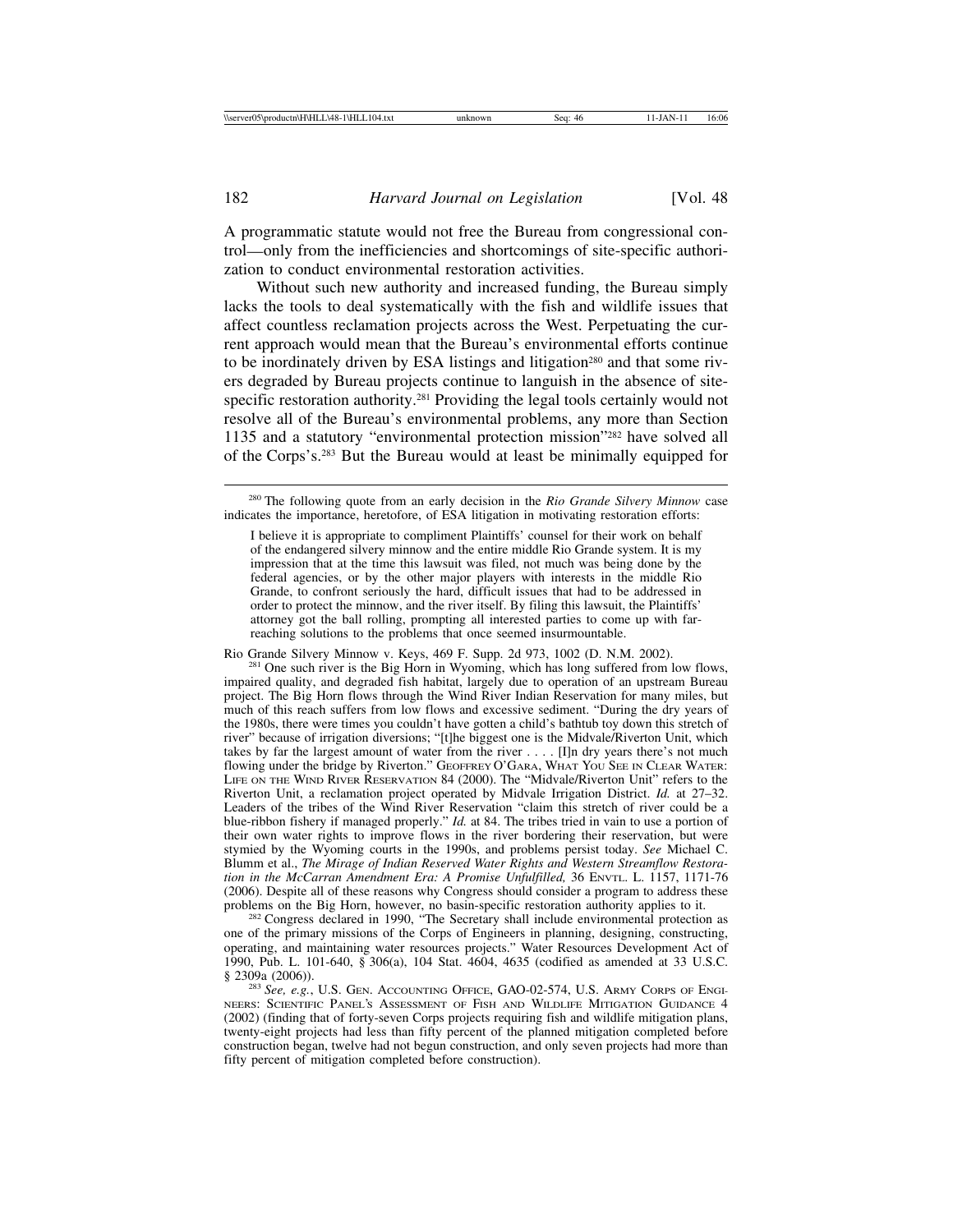one of the most important and pressing challenges facing the reclamation program in the years ahead.

Filling out the Bureau's statutory toolbox is necessary, albeit potentially insufficient, to make environmental restoration a more successful component of the reclamation program. General statutes such as the Drought Relief Act and Section 1135 provide authority to benefit the environment, but no direction or requirement to do so. Without clear goals and priorities from Congress, the Bureau's environmental restoration efforts may be limited to scattered, opportunistic positive actions—the proverbial random acts of kindness.

If it wants to raise the priority and maximize the effectiveness of the Bureau's environmental restoration efforts, Congress should consider going a step further, and replacing the current patchwork quilt of authorities with a modern organic act<sup>284</sup> for the Bureau. Since the mid-1970s, organic acts have strengthened and clarified the environmental missions of three major federal land management agencies.285 Specific provisions of a potential reclamation organic act are beyond the scope of this Article, but such a statute should draw on the examples of these other organic acts, setting a clear environmental standard or goal for project operations,<sup>286</sup> and directly addressing the role and priority of environmental restoration in relation to the Bureau's established mission and priorities.<sup>287</sup> The Corps of Engineers lacks such a stat-

Sandra B. Zellmer, *A New Corps of Discovery for Missouri River Management,* 83 NEB. L. REV. 305, 344 (2004) (citing the relevant provisions of the three organic acts).

<sup>287</sup> See Keiter, *supra* note 285, at 959-61 (discussing how organic acts for the Forest Service and the National Wildlife Refuge System have related ecological standards to established land uses and management priorities).

<sup>&</sup>lt;sup>284</sup> Professor Fischman has described five "hallmarks for legislation deserving the term 'organic act.' They are: purpose statements, designated uses, comprehensive planning, substantive management criteria, and public participation. Although not every major public lands act possesses each of these attributes, these hallmarks do characterize modern public lands organic law . . . ." Robert L. Fischman, *The National Wildlife Refuge System and the Hallmarks of Modern Organic Legislation,* 29 ECOLOGY L.Q. 457, 510 (2002). He states that an organic act operates "to coordinate the disparate units of a public land system so that they cohere rather than fragment. In its ideal form, an organic act makes public land units more than the sum of their parts, just as the human body is more than just a wet bag of organs." *Id.* at

<sup>513.</sup> <sup>285</sup> *See* Robert B. Keiter, *Ecological Concepts, Legal Standards, and Public Land Law: An Analysis and Assessment,* 44 NAT. RESOURCES J. 943, 945-59 (2004) (identifying ecological standards in the 1976 National Forest Management Act, Pub. L. No. 94-588, 90 Stat. 2949 (codified at 16 U.S.C. §§ 1601-1614 (2006)) ("NFMA"), the 1976 Federal Land Policy and Management Act, Pub. L. No. 94-579, 90 Stat. 2743 (codified at 43 U.S.C. §§ 1701-1784 (2006)) ("FLMPA"), and the 1997 National Wildlife Refuge System Improvement Act, Pub. L. No. 105-57, 111 Stat. 1252 (1997) (codified at 16 U.S.C. §§ 668dd, 668ee (2006)) ("NWRSIA")). NFMA, FLMPA, and the NWRSIA are the organic acts for the Forest Service, Bureau of Land Management, and Fish & Wildlife Service's National Wildlife Refuge system, respectively.). <sup>286</sup> "In contrast to the Flood Control Act [governing Corps of Engineers reservoir

operations on the Missouri River], all three public lands organic acts—NFMA, FLPMA, and the Refuge Act—allow multiple uses while providing for ecosystem protection by directing that diversity be maintained, undue degradation be avoided, or uses be compatible with conservation objectives.